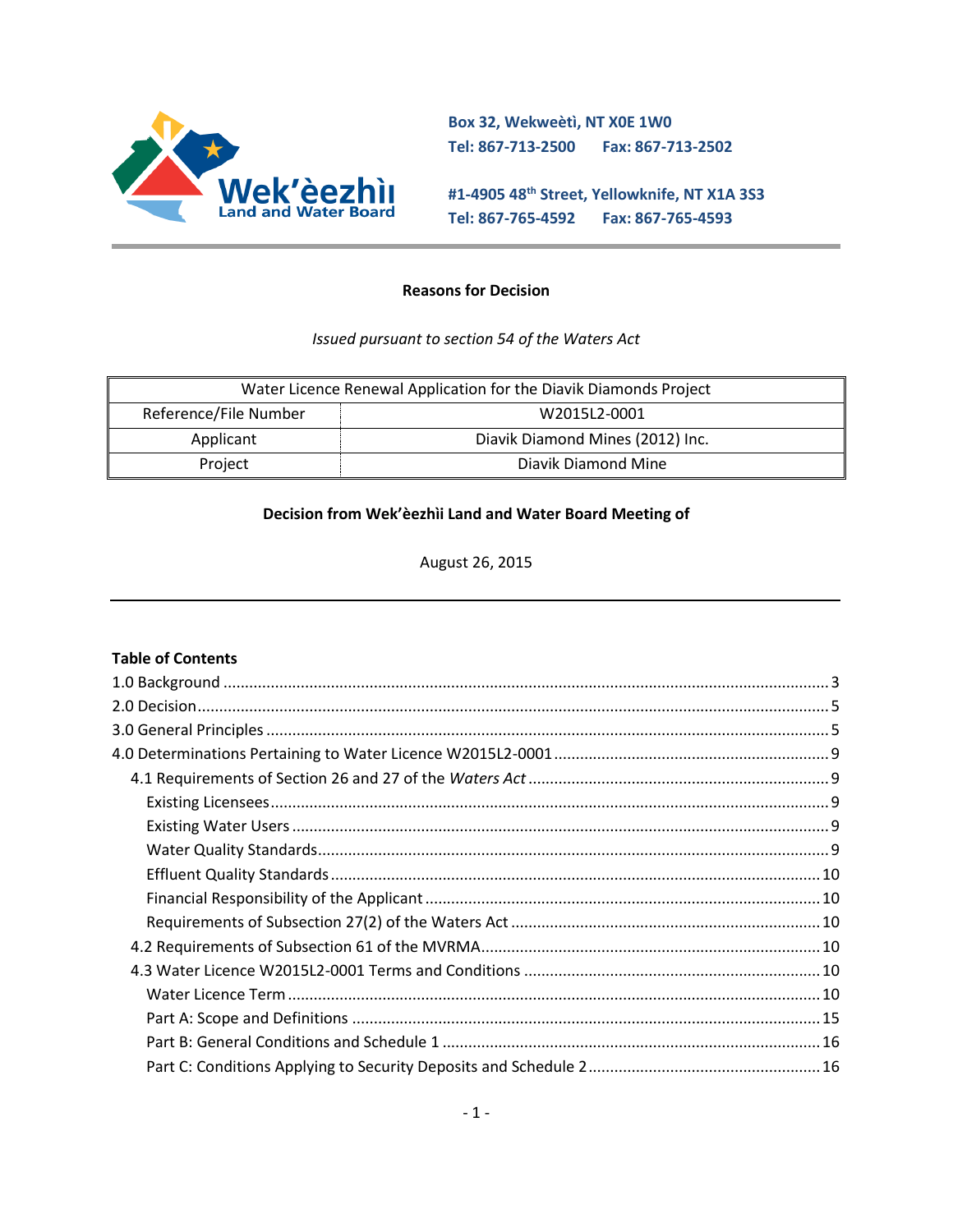|  | Part H: Conditions Applying to Water and Waste Management and Schedule 6  24 |  |
|--|------------------------------------------------------------------------------|--|
|  |                                                                              |  |
|  |                                                                              |  |
|  |                                                                              |  |
|  |                                                                              |  |
|  |                                                                              |  |
|  |                                                                              |  |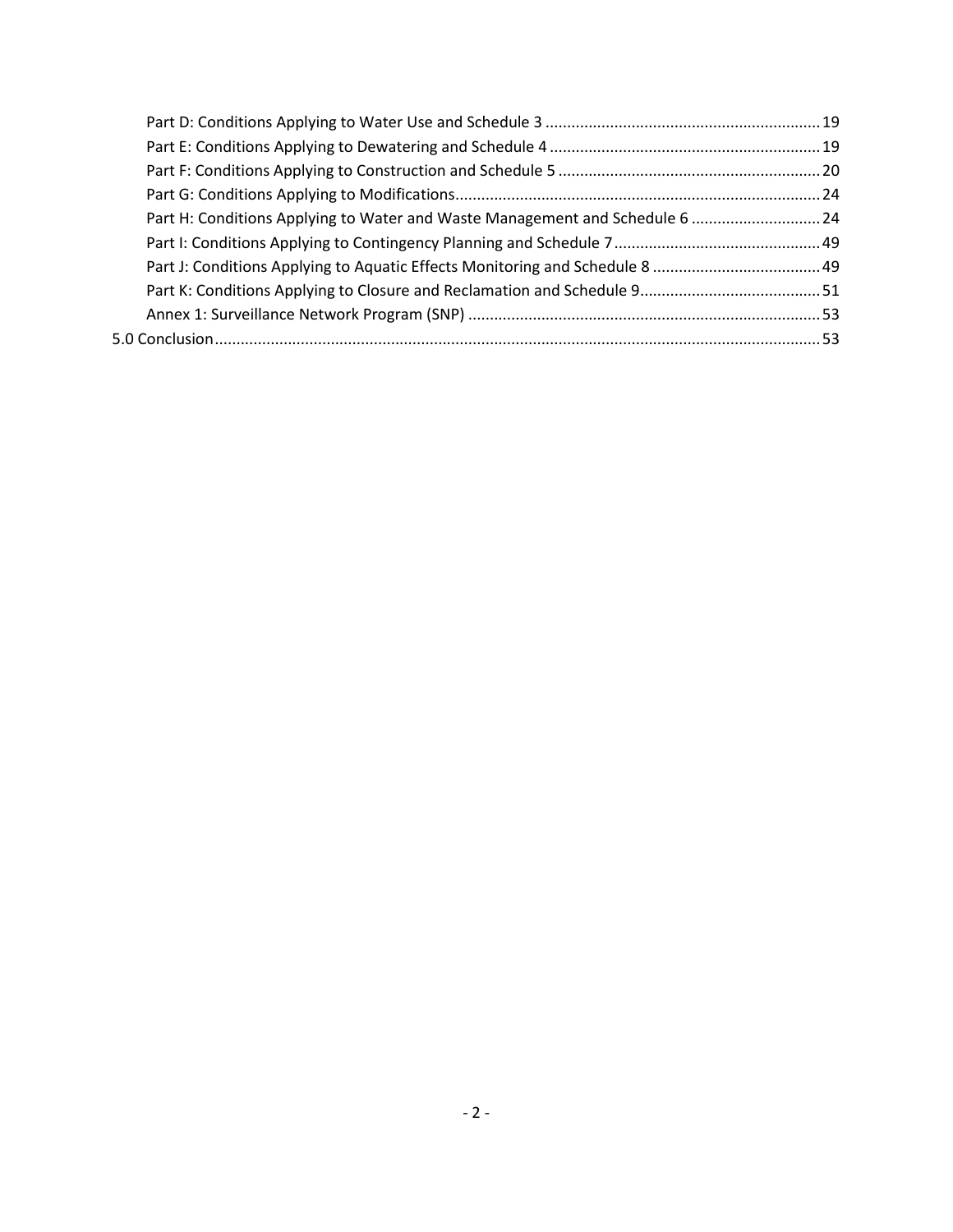With respect to this Application, notice was given in accordance with section 43 of the *Waters Act* (the Act).<sup>1</sup> There was a public hearing held in association with this Application on May 28, 2015.

#### <span id="page-2-0"></span>**1.0 Background**

 $\overline{a}$ 

On January 16, 2015, Diavik Diamond Mines (2012) Inc. (DDMI or the Proponent) submitted their application (the "Application") to renew Water Licence W2007L2-0003 for the Diavik Diamonds Project.<sup>2</sup> The Diavik Diamonds Project is located on Lac de Gras, NT, and involves the dewatering of inland lakes, the construction of dikes, transferring of water, open pit and underground mining to excavate kimberlite from four kimberlite pipes (A154N, A154S, A418, and A21), and mine closure.

The Application was circulated for public review on January 30, 2015. Reviewer comments were due on the Application by March 4, 2015, and Proponent responses by March 13, 2015. Comments on the Application were received from Environment Canada (EC), Fisheries and Oceans Canada (DFO), Government of the Northwest Territories Environment and Natural Resources (GNWT-ENR), Government of Northwest Territories Lands Department (GNWT-Lands), and Lutsel K'e Dene First Nation (LKDFN). A Technical Session was held on March 23, 2015.

On May 28, 2015, the Board held a Public Hearing in the community of Behchokò, in accordance with Section 41 of the *Waters Act* and section 24 of the MVRMA. The public hearing was advertised throughout the Mackenzie Valley. Written interventions were received from the Environmental Monitoring and Advisory Board (EMAB),<sup>3</sup> GNWT-ENR,<sup>4</sup> GNWT-Lands,<sup>5</sup> North Slave Metis Alliance (NSMA),<sup>6</sup> and LKDFN.<sup>7</sup> DDMI provided a written response to these interventions.<sup>8</sup> English and Tłįchą translation services were provided at the public hearing. Submissions made and questioning at the hearing were recorded and transcribed.<sup>9</sup>

During the course of the public hearing, DDMI, EMAB, and GNWT-ENR were required to provide one undertaking each (#1, #2, and #3, respectively) to the Board.<sup>10</sup> Responses to the undertakings were submitted to the Board by DDMI,<sup>11</sup> EMAB<sup>12</sup> and GNWT-ENR<sup>13</sup> on June 2, 2015. DDMI requested a

<sup>&</sup>lt;sup>1</sup> See WLWB [\(www.wlwb.ca\)](http://www.wlwb.ca/) Online Registry for Diavik – WL Renewal - [Notice of Application and Public Hearing -](http://www.mvlwb.ca/Boards/WLWB/Registry/2015/W2015L2-0001/Diavik%20-%20WL%20Renewal%20-%20Notice%20of%20Application%20and%20Public%20Hearing%20-%20Feb%209_15.pdf) Feb 9 15

<sup>&</sup>lt;sup>2</sup> See WLWB Online Registry for Diavik – [WL Renewal -](http://www.mvlwb.ca/Boards/WLWB/Registry/2015/W2015L2-0001/Diavik%20-%20WL%20Renewal%20-%20Application%20-%20Jan%2016_15.pdf) Application - Jan 16 15

<sup>&</sup>lt;sup>3</sup> See WLWB Online Registry for Diavik – WL Renewal – Public Hearing – [EMAB Intervention](http://www.mvlwb.ca/Boards/WLWB/Registry/2015/W2015L2-0001/Diavik%20-%20WL%20Renewal%20-%20Public%20Hearing%20-%20EMAB%20Intervention%20-%20May%207_15.pdf) – May 7\_15

<sup>4</sup> See WLWB Online Registry for Diavik – WL Renewal – Public Hearing – [GNWT-ENR Intervention](http://www.mvlwb.ca/Boards/WLWB/Registry/2015/W2015L2-0001/Diavik%20-%20WL%20Renewal%20-%20Public%20Hearing%20-%20GNWT-ENR%20Intervention%20-%20May%207_15.pdf) – May 7\_15

<sup>5</sup> See WLWB Online Registry for Diavik – WL Renewal – Public Hearing – [GNWT-Lands Intervention](http://www.mvlwb.ca/Boards/WLWB/Registry/2015/W2015L2-0001/Diavik%20-%20WL%20Renewal%20-%20Public%20Hearing%20-%20GNWT-Lands%20Inspector%20Intervention%20-%20May%207_15.pdf) – May 7\_15

<sup>&</sup>lt;sup>6</sup> See WLWB Online Registry for Diavik – WL Renewal – Public Hearing – [NSMA Intervention](http://www.mvlwb.ca/Boards/WLWB/Registry/2015/W2015L2-0001/Diavik%20-%20WL%20Renewal%20-%20Public%20Hearing%20-%20NSMA%20Intervention%20-%20May%207_15.pdf) – May 7\_15

<sup>&</sup>lt;sup>7</sup> See WLWB Online Registry for *Diavik – WL Renewal – Public Hearing – [LKDFN Intervention](http://www.mvlwb.ca/Boards/WLWB/Registry/2015/W2015L2-0001/Diavik%20-%20WL%20Renewal%20-%20Public%20Hearing%20-%20LKDFN%20Intervention%20-%20May%207_15.pdf) – May 7\_15* 

<sup>8</sup> See WLWB Online Registry for Diavik - WL Renewal - Public Hearing - [DDMI Intervention](http://www.mvlwb.ca/Boards/WLWB/Registry/2015/W2015L2-0001/Diavik%20-%20WL%20Renewal%20-%20Public%20Hearing%20-%20DDMI%20Intervention%20-%20May%2012_15.pdf) - May 12\_15

<sup>9</sup> See WLWB Online Registry for Diavik – WL Renewal – [Public Hearing -](http://www.mvlwb.ca/Boards/WLWB/Registry/2015/W2015L2-0001/Diavik%20-%20WL%20Renewal%20-%20Public%20Hearing%20-%20Transcript%20-%20May%2028_15.pdf) Transcript – May 28\_15

<sup>10</sup> See WLWB Online Registry for *Diavik* – WL Renewal – [Public Hearing -](http://www.mvlwb.ca/Boards/WLWB/Registry/2015/W2015L2-0001/Diavik%20-%20WL%20Renewal%20-%20Public%20Hearing%20-%20Undertakings%20-%20May%2028_15.pdf) Undertakings – May 28 15

<sup>11</sup> See WLWB Online Registry for Diavik – WL Renewal – [Public Hearing](http://www.mvlwb.ca/Boards/WLWB/Registry/2015/W2015L2-0001/Diavik%20-%20WL%20Renewal%20-%20Public%20Hearing%20-%20Undertaking%201%20-%20DDMI%20-%20Jun%202_15.pdf) – Undertaking 1 – DDMI - Jun 2\_15

<sup>12</sup> See WLWB Online Registry for Diavik - WL Renewal – [Public Hearing](http://www.mvlwb.ca/Boards/WLWB/Registry/2015/W2015L2-0001/Diavik%20-%20WL%20Renewal%20-%20Public%20Hearing%20-%20Undertaking%202%20-%20EMAB%20-%20Jun%202_15.pdf) – Undertaking 2 – EMAB - Jun 2\_15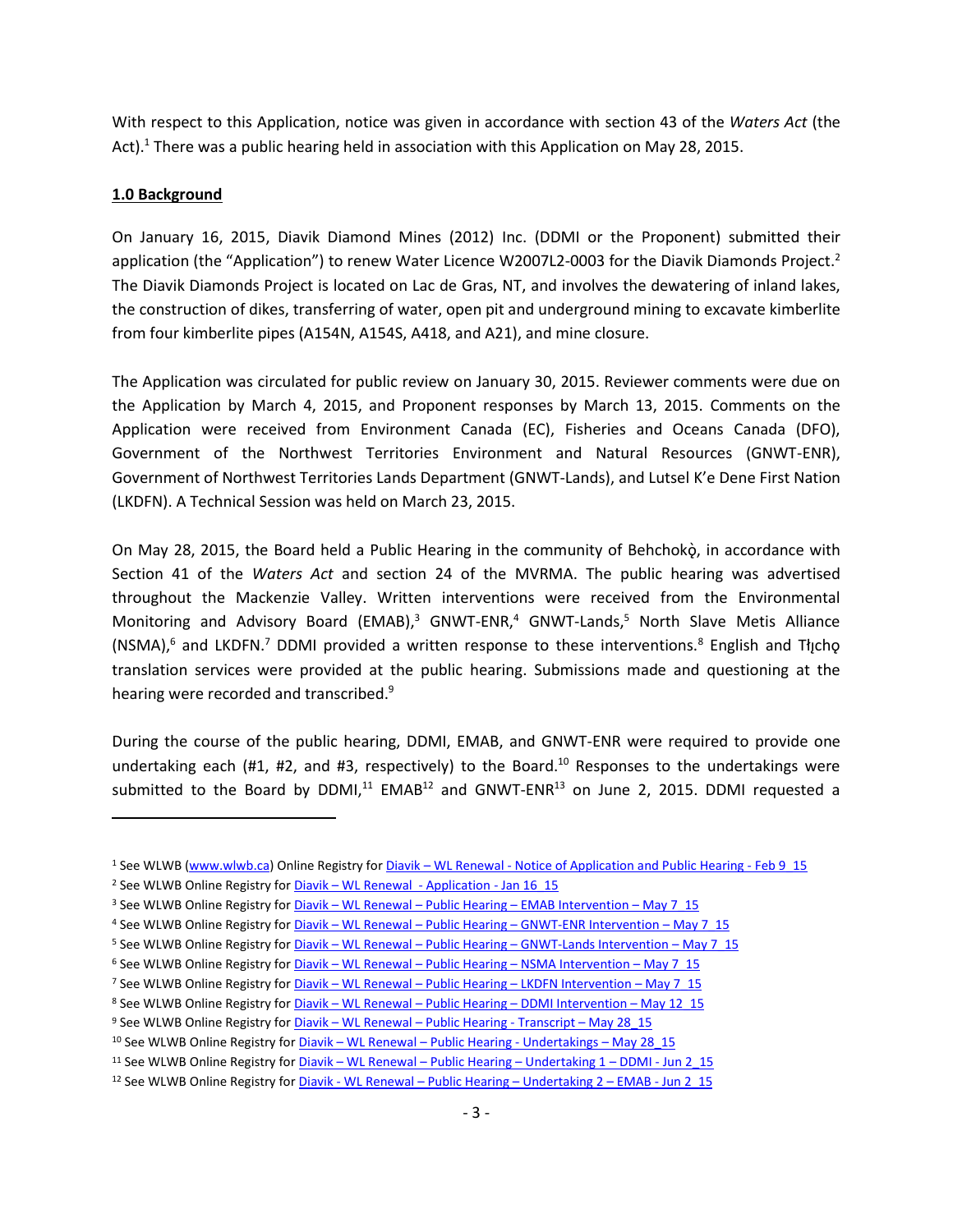clarification of the GNWT-ENR response to Undertaking #3 on June 4, 2015.<sup>14</sup> GNWT-ENR provided a written response to the Board addressing DDMI's questions on June 5, 2015.<sup>15</sup>

Following the submission of the undertakings, Board staff prepared a Draft Water Licence which was distributed for review on June 19, 2015.<sup>16</sup> When the Draft Licence was distributed, the WLWB clearly indicated that:

- The purpose of the Draft Licence is to allow parties to comment on Board staff's suggested conditions;
- The Board has not made a final decision on the term but has directed Board staff to prepare a Draft Licence that reflects a term that ends prior to, or coincides with, the end of operations. The final decision on the term will be made once all evidence and arguments have been provided to the Board.
- The draft materials are not intended to limit in any way the scope of the parties' closing arguments; and
- The Board is not bound by the contents of the Draft Licence and will make its decision at the close of the proceeding on the basis of all the evidence and arguments filed by all parties.

Comments and recommendations on the Draft Licence were submitted by EC, EMAB, DFO, GNWT-ENR, and GNWT-Lands. DDMI responded to all comments and provided comments of their own on the Draft Licence.

Closing arguments were provided to the Board in writing from Interveners by July 16, 2015, and from the Applicant by July 23, 2015. Parties had an opportunity, in their closing arguments, to review and update their position based on the hearing and to present their final recommendations to the Board. Closing arguments were received from EMAB, $^{17}$  NSMA, $^{18}$  GNWT-ENR, $^{19}$  and LKDFN. $^{20}$  On July 17, 2015, the Board received a letter from DDMI setting out an objection to portions of EMAB's closing argument on the basis that it included new information.<sup>21</sup> The Board requested that EMAB review the submission

<sup>13</sup> See WLWB [\(www.wlwb.ca\)](http://www.wlwb.ca/) Online Registry for Diavik – WL Renewal – [Public Hearing](http://www.mvlwb.ca/Boards/WLWB/Registry/2015/W2015L2-0001/Diavik%20-%20WL%20Renewal%20-%20Public%20Hearing%20-%20Undertaking%203%20-%20GNWT%20-%20Jun%202_15.pdf) – Undertaking 3 – GNWT - Jun 2\_15

<sup>14</sup> See WLWB Online Registry for Diavik – WL Renewal – Public Hearing – Undertaking 3 - [DDMI follow-up](http://www.mvlwb.ca/Boards/WLWB/Registry/2015/W2015L2-0001/Diavik%20-%20WL%20Renewal%20-%20Public%20Hearing%20-%20Undertaking%203%20-%20DDMI%20follow-up%20-%20Jun%204_15.pdf) – Jun 4\_15

<sup>15</sup> See WLWB Online Registry for Diavik – WL Renewal – Public Hearing – Undertaking 3 – [GNWT Response to DDMI-](http://www.mvlwb.ca/Boards/WLWB/Registry/2015/W2015L2-0001/Diavik%20-%20WL%20Renewal%20-%20Public%20Hearing%20-%20Undertaking%203%20-%20GNWT%20Response%20to%20DDMI%20-%20Jun%205_15.pdf) Jun 5\_15

<sup>&</sup>lt;sup>16</sup> See WLWB Online Registry for *Diavik* – [DRAFT Water Licence and Schedule](http://www.mvlwb.ca/Boards/WLWB/Registry/2015/W2015L2-0001/Diavik%20-%20DRAFT%20Water%20Licence%20and%20Schedules%20-%20WITH%20TRACK%20CHANGES%20-%20June%2015_15.pdf) – With Track Changes – June 15 15 and [Diavik](http://www.mvlwb.ca/Boards/WLWB/Registry/2015/W2015L2-0001/Diavik%20-%20DRAFT%20Surveillance%20Network%20Program%20-%20WITH%20TRACK%20CHANGES%20-%20June%2015_15.pdf) – [DRAFT Surveillance Network Program](http://www.mvlwb.ca/Boards/WLWB/Registry/2015/W2015L2-0001/Diavik%20-%20DRAFT%20Surveillance%20Network%20Program%20-%20WITH%20TRACK%20CHANGES%20-%20June%2015_15.pdf) - With Track Changes - June 15 15

<sup>17</sup> See WLWB Online Registry for Diavik – WL Renewal – Public Hearing – [EMAB Closing Arguments](http://www.mvlwb.ca/Boards/WLWB/Registry/2015/W2015L2-0001/Diavik%20-%20WL%20Renewal%20-%20Public%20Hearing%20-%20EMAB%20Closing%20Arguments%20-%20Jul%2016_15.pdf) – Jul 16 15

<sup>18</sup> See WLWB Online Registry for *Diavik* – WL Renewal – Public Hearing – [NSMA Closing Arguments](http://www.mvlwb.ca/Boards/WLWB/Registry/2015/W2015L2-0001/Diavik%20-%20WL%20Renewal%20-%20Public%20Hearing%20-%20NSMA%20Closing%20Arguments%20-%20Jul%2016_15.pdf) – Jul 16 15

<sup>19</sup> See WLWB Online Registry for Diavik – WL Renewal – Public Hearing – [GNWT-ENR Closing Arguments](http://www.mvlwb.ca/Boards/WLWB/Registry/2007/W2007L2-0003/Diavik%20-%20WL%20Renewal%20-%20Public%20Hearing%20-%20GNWT-ENR%20Closing%20Arguments%20-%20Jul%2016_15.pdf) – Jul 16\_15

<sup>&</sup>lt;sup>20</sup> See WLWB Online Registry for Diavik – WL Renewal – Public Hearing – [LKDFN Closing Arguments](http://www.mvlwb.ca/Boards/WLWB/Registry/2007/W2007L2-0003/Diavik%20-%20WL%20Renewal%20-%20Public%20Hearing%20-%20LKDFN%20Closing%20Arguments%20-%20Jul%2015_15.pdf) – Jul 15\_15

<sup>&</sup>lt;sup>21</sup> See WLWB Online Registry for *Diavik* – WL Renewal – Public Hearing – [DDMI Objection to EMAB Closing Arguments](http://www.mvlwb.ca/Boards/WLWB/Registry/2015/W2015L2-0001/Diavik%20-%20WL%20Renewal%20-%20Public%20Hearing%20-%20DDMI%20Objection%20to%20EMAB%20Closing%20Arguments%20-%20Jul%2017_15.pdf) – Jul [17\\_15](http://www.mvlwb.ca/Boards/WLWB/Registry/2015/W2015L2-0001/Diavik%20-%20WL%20Renewal%20-%20Public%20Hearing%20-%20DDMI%20Objection%20to%20EMAB%20Closing%20Arguments%20-%20Jul%2017_15.pdf)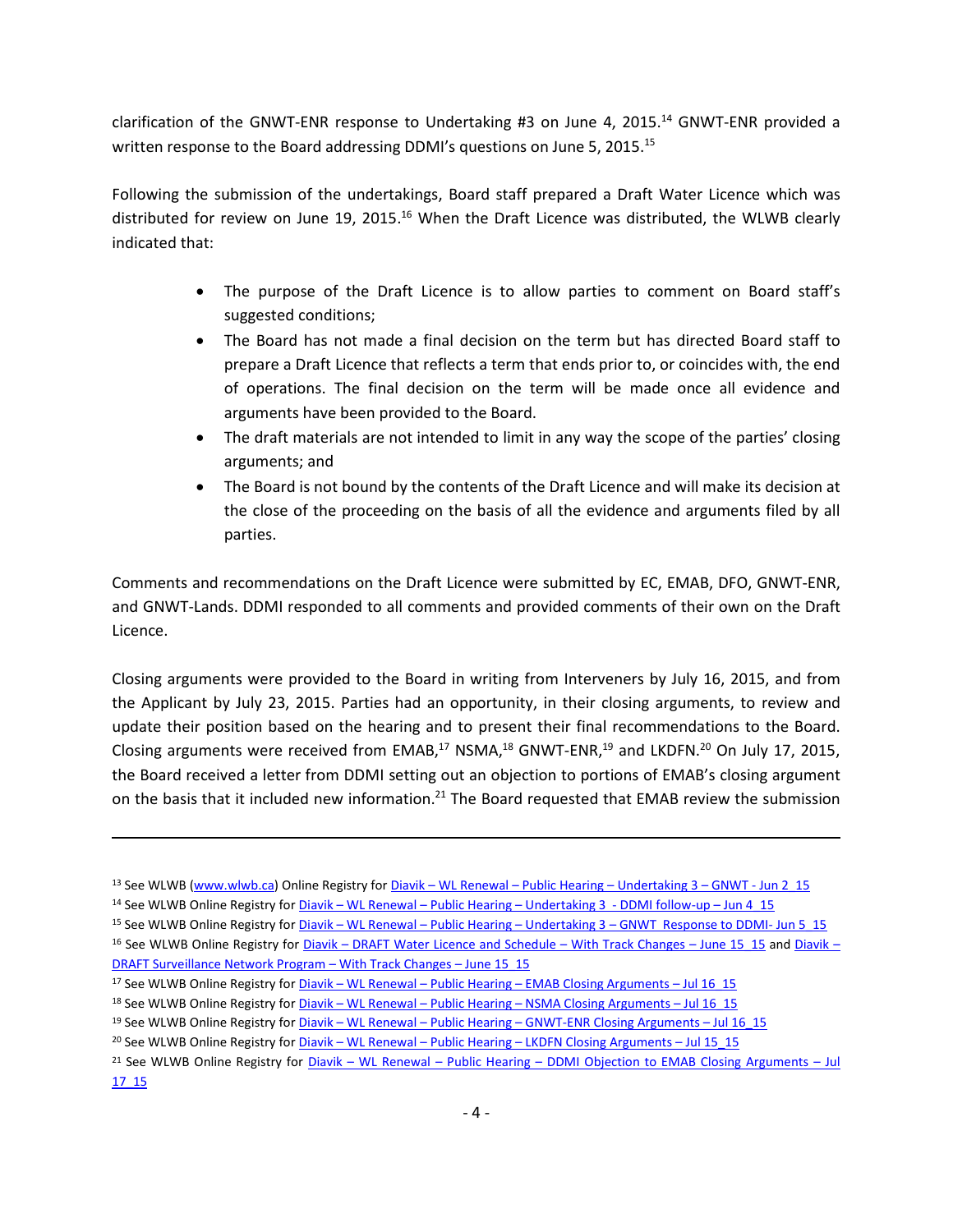and provided an opportunity for DDMI to respond.<sup>22</sup> On July 21, 2015, EMAB submitted a revised closing argument.<sup>23</sup> DDMI submitted a subsequent letter indicating that it still felt the submission contained new evidence.<sup>24</sup> The Board reviewed the EMAB argument and the submissions from both parties and found that the submission contained new evidence. The Board ruled that, in the interest of fairness, it would not consider that information in making its decision.<sup>25</sup> On July 23, 2015, DDMI submitted its closing argument to the Board.<sup>26</sup>

### <span id="page-4-0"></span>**2.0 Decision**

After reviewing the submission of the Applicant and the written comments and submissions received by the Board, and having due regard to the facts and circumstances, the merits of the submissions made to it, and to the purpose, scope, and intent of the *Waters Act* and Regulations made thereunder, the Board has determined that Water Licence W2015L2-0001 be issued, subject to the terms and conditions contained therein. The Board's reasons for this decision are set out below.

### <span id="page-4-1"></span>**3.0 General Principles**

 $\overline{a}$ 

The scope, definitions, and conditions set forth in the Water Licence have been developed in order to address the Board's statutory responsibilities, its ongoing role in regulation of the operation of the Diavik Diamond Mine and matters that were raised during this licensing proceeding. Out of necessity these Reasons for Decision focus on the major concerns raised by parties including those that were the subject of substantive argument by one or more parties. These Reasons also address evidence which resulted in the inclusion of new or revised conditions (that differ from those in Water Licence W2007L2- 0003). All conditions in the Licence are in the Board's view based on the specifics of the Project and the evidence provided to the Board.

All directives issued by the Board under W2007L2-0003 that have not yet been fulfilled by the Licensee, and are not in conflict with or inconsistent with the conditions in Water Licence condition W2015L2- 0001, remain in effect under the renewed Licence and must be completed. If there is any doubt about the continued applicability of a directive the Licensee should bring the matter to the Board's attention.

<sup>&</sup>lt;sup>22</sup> See WLWB [\(www.wlwb.ca\)](http://www.wlwb.ca/) Online Registry for Diavik – WL Renewal – Public Hearing – WLWB Correspondence re Intervener [Closing Arguments and DDMI Submission](http://www.mvlwb.ca/Boards/WLWB/Registry/2015/W2015L2-0001/Diavik%20-%20WL%20Renewal%20-%20Public%20Hearing%20-%20WLWB%20Correspondence%20re%20Intervener%20Closing%20Arguments%20and%20DDMI%20Submission%20-%20Jul%2017_15.pdf) – Jul 17\_15

<sup>&</sup>lt;sup>23</sup> See WLWB Online Registry for <u>Diavik – WL Renewal – Public Hearing – [EMAB Closing Arguments -](http://www.mvlwb.ca/Boards/WLWB/Registry/2015/W2015L2-0001/Diavik%20-%20WL%20Renewal%20-%20Public%20Hearing%20-%20EMAB%20Closing%20Arguments%20-%20Revised%20-%20Jul%2021_15.pdf) Revised – Jul 21\_15</u>

<sup>&</sup>lt;sup>24</sup> See WLWB Online Registry for Diavik – WL Renewal – Public Hearing – [DDMI Response to EMAB Revised Closing Arguments](http://www.mvlwb.ca/Boards/WLWB/Registry/2015/W2015L2-0001/Diavik%20-%20WL%20Renewal%20-%20Public%20Hearing%20-%20DDMI%20Response%20to%20EMAB%20Revised%20Closing%20Arguments%20-%20Jul%2021_15.pdf) – [Jul 21\\_15](http://www.mvlwb.ca/Boards/WLWB/Registry/2015/W2015L2-0001/Diavik%20-%20WL%20Renewal%20-%20Public%20Hearing%20-%20DDMI%20Response%20to%20EMAB%20Revised%20Closing%20Arguments%20-%20Jul%2021_15.pdf)

<sup>&</sup>lt;sup>25</sup> See WLWB Online Registry for Diavik – WL Renewal – Public Hearing – [WLWB Ruling re New Evidence](http://www.mvlwb.ca/Boards/WLWB/Registry/2015/W2015L2-0001/Diavik%20-%20WL%20Renewal%20-%20Public%20Hearing%20-%20WLWB%20Board%20Ruling%20re%20New%20Evidence%20-%20Jul%2023_15.pdf) – Jul 23\_15

<sup>&</sup>lt;sup>26</sup> See WLWB Online Registry for Diavik – WL Renewal – Public Hearing – [DDMI Closing Arguments](http://www.mvlwb.ca/Boards/WLWB/Registry/2015/W2015L2-0001/Diavik%20-%20WL%20Renewal%20-%20Public%20Hearing%20-%20DDMI%20Closing%20Arguments%20-%20Jul%2023_15.pdf) – Jul 23\_15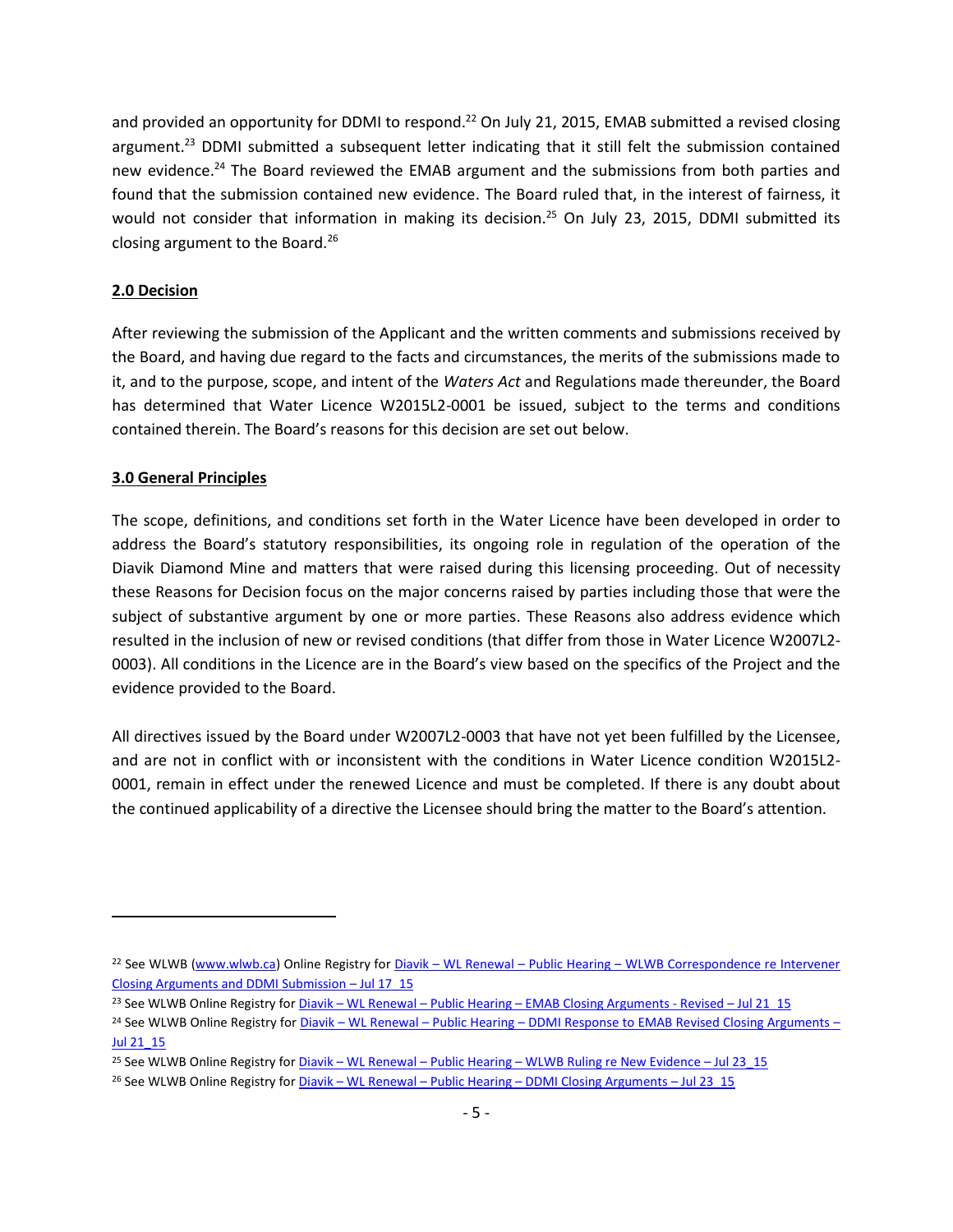#### The Board's Use of Schedules

The GNWT-ENR raised a concern in both its comments on the Draft Water Licence and in their closing argument about the Board's inclusion of water use conditions in Schedule 3, Item 1 of the Draft Licence rather than in the body of the Licence. The GNWT-ENR concern was set out on in their closing arguments:

"*Further, in its comments on the draft WL, ENR also questioned the increasing use of schedules to detail the requirements of the WL. ENR had specific concern with the inclusion of water use within a schedule to the WL. ENR notes that the water use restrictions are included in the cover page of the WL because of its regulatory prominence. Under the Waters Act and Regulations the use of water is one of the main triggers for a WL. As such, the use of water must be specified within the body of the Licence. In accordance with the legislation, any change to the water use must be approved by the Minister of ENR (i.e. in the case of a Type "A" WL). ENR believes the inclusion of the water use in a schedule to the WL could inadvertently cause regulatory confusion regarding approval of amendments*."

With regards to enforceability, the Board notes that Part B, Item 4, of the Licence specifies that the Schedules are part of the Licence and enforceable. The meaning of the term "regulatory prominence" in the GNWT-ENR argument is not clear to the Board but we agree that the use of water in amounts greater than prescribed limits is one of the triggers for a water licence Application. The term "licence" is defined in section 1 of the Act but no form of licence is prescribed in the Act or in the Regulations. It appears to the Board that the form of licence used by Land and Water Boards, as well as Water Boards in other related northern jurisdictions, has been developed over many years of practice rather than being prescribed by law.

The WLWB is aware that a "cover sheet", which in the case of this Type A Licence would be signed by the Minister of ENR signifying approval, is included with a licence when it is issued and that the cover sheet repeats certain provisions of the Licence in summary form. In respect of water use, the cover sheets often specify the maximum volumes of water which may be used on an annual basis. Generally such a provision is also included in the licence itself. In the Draft Licence circulated for comment on June 19, 2015, in relation to "quantity of water" the cover sheet simply referred the reader to Part D, Item 3. That Item then referred the reader to Schedule 3, Item 1. The Board agrees that this approach to drafting the licence may not be as clear and helpful as it should be. It has therefore removed the maximum water use volumes from Schedule 3 as suggested by GNWT-ENR and moved those limits to Part D of the Licence as a condition. The cover sheet has been adjusted accordingly.

In the Board's view, these Reasons for Decision are not the place for a debate about policy options related to the use of schedules in licences. The Board, however, agrees generally with the DDMI responses to ENR comments on the Draft Licence. The federal Minister before, and the Minister of ENR since devolution, have consistently approved licences where administrative and other details related to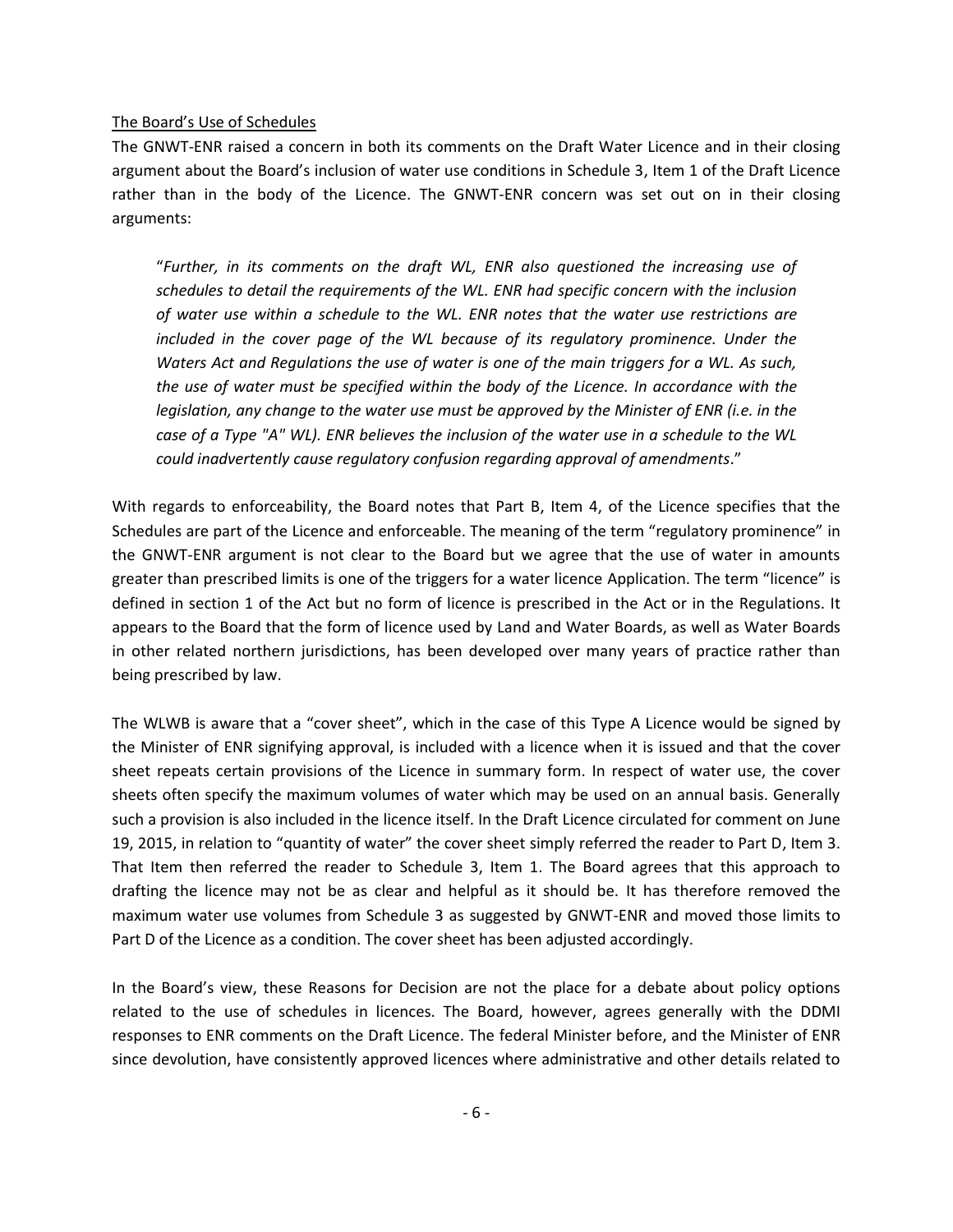the Board's ongoing management of a licence are set out in schedules. These licences and the current one include a specific provision stipulating the WLWB's authority to change schedules without the requirement for a licence amendment. These provisions have also been approved.

It is true that this approach has evolved, but these changes, in the Board's opinion, simply reflect the differences between Water Board and Land and Water Board authorities resulting from land claims, the MVRMA, and consequential changes to legislation such as the *Act*. In addition, water licences for large mines have become more complex, adaptive management and monitoring requirements are more extensive, and there is a need, as DDMI pointed out in its comments, for flexibility and efficiency in implementing this regulatory regime. Returning to the Minister by way of an amendment for every change to a Type A licence would be cumbersome and costly, and would make it difficult for an operator to run a mine.

The Licensing Process and Updates to the Licence In their closing argument, DDMI stated that:

 $\overline{a}$ 

"*Material changes are proposed in the draft water license that were not previously on the record for this water license renewal proceeding or were only introduced through Board staff questioning and did not provide an opportunity for DDMI or Interveners to question.* 

*We ask the Board to consider if DDMI, and Interveners, were provided fair opportunity to question and consider material changes now proposed by Board staff in the draft water license. If the Board agrees with DDMI that fair opportunity was not provided in all cases, then in these cases the proposed changes should be removed from W2015L2-0001. For example we do not believe that fair process was followed for the new conditions related to management plans proposed in Schedule 6 and the AEMP proposed Part J Item 10<sup>27</sup> as discussed further below*."<sup>28</sup>

The Board has been clear throughout the renewal process about its intention to review and update Licence terms and conditions in a way that, where appropriate, improves consistency of the DDMI licence with other major mining licences in the Mackenzie Valley. Before the hearing, in technical sessions and through Information Requests, Board staff and consultants addressed and explored more substantive concerns with the content of the licence. Where questions or concerns remained unresolved, these matters were raised in the hearing as well. This process gave DDMI and other parties the opportunity to respond to or further explain or reinforce their positions in relation to any question raised by the Board.

<sup>&</sup>lt;sup>27</sup> This reference is to Part J Item 9 of the final WL, which is the requirement for an Aquatic Effects Re-Evaluation Report. <sup>28</sup> See WLWB [\(www.wlwb.ca\)](http://www.wlwb.ca/) Online Registry for Diavik – WL Renewal – Public Hearing – [DDMI Closing Arguments](http://www.mvlwb.ca/Boards/WLWB/Registry/2015/W2015L2-0001/Diavik%20-%20WL%20Renewal%20-%20Public%20Hearing%20-%20DDMI%20Closing%20Arguments%20-%20Jul%2023_15.pdf) – Jul 23\_15 page 5.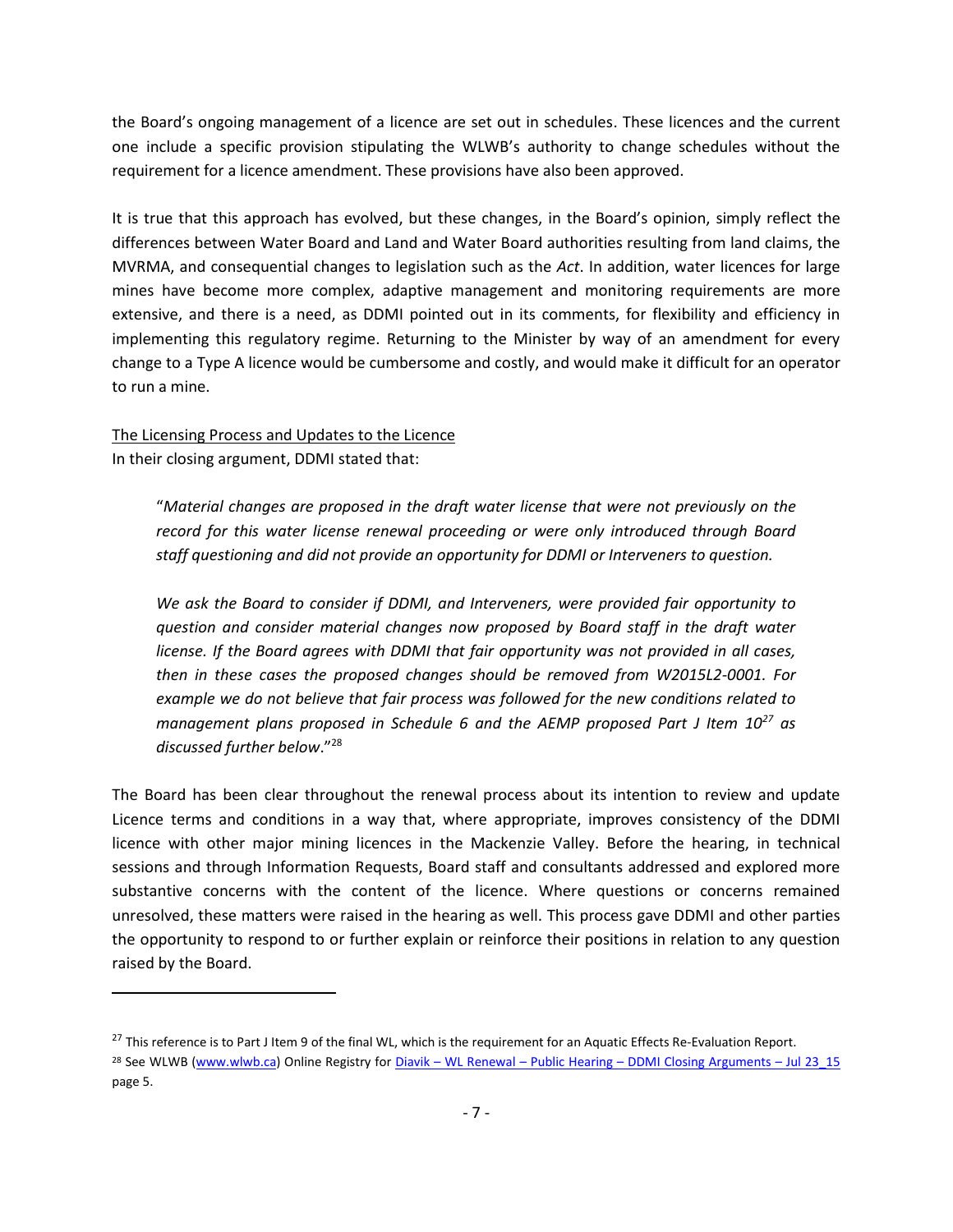Most of the changes proposed in the Licence involve simple reorganization with minimal change to Licence content. Some rationalization of conditions to reflect the changes in the operation of the project has taken place and minor wording changes were made to enhance clarity and enforceability. Further, the specific wording of all proposed changes was set out in a Draft Licence which was circulated for comment to all parties, before final arguments were due.

DDMI and other parties made numerous comments on this Draft Licence. The comments were all reviewed by the Board and staff. The Board's decision on the Licence was made in consideration of the whole record, including comments on the Draft Licence and final arguments. It should also be noted that the arrangements for receiving comments on the Draft Licence set out by the Board allowed DDMI not only to raise its own concerns, but to comment on all the concerns raised by other parties as well. Finally, DDMI received the arguments of all other parties and had the opportunity to respond to them, as well as to make its own submission.

The passage quoted above is from the DDMI final argument. With the exception of its concern about management plans and the condition in Part J Item 10 which are responded to fully below in these reasons, DDMI provides no detail about what it argues are "material changes" in the Licence. As a result it is not possible for the Board to respond specifically to this concern. DDMI did not include these concerns or any list of "material changes" to which it objected in its hearing presentation or submissions in argument.

Board staff do not present evidence or argument in our proceedings. They questioned DDMI thoroughly in the hearing. The Draft Licence is then prepared based on the full record, not just DDMI's evidence. DDMI's views and argument have been considered. The Board notes that a number of the changes in the final Licence are a direct result of the DDMI comments on the draft, hearing submissions and final argument.

The Board is subject to legislated timelines and does not have unlimited opportunities to adjust its process to address every concern raised by every party. Ultimately, subject to the requirements of fairness, it is the Board's responsibility to determine materiality. Having reviewed the process in some detail, it is the Board's view that DDMI had a fair opportunity to put its concerns forward in the hearing, through comments on the Draft Licence and in final argument. Those concerns have been given careful consideration by the Board. A number of them are addressed further in the Reasons below.

To close on the subject of timelines for exchanges on the Draft Licence, evidence, and argument, the Board notes that the legislated timelines for Type A water licence proceedings are set out in section 47 of the *Waters Act*, which specifies that "*the Board shall make a decision within a period of nine months after the day on which the application is made*" and the Minister's decision required for a Type A Licence shall be made within 90 days following the Board's decision.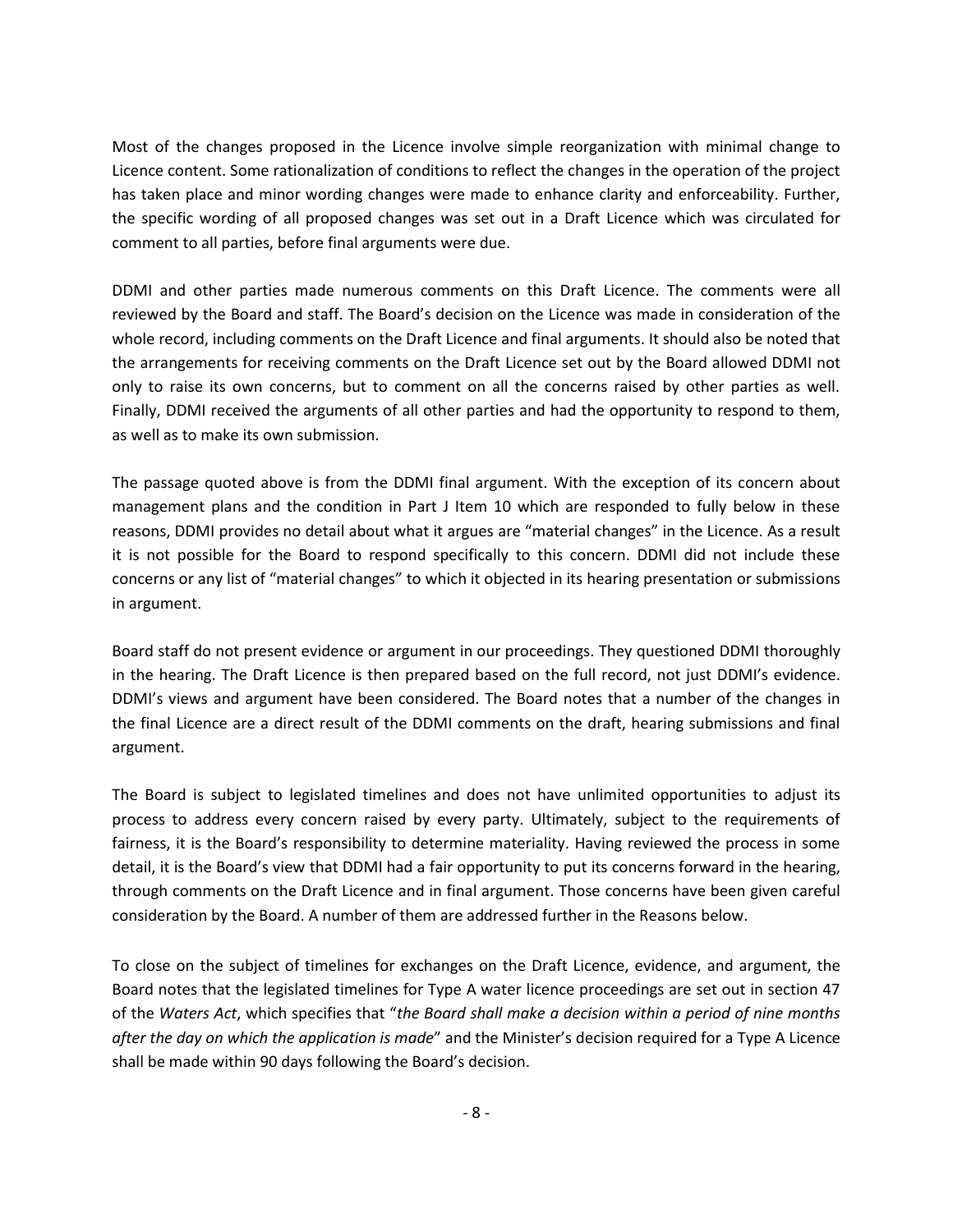These timelines in the legislation came into force on March 25, 2014. The WLWB recommends that all Type A water licence renewal applications be submitted 12 months prior to the expiry date of the Licence. This recommendation was communicated to DDMI.<sup>29</sup> DDMI's Water Licence W2007L2-0003 expiry date is October 31, 2015, and DDMI submitted their Application on January 16, 2015, resulting in tight timelines and little flexibility for the various stages required of the proceeding. Nonetheless, it is the Board's view that DDMI has been given full opportunity to address the proposed changes in the Licence.

#### <span id="page-8-0"></span>**4.0 Determinations Pertaining to Water Licence W2015L2-0001**

#### <span id="page-8-1"></span>**4.1 Requirements of Section 26 and 27 of the** *Waters Act*

#### <span id="page-8-2"></span>*Existing Licensees*

After reviewing the submissions filed on the Public Registry and made at the public hearing, the Board is satisfied that, with respect to paragraph 26(5)(a) of the *Waters Act*, the granting of this Licence to DDMI will not adversely affect, in a significant way, any existing Licensee, provided the conditions of the Licence are adhered to. There are no other applicants with precedence.

### <span id="page-8-3"></span>*Existing Water Users*

Paragraph 26(5)(b) of the *Waters Act* prohibits the issuance of a Licence unless the Board is satisfied that appropriate compensation has been or will be paid by the Applicant to people who were, at the time when the Applicant filed its Application with the Board, members of the classes of water users, depositors, owners, occupiers, or holders listed under paragraph 26(5)(b), who would be adversely affected by the use of waters, or deposit of Waste proposed by the Applicant.

The Board received no claims for compensation either during the prescribed period or afterwards. Provided that compliance with the Water Licence conditions is achieved, the Board does not believe that any users or persons listed in paragraph 26(5)(b) of the *Waters Act* will be adversely affected by the use of Waters or the deposit of Waste proposed by the Applicant.

#### <span id="page-8-4"></span>*Water Quality Standards*

 $\overline{a}$ 

Insofar as subparagraph 26(5)(c)(i) of the *Waters Act* is concerned, the Board is of the view that compliance with the Licence conditions will ensure that Waste produced by the operation of the Diavik mine will be treated and deposited in a manner that will maintain water quality consistent with applicable standards and the Board's *Water and Effluent Quality Management Policy*. Refer to section 4.3 below for more information.

<sup>&</sup>lt;sup>29</sup> See WLWB [\(www.wlwb.ca\)](http://www.wlwb.ca/) Online Registry for Diavik – WL Renewal – Legislated Timelines – Communication from WLWB Staff – [Sept 18\\_14](http://www.mvlwb.ca/Boards/WLWB/Registry/2015/W2015L2-0001/Diavik%20-%20WL%20Renewal%20-%20Legislated%20Timelines%20-%20Communication%20from%20WLWB%20Staff%20-%20Sept%2018_14.pdf)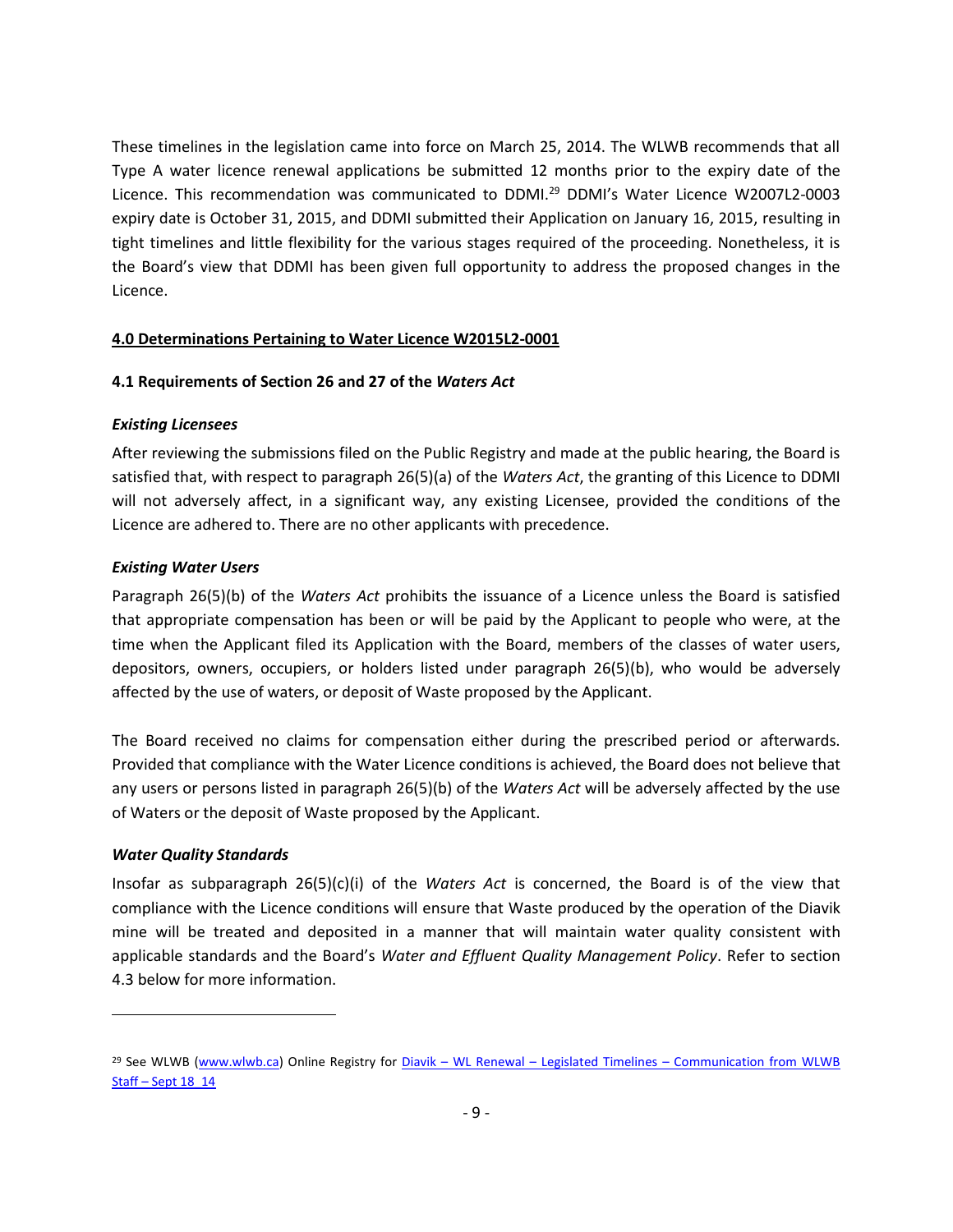### <span id="page-9-0"></span>*Effluent Quality Standards*

Consistent with subparagraph 26(5)(c)(ii) of the *Waters Act*, the Board is satisfied that the effluent standards it has set out in the Licence as conditions are consistent with the Board's *Water and Effluent Quality Management Policy* and will protect the receiving waters and environment. These are further discussed below under Part H: Conditions Applying to Water and Waste Management.

### <span id="page-9-1"></span>*Financial Responsibility of the Applicant*

The Board must satisfy itself of the financial responsibility of the Licensee under paragraph 26(5)(d) of the *Waters Act* before it can renew the Licence. The Board is satisfied that DDMI is capable of meeting the obligations set out in the *Act* and the Licence. DDMI has provided and maintained the securities required by both Licences (W2007L2-0003 and N7L2-1645). There is no evidence before the Board indicating that the renewal of the Licence will affect security requirements. The Board concludes that security currently held by the Minister is sufficient and that paragraph 26(5)(d) has been satisfied.

### <span id="page-9-2"></span>*Requirements of Subsection 27(2) of the Waters Act*

It is the opinion of the Board that compliance with the conditions of the Licence will ensure that any potential adverse impacts on other water users, which might arise as a result of the issuance of the Licence, will be minimized.

### <span id="page-9-3"></span>**4.2 Requirements of Subsection 61 of the MVRMA**

Pursuant to subsection 61(2) of the MVRMA*,* the Board may not issue a Licence except in accordance with any applicable land use plan. The Tłįchǫ Land Use Plan is not applicable to the lands included in the scope of Licence W2015L2-0001 and there is no other applicable land use plan; therefore, the Board is satisfied that the requirements of this subsection have been met.

#### <span id="page-9-4"></span>**4.3 Water Licence W2015L2-0001 Terms and Conditions**

In their Application, DDMI explicitly stated that they had not identified any licence conditions that were obsolete, out-of-date, or that should be added.

#### <span id="page-9-5"></span>*Water Licence Term*

The Board set a Licence term of eight years, which corresponds with the planned end of commercial operations (2023). DDMI requested a term of fifteen (15) years, and ENR supported such a term. Environment Canada (EC) acknowledged that DDMI's proposed term was within statutory limits, but did not recommend a specific term. The other parties recommended shorter terms:

- LKDFN recommended a term similar to previous terms for the Diavik mine (these were 7 and 8 years, respectively).
- The North Slave Metis Alliance (NSMA) recommended a Licence term of five years.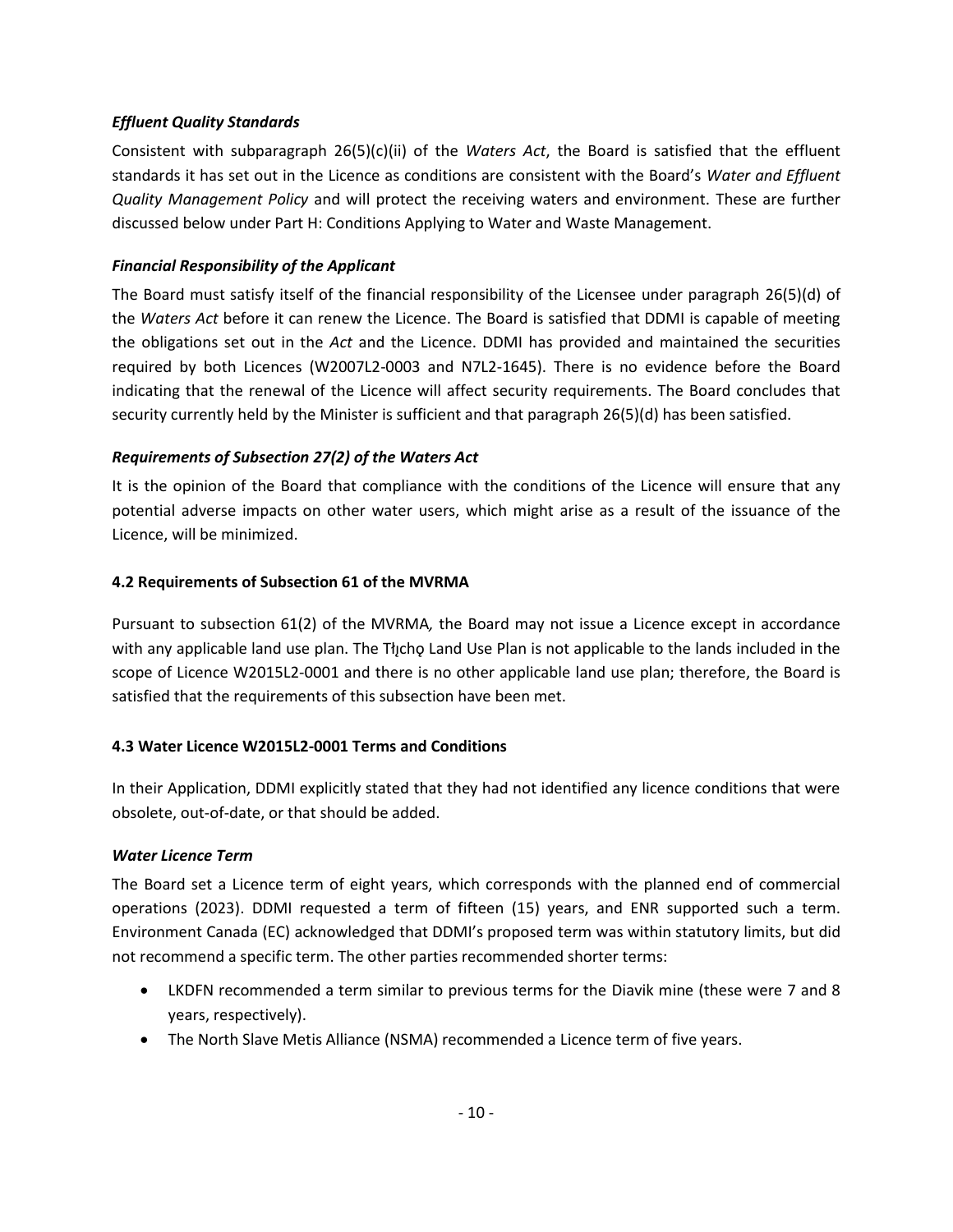• The Environmental Monitoring Advisory Board (EMAB) recommended that the "term for this license should expire no later than the last year of operations prior to beginning closure of the entire mine."<sup>30</sup>

An eight year Licence term will enable DDMI to end commercial operations, complete closure planning, and submit a water licence renewal application that is informed by an approved final closure and reclamation plan. This term is consistent with the previous two Licences for the Diavik mine. The Board was not convinced by DDMI's assertion that a shorter term is detrimental to the company, and found merit in a number of the arguments for a shorter term. Also, the Board concluded that there is insufficient evidence to draft a Licence covering the closure and post-closure period and that the amendment processes proposed by the GNWT-ENR and DDMI are inferior to a renewal process. The Board explains these reasons in more detail below.

The GNWT-ENR did not provide any reasons to explain why it supports a fifteen year term; it only provided advice on how a longer term could be achieved. DDMI on the other hand, presented a number of reasons in support of a longer term. First, DDMI advances a concern that parties in the ICRP process will not actively participate in the closure planning process if the licence term does not include closure because they will wait until a closure "renewal" licence is required to get involved. DDMI is concerned that at that point the "parties would argue in favour of complete re-evaluation of the approved closure designs, monitoring programs …"<sup>31</sup> It is difficult to give weight to such an argument. The Board sees little value in speculation about what parties might or might not do in future proceedings as a basis for a decision about licence term in this one.

In any event, the WLWB is confident that regulators and in particular GNWT-ENR will participate in closure planning in a manner consistent with their mandates. Should additional information or the attendance of government experts be required, the Board has the authority under sections 22 and 25 of the MVRMA to compel production. We note as well that EMAB exists solely to contribute to management and planning processes related to the Diavik Mine and could be expected to participate. First Nation and Metis may participate based on their concerns and capacity when opportunities for involvement arise, and have participated substantially in past public review processes for DDMI's ICRP.<sup>32</sup>

DDMI also maintained that a fifteen year Licence term would "allow a coordinated, efficient planning and execution of closure". LKDFN challenged this assertion at the public hearing, and asked DDMI how a seven or eight year term would inhibit DDMI's planning efforts. DDMI responded that a shorter term would introduce uncertainty, a "pause" during another renewal proceeding, and lack of clarity over what DDMI may be authorized to do and when. When asked by LKDFN for specific examples of obstacles

<sup>30</sup> See WLWB [\(www.wlwb.ca\)](http://www.wlwb.ca/) Online Registry for *Diavik* – WL Renewal – Public Hearing – [EMAB Closing Arguments](http://www.mvlwb.ca/Boards/WLWB/Registry/2015/W2015L2-0001/Diavik%20-%20WL%20Renewal%20-%20Public%20Hearing%20-%20EMAB%20Closing%20Arguments%20-%20Jul%2016_15.pdf) – Jul 16 15.

<sup>31</sup> See WLWB Online Registry for Diavik – WL Renewal – Public Hearing – [DDMI Closing Arguments](http://www.mvlwb.ca/Boards/WLWB/Registry/2015/W2015L2-0001/Diavik%20-%20WL%20Renewal%20-%20Public%20Hearing%20-%20DDMI%20Closing%20Arguments%20-%20Jul%2023_15.pdf) – Jul 23\_15, page 1.

<sup>&</sup>lt;sup>32</sup> For example, there were almost 400 comments submitted collectively by eight parties on Version 3.1 of the ICRP.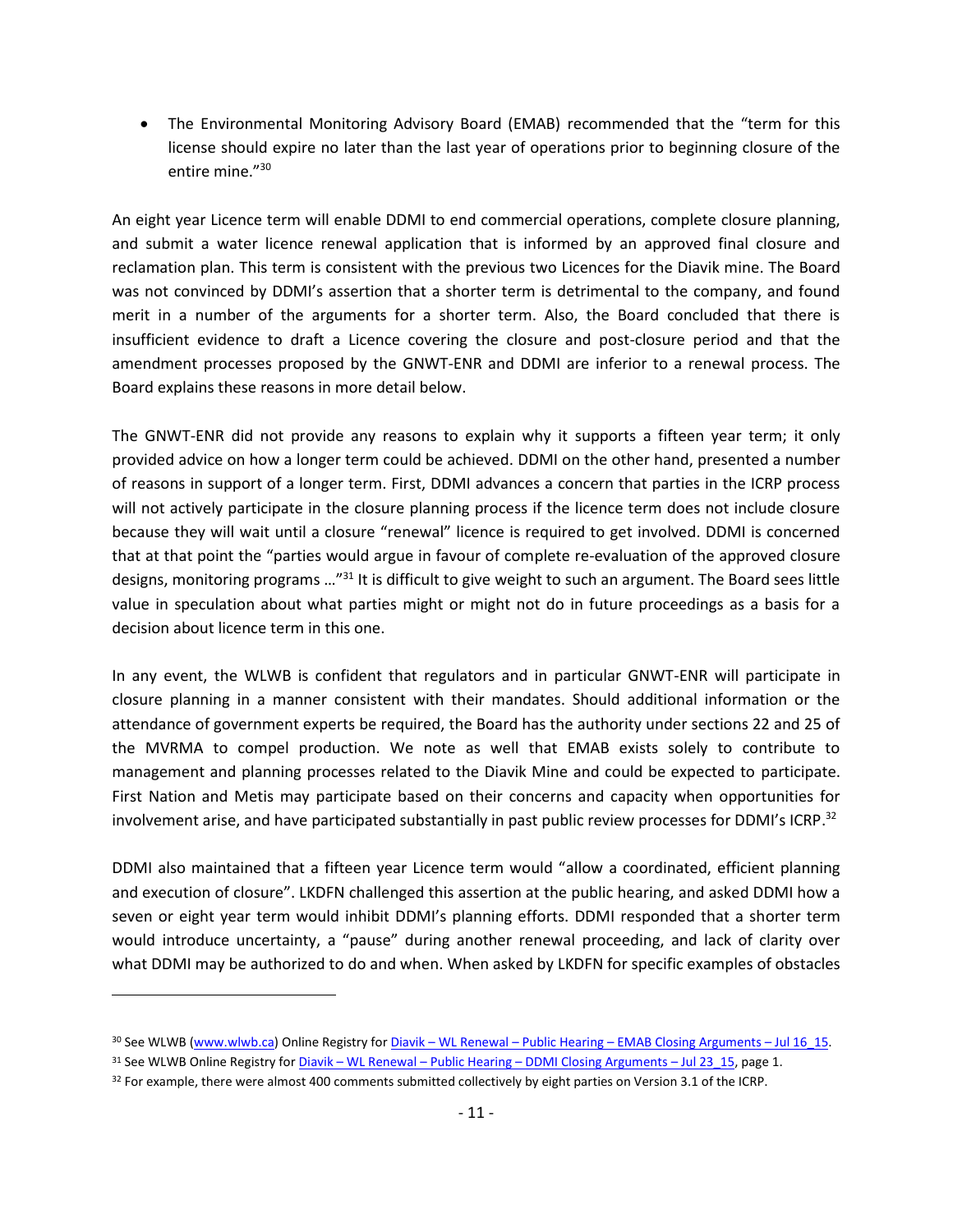that would impede DDMI's planning efforts, DDMI did not provide any.<sup>33</sup> The NSMA also disagreed with DDMI that a shorter term would impede closure planning efforts.<sup>34</sup> The Board agrees that a licence term ending prior to closure should not prevent DDMI from continuing with its closure planning, as outlined in its approved ICRP.

Even if the Board wished to set a fifteen year Licence term, Interveners<sup>35</sup> agreed that there is insufficient evidence to draft appropriate conditions for regulating the closure and post-closure periods. For example, there is not enough evidence to develop post-closure EQC (as acknowledged by  $DDMI^{36}$ ), determine compliance points, and establish regulated mixing zones or even determine if mixing zones are appropriate. Similarly, the absence of an approved final closure plan makes it difficult to identify key requirements that should be regulated through Licence conditions. Also, it is not clear what conditions, if any, are necessary to support a liability relinquishment process since no mining company in the Mackenzie Valley has gone through this process from start to finish. It is the Board's understanding that the GNWT is developing, but has not finalized, policy around security and relinquishment. The resulting uncertainty further diminishes the Board's ability to develop closure-related conditions that would adequately address relinquishment.

The Board cannot rely on existing licences that regulate a mining company during the transition from operational to closure years. As noted by GNWT-ENR, there are none in the NT.<sup>37</sup> Existing water licences (e.g., for the Tundra and Colomac mines) regulating closure of a mine are generally for abandoned or orphaned sites under the care and control of government, and therefore are not a suitable reference.

To resolve this problem, and accommodate their recommendations for a fifteen year term, DDMI and GNWT-ENR proposed different means. DDMI proposed that the Board could add new conditions progressively through amendment requests as needed.<sup>38</sup> GNWT-ENR proposed that a blended or twopart Licence could be drafted. Both of these approaches would also require a series of future amendments. Neither of these proposals is supported by an adequate foundation in evidence in this proceeding.

It is not clear why GNWT-ENR and DDMI believe that a series of amendments is preferable to a licence renewal. DDMI appears to be concerned that other parties could expand the scope of a renewal proceeding, and "would completely re-evaluate all of the approved closure designs, monitoring

<sup>33</sup> See WLWB [\(www.wlwb.ca\)](http://www.wlwb.ca/) Online Registry for Diavik – WL Renewal – [Public Hearing -](http://www.mvlwb.ca/Boards/WLWB/Registry/2015/W2015L2-0001/Diavik%20-%20WL%20Renewal%20-%20Public%20Hearing%20-%20Transcript%20-%20May%2028_15.pdf) Transcript – May 28\_15, pages 39-42.

<sup>34</sup> See WLWB Online Registry for Diavik – WL Renewal – Public Hearing – [NSMA Closing Arguments](http://www.mvlwb.ca/Boards/WLWB/Registry/2015/W2015L2-0001/Diavik%20-%20WL%20Renewal%20-%20Public%20Hearing%20-%20NSMA%20Closing%20Arguments%20-%20Jul%2016_15.pdf) – Jul 16\_15, page 2.

<sup>35</sup> [EMAB Closing Argument,](http://www.mvlwb.ca/Boards/WLWB/Registry/2015/W2015L2-0001/Diavik%20-%20WL%20Renewal%20-%20Public%20Hearing%20-%20EMAB%20Closing%20Arguments%20-%20Jul%2016_15.pdf) page 3; [NSMA Closing Argument,](http://www.mvlwb.ca/Boards/WLWB/Registry/2015/W2015L2-0001/Diavik%20-%20WL%20Renewal%20-%20Public%20Hearing%20-%20NSMA%20Closing%20Arguments%20-%20Jul%2016_15.pdf) page 2; [Public Hearing Transcript,](http://www.mvlwb.ca/Boards/WLWB/Registry/2015/W2015L2-0001/Diavik%20-%20WL%20Renewal%20-%20Public%20Hearing%20-%20Transcript%20-%20May%2028_15.pdf) page 162, lines 1-6 (GNWT-ENR).

<sup>&</sup>lt;sup>36</sup> See WLWB Online Registry for Diavik – WL Renewal – [Public Hearing -](http://www.mvlwb.ca/Boards/WLWB/Registry/2015/W2015L2-0001/Diavik%20-%20WL%20Renewal%20-%20Public%20Hearing%20-%20Transcript%20-%20May%2028_15.pdf) Transcript – May 28\_15, page 75, line 19.

<sup>37</sup> See WLWB Online Registry for Diavik – WL Renewal – Public Hearing – [GNWT-ENR Intervention](http://www.mvlwb.ca/Boards/WLWB/Registry/2015/W2015L2-0001/Diavik%20-%20WL%20Renewal%20-%20Public%20Hearing%20-%20GNWT-ENR%20Intervention%20-%20May%207_15.pdf) – May 7\_15, page 4.

<sup>38</sup> See WLWB Online Registry for Diavik – WL Renewal – Public Hearing – [DDMI Closing Arguments](http://www.mvlwb.ca/Boards/WLWB/Registry/2015/W2015L2-0001/Diavik%20-%20WL%20Renewal%20-%20Public%20Hearing%20-%20DDMI%20Closing%20Arguments%20-%20Jul%2023_15.pdf) – Jul 23\_15, page 1.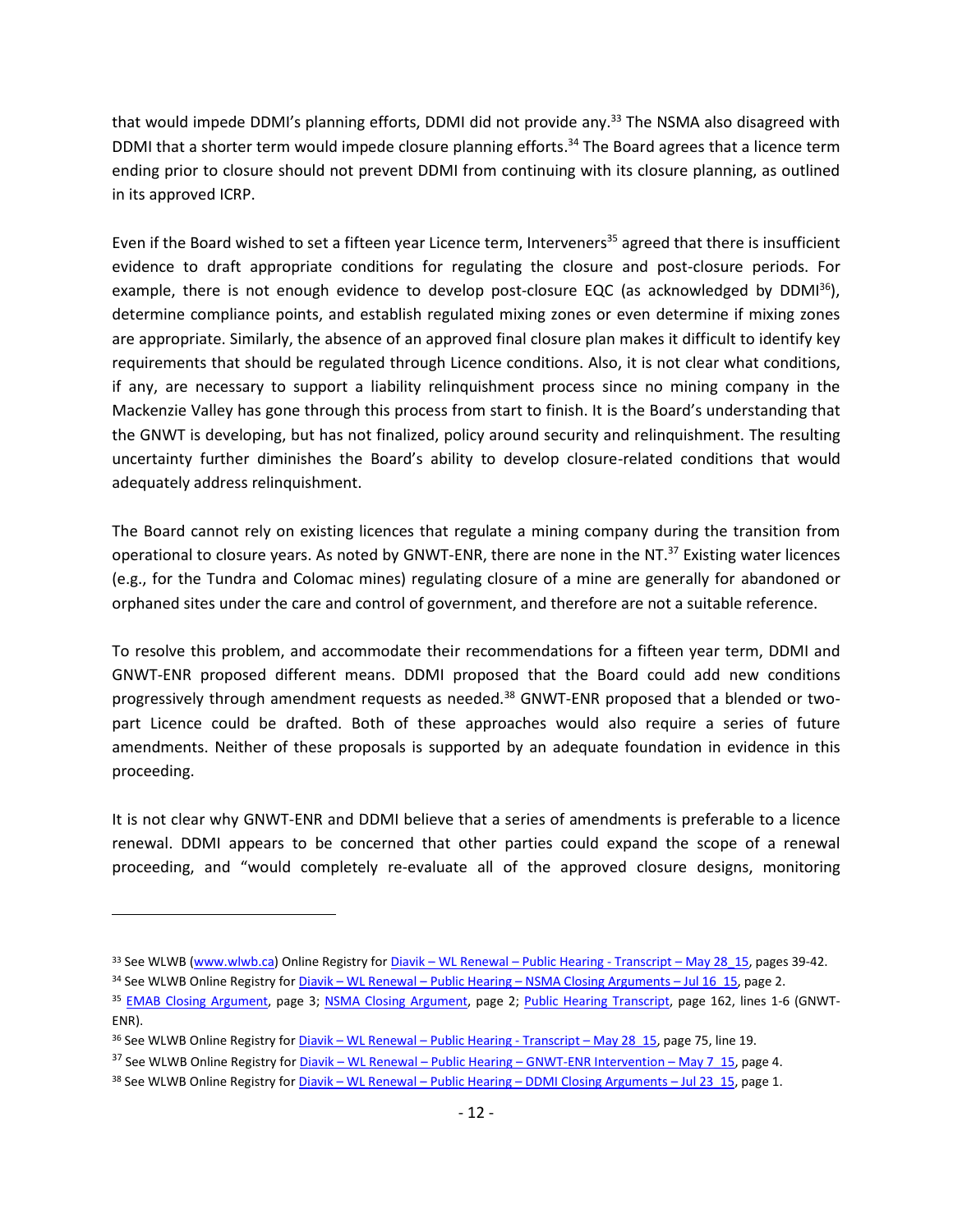programs and closure criteria and recommend new license conditions for execution of the closure plan".<sup>39</sup> Section 36 of the *Act* makes it clear that renewal and amendments to licences can only take place on application of the licensee or on the initiative of the Board, when a renewal or amendment appears to be in the public interest. A review of Board practice indicates that such Board initiated proceedings are rare. In any event, the scope of any WLWB proceeding is a matter for Board discretion. In the absence of convincing evidence of a problem, the Board has no obligation to expand the scope of a proceeding simply because parties other than the licensee may wish to revisit matters which have already been determined. Generally the scope of a proceeding is driven by the licensee's application either to renew or amend a licence. It is also possible to either amend the term or selected conditions of a licence without the need for a review of all its conditions and attendant plans.

The Board also concluded that a series of amendments would not necessarily offer any efficiencies or reduce the burden on the parties. The changes to the Licence necessary to properly regulate mine closure will affect a variety of matters related to the flow or quality of water including EQCs. In addition, the conditions for closure of a major mine on a water body as pristine as Lac De Gras will likely attract interest from regulators, first nations, Metis, Inuit and the public. All these factors contribute to the likelihood that amendments to the Licence to provide for closure conditions could merit if not require a public hearing.<sup>40</sup> Thus an approach focussed on amendments to the Licence instead of a renewal may not avoid a hearing. In fact, there may be efficiencies resulting from having a single Licence renewal hearing rather than a series of sequential amendments involving a number of public hearings. Consequently, the Board sees little merit in DDMI and GNWT-ENR's proposed approaches.

In addition the Board agrees with the LKDFN that a single renewal process prior to closure offers particular benefits:

*"LKDFN values opportunities, such as this one, where concerns from the community of Lutsel K'e can be voiced within the official regulatory process. LKDFN believes that the previous terms of the water license have been appropriate and requests that a similar term be implemented for this renewal. LKDFN would appreciate at least one more opportunity to review water quality parameters and the proponent's performance before mine operations finish."<sup>41</sup>*

*"...the formal renewal process, especially the public hearing, presents a clear checkpoint in the regulatory process that allows for a coordinated analysis by concerned parties."*<sup>42</sup>

<sup>39</sup> Ibid, page 1.

<sup>40</sup> See subsection 41(2) of the Act.

<sup>41</sup> See WLWB [\(www.wlwb.ca\)](http://www.wlwb.ca/) Online Registry for Diavik – WL Renewal – Public Hearing – [LKDFN Intervention](http://www.mvlwb.ca/Boards/WLWB/Registry/2015/W2015L2-0001/Diavik%20-%20WL%20Renewal%20-%20Public%20Hearing%20-%20LKDFN%20Intervention%20-%20May%207_15.pdf) – May 7\_15.

<sup>42</sup> See WLWB Online Registry for Diavik – WL Renewal – Public Hearing – [LKDFN Closing Arguments](http://www.mvlwb.ca/Boards/WLWB/Registry/2007/W2007L2-0003/Diavik%20-%20WL%20Renewal%20-%20Public%20Hearing%20-%20LKDFN%20Closing%20Arguments%20-%20Jul%2015_15.pdf) – Jul 15\_15.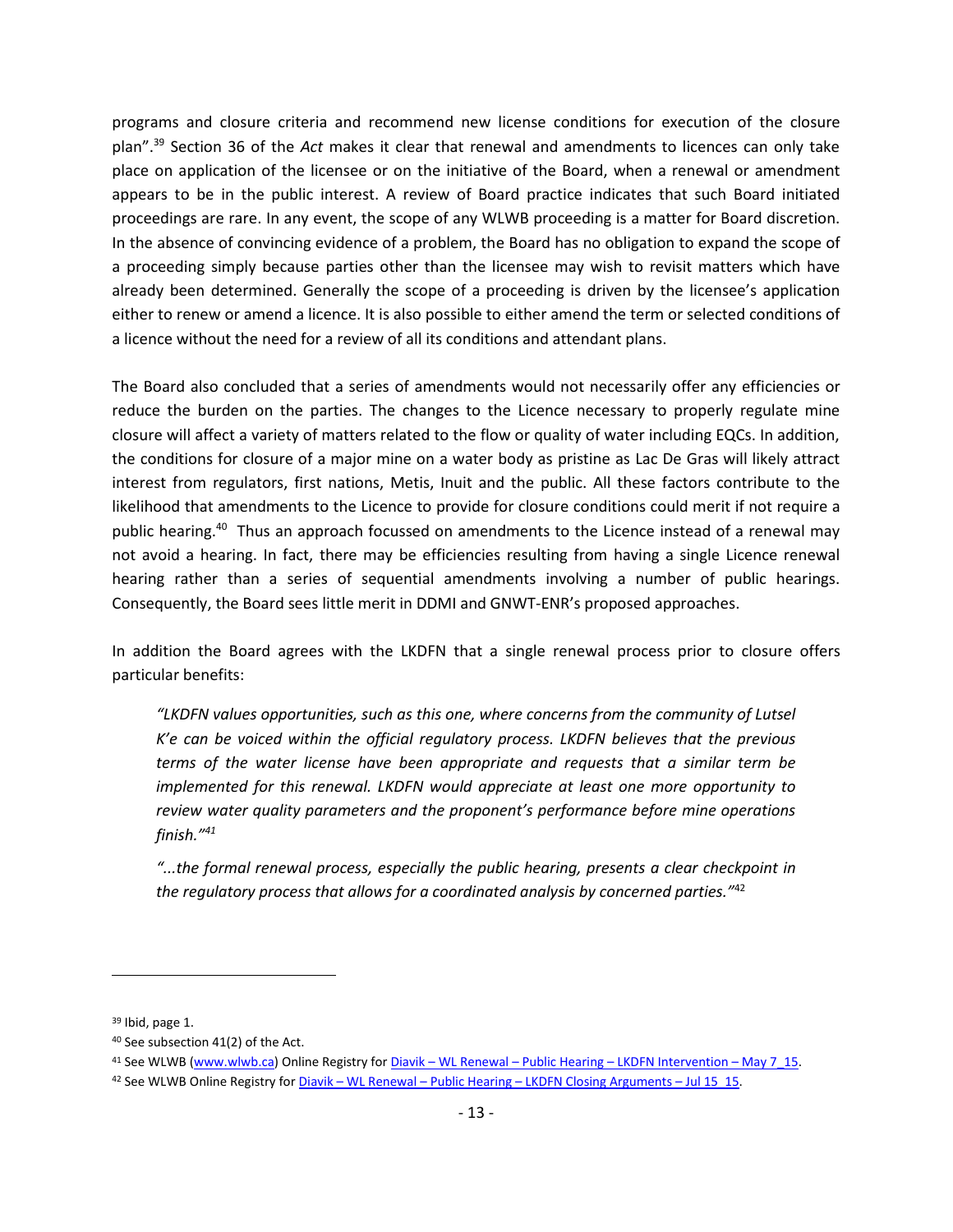The NSMA expressed a similar view.<sup>43</sup> While the Board has an increasingly robust system of ongoing Licence evaluation,<sup>44</sup> and the Licence can be amended on the Board's motion should the need arise, the renewal process can offer a more inclusive and systematic evaluation of the effectiveness of Licence conditions. Such a process also provides an opportunity to adjust the Licence to reflect new information (e.g., from reclamation research, engagement, operational experience, etc.), unforeseen problems (e.g., related to performance of an Engineered Structures), and improvements in the Board's practices for regulating mines. The Board also took into account NSMA's statement in their Intervention that "the term of the license encompasses developments of A21 and possibly Dominion Diamond Ekati Corporation's Jay Pit. There can be many unforeseen cumulative impacts that can result from the concurrent developments of the neighboring large open pit mines in the contiguous waters".

#### Concurrent Licences and Closure Planning

 $\overline{a}$ 

In its closing argument,<sup>45</sup> DDMI stated that if the Board selects a Licence term less than 15 years, the company would like the opportunity to apply for a separate closure licence, concurrent with W2015L2- 0001, instead of a renewal. DDMI outlines an iterative process that begins with an application for a licence to regulate its first closure efforts, and continues with amendments to the closure licence as DDMI continues to close parts of the mine.

While it appears that DDMI has put some thought into how this arrangement might work, it is not clear to the Board that concurrent Type A licences for the same project can be supported by the legislation and regulations. This suggestion is without precedent in any of the territories even for mines which have been closed subject to water licences such as the Polaris Mine in Nunavut. Additional discussion would be needed to identify the benefits or unforeseen problems with this approach. It is possible for instance that Licence conditions which apply to both closure and operations (for example, conditions related to the water management system, the receiving environment, etc.) may not be easily separable into two licences without creating conflict or uncertainty.

The Board is not making a decision on the feasibility of this proposal. There is simply not enough evidence before the Board to make a conclusive determination at this time. If DDMI wishes to pursue this concept it should take the initiative to present more supporting evidence and enter into a dialogue with the Board and parties. In any event, this is not a matter which affects the content of the Licence at this time.

<sup>43</sup> See WLWB [\(www.wlwb.ca\)](http://www.wlwb.ca/) Online Registry for Diavik – WL Renewal – Public Hearing – [NSMA Closing Arguments](http://www.mvlwb.ca/Boards/WLWB/Registry/2015/W2015L2-0001/Diavik%20-%20WL%20Renewal%20-%20Public%20Hearing%20-%20NSMA%20Closing%20Arguments%20-%20Jul%2016_15.pdf) – Jul 16\_15, page 3.

<sup>44</sup> Examples include annual reporting related to compliance, action levels for the AEMP, requirements for ongoing engagement, annual closure planning progress reports, and more.

<sup>45</sup> See WLWB Online Registry for Diavik – WL Renewal – Public Hearing – [DDMI Closing Arguments](http://www.mvlwb.ca/Boards/WLWB/Registry/2015/W2015L2-0001/Diavik%20-%20WL%20Renewal%20-%20Public%20Hearing%20-%20DDMI%20Closing%20Arguments%20-%20Jul%2023_15.pdf) – Jul 23\_15, pages 3 and 4.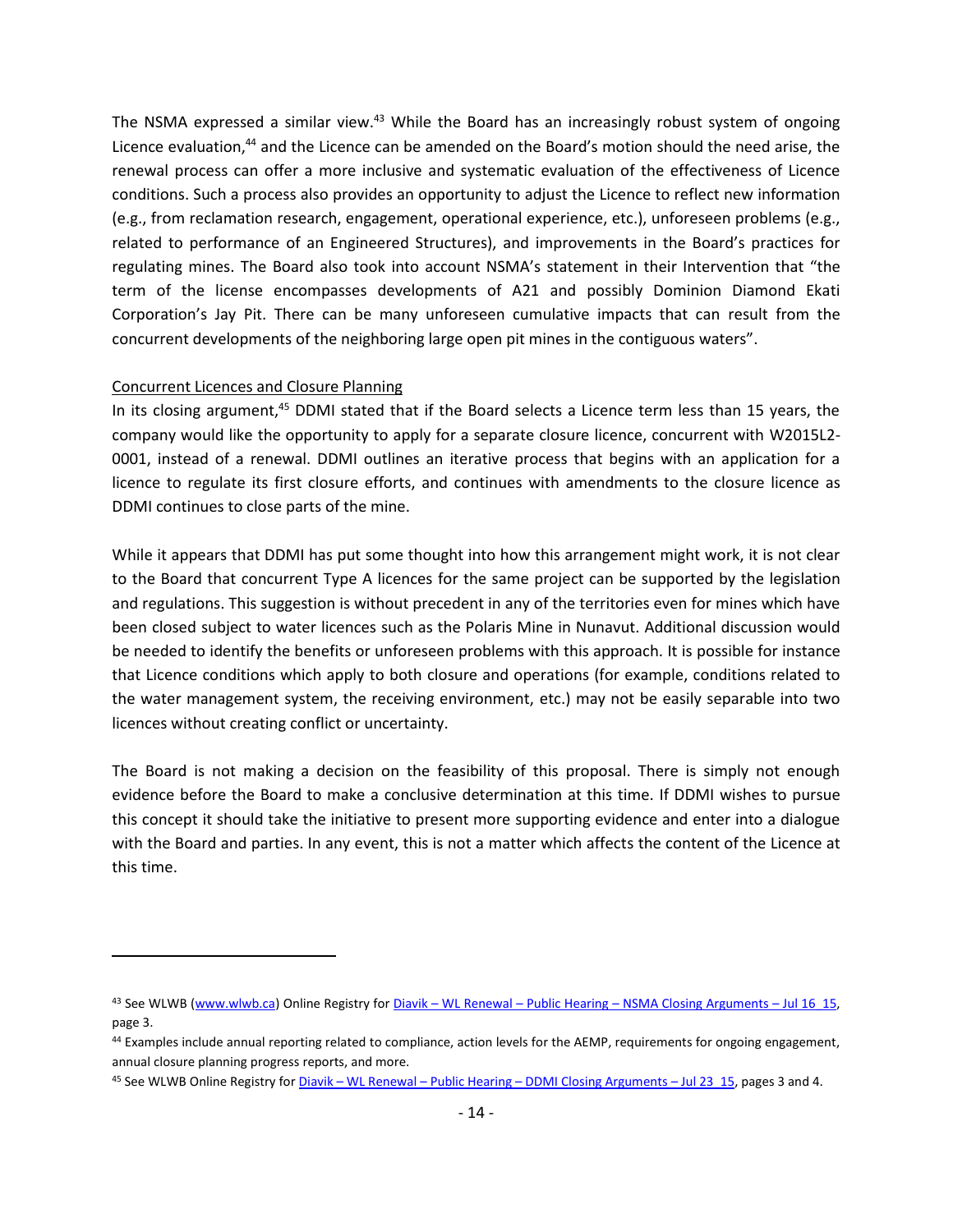# <span id="page-14-0"></span>*Part A: Scope and Definitions*

# Scope

The scope of the Licence authorizes the Licensee to conduct the activities identified in the Application. Minor revisions were made to the scope to be more consistent with other WLWB Licences. No party indicated any concerns with the revised language circulated in the Draft Licence.

# Definitions

The Board has defined a number of terms used in the Licence in order to ensure a common understanding of Licence conditions and avoid future differences in interpretation. Some of the definitions from Licence W2007L2-0003 have been revised and new definitions added. For the most part, the definitions use wording similar to that found in other water licences issued by the Board, and with Guidelines and Policies developed since the Licence was last renewed. Where necessary, the Board created new definitions or changed standard wording, as described below:

- Definitions of Action Level, Closure and Reclamation Plan, Closure Criteria, Closure Objective, Engagement Plan, Modification, Progressive Reclamation, Reclamation, Response Framework, Response Plan, Seepage, and Unauthorized Discharge have been added to support new conditions, reflect Board policies and guidelines, and to be consistent with other current WLWB Water Licences.
- Mount Polley Report: this definition has been added to the Licence and does not appear in any other Water Licences. The topic is discussed in detail in Part H of the Reasons for Decision.
- Receiving Environment: Water Licence W2007L2-0003 did not include a definition of Receiving Environment, although the term was used in several places in that Licence. In the Draft Licence, the following definition was added, based on the definitions from the Water Licences for the Ekati and NICO mines:

*"Receiving Environment" means, for the purpose of this Licence, the natural environment that receives any deposit or Discharge of Waste, including Seepage and runoff, from the Project.*

DDMI commented that the definition is not specific enough, and asked "By this definition what is not part of the Receiving Environment? Are areas within Waste Facilities included?" The main purpose of the word "natural" in this definition is to exclude the Licensee's Waste management facilities (e.g., the PKC Facility, the Waste Rock Storage Area, landfarms, etc.). The Board recognizes that the term "natural" is not defined in the Licence, but is of the view that by any reasonable interpretation of this word, the Waste facilities at the mine site are not part of the natural environment, and therefore are not part of the Receiving Environment. The definition of Receiving Environment is discussed again below, as it relates to Part F, Item 1.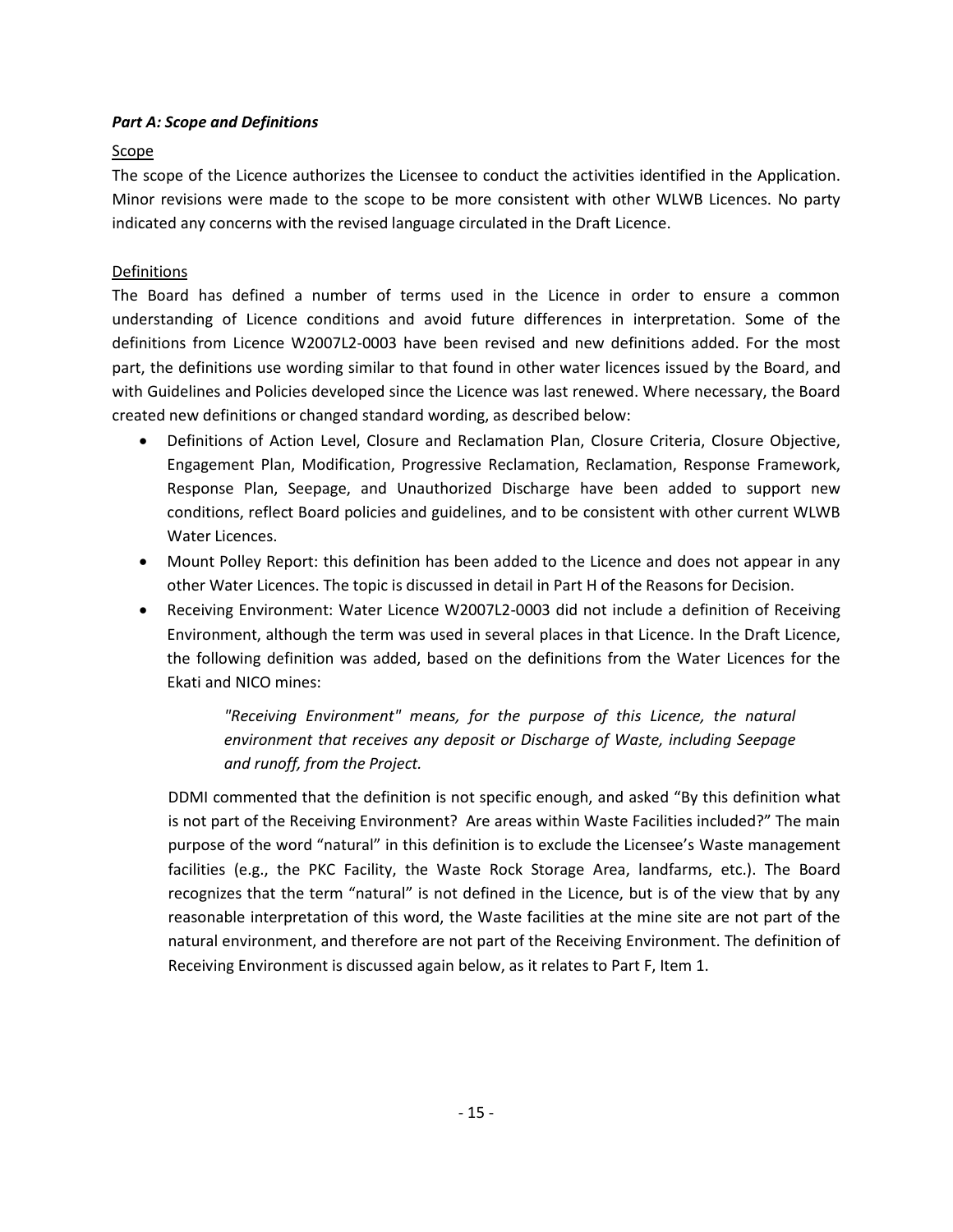#### <span id="page-15-0"></span>*Part B: General Conditions and Schedule 1*

The General Conditions section includes an assortment of conditions that support the other Parts of the Licence. This includes conditions which pertain to the Surveillance Network Program (SNP), measuring devices, signage, water use fees, annual reporting, the Engagement Plan, and the location of copies of this Water Licence. These are standard conditions found in other water licences issued by the Board and in the previous DDMI Licence.

Several changes were made in Part B of W2015L2-0001. Part B, Item 6, added reference to the MVLWB's *Water Use Fee Policy,* which was developed since the Board issued Licence W2007L2-0003. The requirements of the Annual Water Licence Report were moved from Part B to Schedule 1.

Part B, Item 13, includes new requirements regarding an Engagement Plan in accordance with the Boards' *Engagement and Consultation Policy* which came into effect in 2013. An Engagement Plan was not a requirement of W2007L2-0003, however, DDMI submitted an Engagement Plan on November 12, 2014,<sup>46</sup> and it was approved by the Board on January 26, 2015.<sup>47</sup> The new condition of W2015L2-0001 requires that DDMI operate in accordance with the Plan and submit updates for approval.

Part B, Items 4, 10, 11, and 12, are general conditions found in other water licences and were added to clarify requirements. No parties provided comments on the addition of these conditions during the review of the Draft Licence.

#### <span id="page-15-1"></span>*Part C: Conditions Applying to Security Deposits and Schedule 2*

This section of the Licence establishes the amount of security to be posted and maintained by the Licensee by reference to Schedule 2 of the Licence, and sets out requirements related to updating security. The purpose of these conditions is to implement the direction provided in *AANDC's Mine Site Reclamation Policy for the Northwest Territories*, chiefly, that "adequate security should be provided to ensure the cost of reclamation, including shutdown, closure and post-closure, is born by the operator of the mine rather than the Crown". <sup>48</sup> The Board is authorized to set the security deposit amount by subsection 35(1) of the *Waters Act* and the regulations<sup>49</sup> promulgated under that *Act*.

The security deposit was addressed in Part C, Item 1, and Schedule 2 of Water Licence W2007L2-0003. The Board revised the conditions and added new conditions to improve clarity, based on recent licences;

<sup>46</sup> See WLWB [\(www.wlwb.ca\)](http://www.wlwb.ca/) Online Registry for W2007L2-0003 - Diavik - [Engagement Plan](http://www.mvlwb.ca/Boards/WLWB/Registry/2007/W2007L2-0003/W2007L2-0003%20-%20Diavik%20-%20Engagement%20Plan%20-%20Nov%2012_14.pdf) - Nov 12\_14

<sup>47</sup> See WLWB Online Registry for W2007L2-0003 - Diavik - Engagement Plan - [Directive and Reasons for Decision](http://www.mvlwb.ca/Boards/WLWB/Registry/2007/W2007L2-0003/W2007L2-0003%20-%20Diavik%20-%20Engagement%20Plan%20-%20Directive%20and%20Reasons%20for%20Decision%20-%20Jan%2030%20_15.pdf) - Jan 30 15

<sup>48</sup> AANDC's duties regarding security for projects on non-federal lands has been passed to the GNWT. The AANDC Policy has been a fundamental underpinning to the Board's security-related decisions in the past, and in the absence of official direction from the GNWT on how the Policy applies under devolution, the Board has continued to rely on this Policy for decision-making related to this Water Licence.

<sup>49</sup> Subsection 11(1) of the *Waters Regulations*.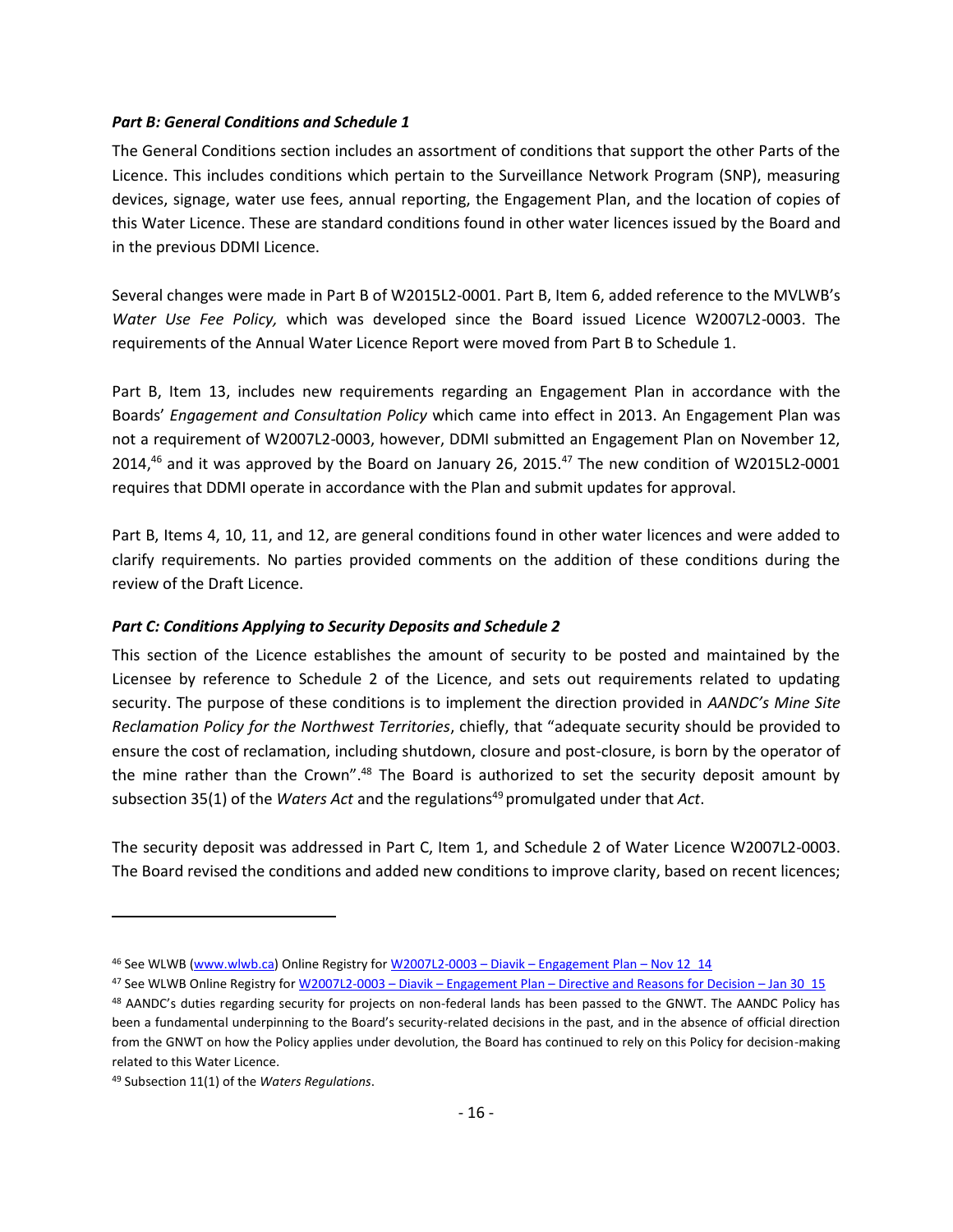the changes are generally administrative. As in other licences, the conditions allow the Board to request a security update from the Licensee at any time, and to adjust the security amount at any time, based on available information. Specifically, Part C Items 3 and 4 stipulate that the Board can revise the security deposit and that the Licensee will post the new deposit within 90 days. These two conditions pertain to both increases and reductions in security. In its comments on the draft Licence, the GNWT stated:

*"ENR notes that the WLWB has included the requirement to post within 90 days. ENR notes that this requirement has been written into several other recent Water Licences. ENR has provided its opinion on the matter in previous correspondence with the WLWB and recently*  the MVLWB. To be clear, the Minister also supports the timely posting of security. ENR will *provide further comment as part of its closing arguments for the renewal licence."*

DDMI responded as follows:

 $\overline{a}$ 

*"If the GNWT has a specific comment regarding this condition they should be providing the full reference to where DDMI and other parties can find the "provided opinion". GNWT should not be permitted to wait and provide this evidence as part of closing arguments. The purpose of this review process is to enable all parties to review and respond. Alternatively, if this is an "internal" issue between the GNWT and the LWBs it would be more appropriately resolved outside this renewal process and any resolution communicated through policy or guidance. DDMI has no objections to the inclusion of the 90 day limit and understands that,*  like other dates in the Water License, extensions can be granted by the Board where *justified."*

The Board has already outlined its position on the requirement to post revised security amounts within 90 day in its October 30, 2014 Reasons for Decision pertaining to an amendment of the Ekati Mine Water Licence (W2012L2-0001).<sup>50</sup> The condition is drafted so as to be binding on the Licensee, not the Minister and DDMI has indicated no problem with the condition. The Board is not persuaded that the condition should be removed.

The Board has made no change to the amount of the security deposit required under Water Licence W2007L2-0003; the deposit specified in Schedule 2 of the renewed Licence remains at \$118,460,000.<sup>51</sup> Within the Water Licence Renewal Questionnaire that the Board provided to DDMI (September 17, 2014), the Board stated that the company did not have to submit an updated security estimate with its Application. This was because the Board was expecting DDMI to submit an updated estimate with its 2014 Interim Closure and Reclamation Plan Progress Report on October 31, 2014, which DDMI did. The

<sup>50</sup> See WLWB [\(www.wlwb.ca\)](http://www.wlwb.ca/) Online Registry for W2012L2-0001 – Ekati – Water Licence – [Amendment for Lynx Project](http://www.mvlwb.ca/Boards/WLWB/Registry/2012/W2012L2-0001/W2012L2-0001%20-%20Ekati%20-%20Water%20Licence%20-%20Amendment%20RE%20Security%20Timing%20-%20Reasons%20for%20Decision%20-%20Oct%2030_14.pdf) – [Reasons for Decision](http://www.mvlwb.ca/Boards/WLWB/Registry/2012/W2012L2-0001/W2012L2-0001%20-%20Ekati%20-%20Water%20Licence%20-%20Amendment%20RE%20Security%20Timing%20-%20Reasons%20for%20Decision%20-%20Oct%2030_14.pdf) – Oct 30\_14

<sup>&</sup>lt;sup>51</sup> This is calculated as the total RECLAIM estimate of \$129,550,000 minus \$11,090,000 held under the land lease.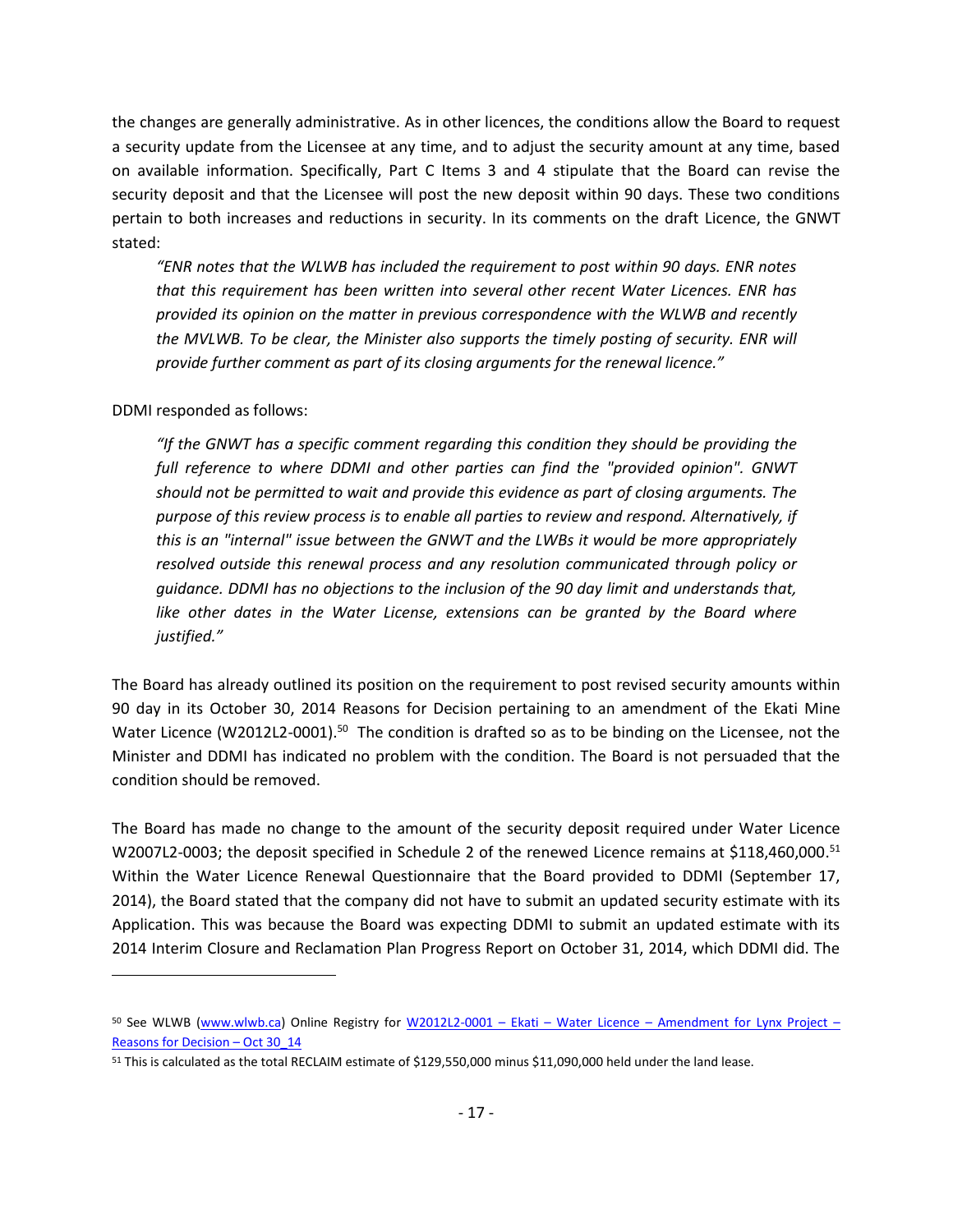Board reviewed the estimate and set the security deposit at \$118,460,000 to reflect the additional costs associated with the initial construction stages of the A21 pit. A detailed explanation of how the Board arrived at this amount can be found in the Reasons for Decision for the Board's March 13, 2015 meeting.<sup>52</sup>

EMAB and DDMI provided input on the security deposit; however, their comments did not result in an adjustment to the deposit, as explained below:

- DDMI noted in its Water Licence application that the Department of Fisheries and Oceans holds security under the Fisheries Authorization. DDMI indicated that the company is "aware that there is likely security duplication with the Water License security and is hopeful that the final LWB security estimating guidance will provide clarity on how this potential duplication can be addressed."<sup>53</sup> DDMI did not request a reduction to their security deposit, or provide any evidence to support a reduction to their security deposit.
- EMAB suggested that the following costs be added to the closure cost estimate:
	- o *Research and engineering costs in support of proposed reclamation activities*. *<sup>54</sup>* While it may be reasonable to include reclamation research costs in the security deposit, the Board has not previously required this of DDMI or any other proponents, and a recent estimate of these costs is not available. The Board may wish to pursue this matter further in the future, for example by asking the GNWT whether it expects to implement research plans if a mine is abandoned.
	- o *Regulatory and "consultation" costs to obtain necessary permitting and authorization*. *<sup>55</sup>* This cost is already included in the RECLAIM estimate.<sup>56</sup>
	- o *"Any additional project management costs should GNWT be required to undertake the remediation*".<sup>57</sup> EMAB later acknowledged that these costs are already included in the Board's RECLAIM estimate.<sup>58</sup>
	- o *Construction of fish nursery and feeding habitat within the diked area of each pit.<sup>59</sup>* It is not clear whether this cost should be included in the security estimate. DDMI indicated at the

<sup>52</sup> See WLWB [\(www.wlwb.ca\)](http://www.wlwb.ca/) Online Registry for W2007L2-0003 - Diavik - Security Review - A21 - [Reasons for Decision](http://www.mvlwb.ca/Boards/WLWB/Registry/2007/W2007L2-0003/W2007L2-0003%20-%20Diavik%20-%20Security%20Review%20-%20A21%20-%20Reasons%20for%20Decision%20-%20Apr%209_15.pdf) - Apr [9\\_15](http://www.mvlwb.ca/Boards/WLWB/Registry/2007/W2007L2-0003/W2007L2-0003%20-%20Diavik%20-%20Security%20Review%20-%20A21%20-%20Reasons%20for%20Decision%20-%20Apr%209_15.pdf)

<sup>53</sup> DDMI response to WLWB Comment #6 on Licence Renewal Application (Online Review System, Item for Review posted January 30, 2015)

<sup>54</sup> See WLWB Online Registry for Diavik – WL Renewal – Public Hearing – [EMAB Intervention](http://www.mvlwb.ca/Boards/WLWB/Registry/2015/W2015L2-0001/Diavik%20-%20WL%20Renewal%20-%20Public%20Hearing%20-%20EMAB%20Intervention%20-%20May%207_15.pdf) – May 7\_15, page 10.

<sup>55</sup> See WLWB Online Registry for Diavik – WL Renewal – Public Hearing – [EMAB Intervention](http://www.mvlwb.ca/Boards/WLWB/Registry/2015/W2015L2-0001/Diavik%20-%20WL%20Renewal%20-%20Public%20Hearing%20-%20EMAB%20Intervention%20-%20May%207_15.pdf) – May 7\_15, page 10. It is assumed EMAB is referring to engagement as defined in the Board's Engagement Guidelines, namely as activities conducted by the proponent.

<sup>56</sup> See the "Post-Closure" tab of the Board's April 2015 RECLAIM estimate. See also WLWB [\(www.wlwb.ca\)](http://www.wlwb.ca/) Online Registry for W2007L2-0003 – Diavik – Security – [WLWB Response to Diavik Letter](http://www.mvlwb.ca/Boards/WLWB/Registry/2007/W2007L2-0003/W2007L2-0003%20-%20Diavik%20-%20Security%20-%20WLWB%20Response%20to%20Diavik%20Letter%20-%20Dec%203_14.pdf) – Dec 3\_14, page 1.

<sup>57</sup> See WLWB Online Registry for Diavik – WL Renewal – Public Hearing – [EMAB Intervention](http://www.mvlwb.ca/Boards/WLWB/Registry/2015/W2015L2-0001/Diavik%20-%20WL%20Renewal%20-%20Public%20Hearing%20-%20EMAB%20Intervention%20-%20May%207_15.pdf) – May 7\_15, page 10.

<sup>58</sup> See WLWB Online Registry for Diavik – WL Renewal – [Public Hearing -](http://www.mvlwb.ca/Boards/WLWB/Registry/2015/W2015L2-0001/Diavik%20-%20WL%20Renewal%20-%20Public%20Hearing%20-%20Transcript%20-%20May%2028_15.pdf) Transcript – May 28\_15, page 111, lines 9-11.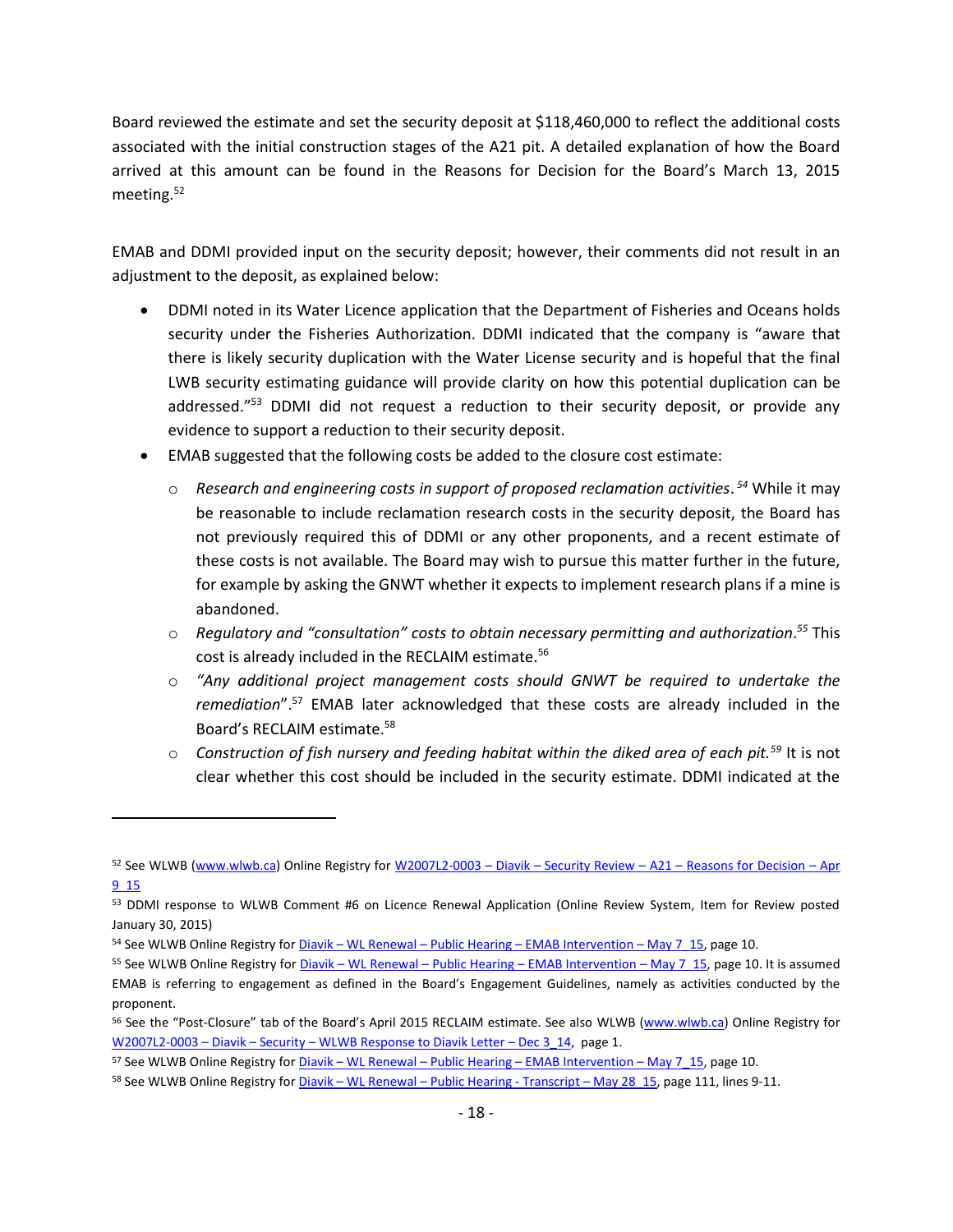public hearing that this cost is covered in the Fisheries Authorization. Also, the Board lacked sufficient evidence to determine what the cost would be. DDMI regularly submits updated security estimates for the Board's consideration, the Board may wish to address this issue in the future.

#### <span id="page-18-0"></span>*Part D: Conditions Applying to Water Use and Schedule 3*

The conditions in Part D of the Licence address the sources and maximum amounts of freshwater that can be used for the Project, and stipulate other restrictions related to water withdrawals.

As discussed above, the water quantities listed in Part D, Item 3, had been moved to a Schedule in the Draft Water Licence, however, this condition was retained in Part D of W2015L2-0001 as per GNWT-ENR's recommendation.

Part D, Item 4, of W2007L2-0003 required that "all water intakes in fish-bearing waters shall be equipped with a screen with a mesh size sufficient to ensure that no entrainment of fish can occur". In order to reflect current WLWB Licences (e.g., Ekati and NICO), the condition was revised to require that the Licensee "shall construct and maintain the water intake(s) with a fish screen designed to prevent impingement and entrainment of fish. The fish screen shall be in accordance with the detailed guidance referred to in Schedule 3, Item 1". The Schedule requires that the Licensee "shall adhere to the best practices outlined in both the Department of Fisheries and Oceans' Freshwater Intake End-of-Pipe Fish Screen Guidelines, 1995, and Fish Screen Design Criteria for Flood and Water Truck Pumps, 2011." In their comments on the Draft Licence, DDMI noted that this condition "may not be consistent with the existing approved Diavik water intake structures and/or approvals previously received from the Department of Fisheries and Oceans. The additional new conditions have not been provided, with supporting rationale, as part of the renewal process and have not been subject to review, questioning or consideration of additional evidence." DDMI did not provide any evidence or argument such as which structures would not conform to the Guidelines and what the implications would be to DDMI. The Board further notes that the water intake at Diavik includes a screen, developed according to DFO specifications, to prevent the entrainment and/or impingement of fish. <sup>60</sup> The Board has therefore added this condition to the Licence in order to meet the intent of the original condition.

#### <span id="page-18-1"></span>*Part E: Conditions Applying to Dewatering and Schedule 4*

 $\overline{a}$ 

The conditions in Part E of the Licence address the sources and requirements for dewatering. Item 1 of W2007L2-0003 specified that a portion of Lac de Gras could be dewatered to facilitate mining, drawdown of the North Inlet was authorized to increase storage capacity in that water body, and

<sup>59</sup> See WLWB [\(www.wlwb.ca\)](http://www.wlwb.ca/) Online Registry for Diavik – WL Renewal – Public Hearing – [EMAB Intervention](http://www.mvlwb.ca/Boards/WLWB/Registry/2015/W2015L2-0001/Diavik%20-%20WL%20Renewal%20-%20Public%20Hearing%20-%20EMAB%20Intervention%20-%20May%207_15.pdf) – May 7\_15, page 9.

<sup>60</sup> See WLWB [\(www.wlwb.ca\)](http://www.wlwb.ca/) Online Registry for W2007L2-0003 – Diavik – [Water Licence Inspection Report](http://www.mvlwb.ca/Boards/WLWB/Registry/2007/W2007L2-0003/W2007L2-0003%20-%20Diavik%20-%20Water%20Licence%20Inspection%20Report%20-%20June%202013%20-%20Jun%2027_13.pdf) – June 2013 – June [27\\_13](http://www.mvlwb.ca/Boards/WLWB/Registry/2007/W2007L2-0003/W2007L2-0003%20-%20Diavik%20-%20Water%20Licence%20Inspection%20Report%20-%20June%202013%20-%20Jun%2027_13.pdf)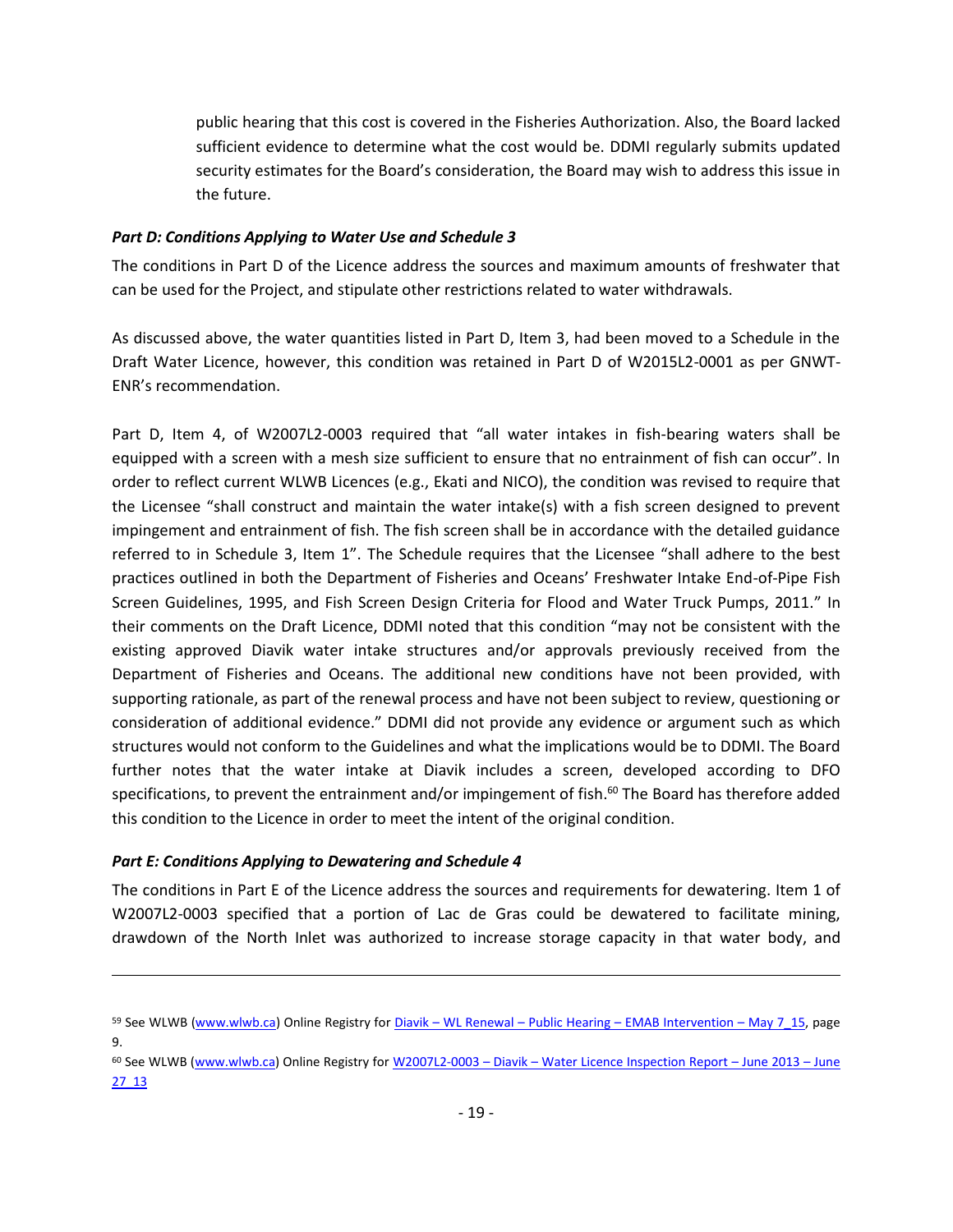discharge of water from hydrostatic testing was permitted. These two latter authorizations were removed from this section of W2015L2-0001 as they are not relevant to dewatering. No party indicated any concerns with the revised language circulated in the Draft Licence. The waste streams are no longer explicitly mentioned in the Licence, because, as described in Part H below, the Board will address the issue of which Discharges are authorized via the Water Management Plan.

In order to align with current DDMI naming practices, the requirement for Dewatering Management Plans in Items 2 and 3 of W2007L2-0003 have been moved to Part F (Construction) of the Licence and included in the Construction Environmental Management Plan. The specific requirements for the plans have been moved to Schedule 5 (Construction).

Part E Item 5 has been revised to include "if any erosion is observed, the Licensee shall immediately notify an Inspector and take the necessary corrective action to mitigate the erosion problem to the satisfaction of an Inspector". In their comments on the Draft Licence, DDMI noted that "it is not practical that 'any' erosion trigger notification and correction". They also note, in their recommendations on the Draft Licence, that "there should be a threshold for erosion rather than 'any' erosion". DDMI refer to the wording of Engineering Standards in Part H of the Licence. Part H, Item 20(f), (which remains unchanged from W2007L2-0003), specifies that "any deterioration or erosion of any Engineered Structures associated with the Water Retention Dikes shall be reported to an Inspector and repaired immediately". The new requirement for notification to Part E, Item 5, is in the Board's view, consistent with the requirements in Part H, Item 20(f).

DDMI did not suggest any change to or removal of the notification requirement from the Engineering Standard in Part H, Item 20(f). The addition in Part E Item 5 requires notification of the Inspector when any erosion is observed. The Board notes that "…the necessary corrective action…" is a matter for DDMI discretion and that action may not be required in some situations. Thus we conclude that Part E Item 5 does not impose an unreasonable burden on the Licensee. The Board believes the Inspector will determine appropriate corrective action as required. This change in the Licence is also consistent with other Licences issued by the WLWB.

# <span id="page-19-0"></span>*Part F: Conditions Applying to Construction and Schedule 5*

Part F of the Licence addresses several matters related to Construction, including: designs, maintenance, record-keeping, as-built drawings, notifications, and more. Schedule 5 sets out the required contents of the submissions referred to in Part F. The main purpose of this Part is to ensure that Engineered Structures are built to appropriate standards with proper oversight, in order to facilitate good performance, avoid failures, and ultimately, to protect the Receiving Environment.

For the most part, the revisions to conditions in this Part are administrative improvements that are consistent with other recent licences issued by the Board or updates to reflect Board decisions made during administration of Licence W2007L2-0003. For example the Dredging Management Plan has been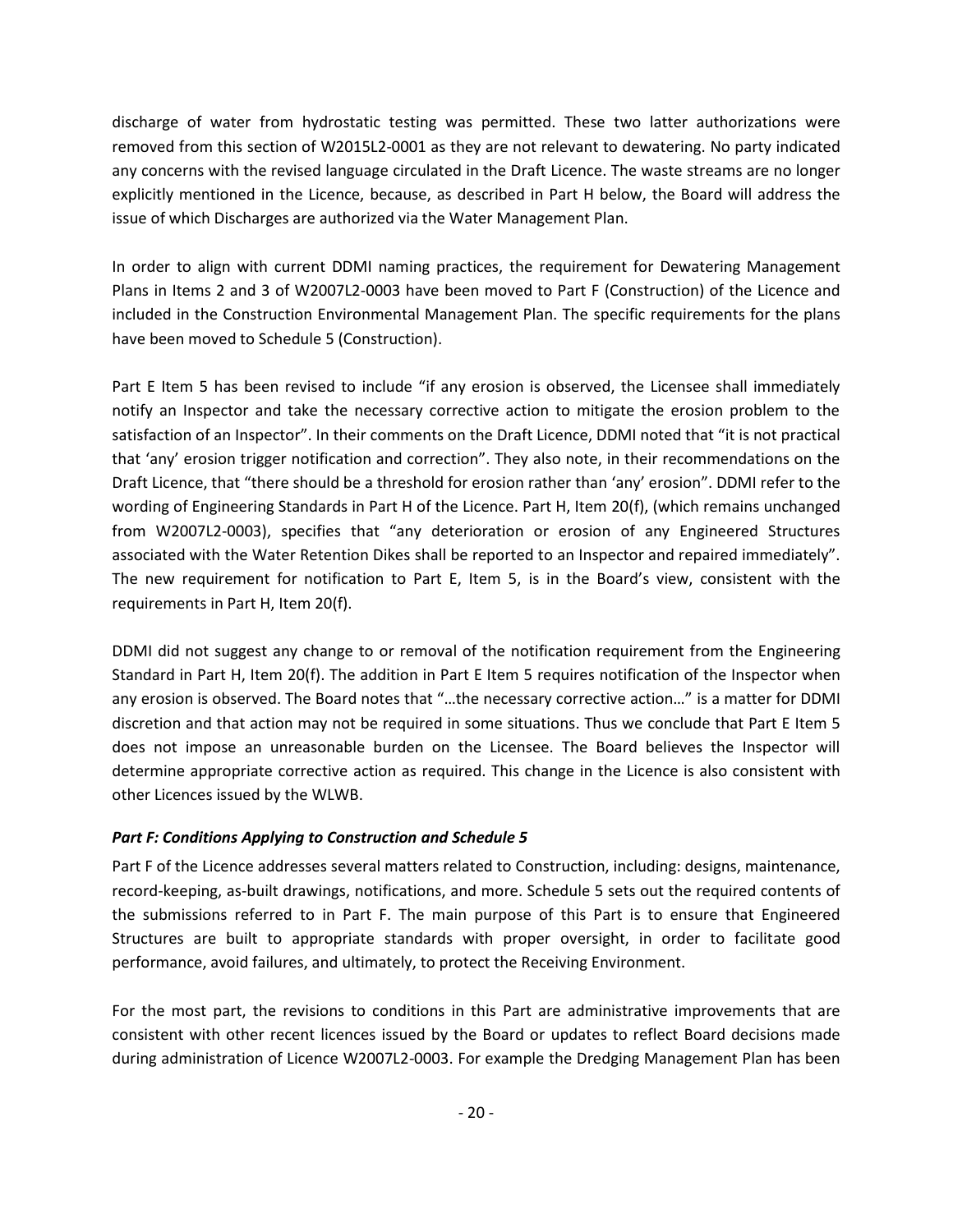combined with the Dewatering Plan, and renamed as the A21 Construction Environmental Management Plan. A number of changes were also made to reflect that only the A21 pit has yet to be developed and that the other two pits no longer undergo open pit mining.

Part F Item 1 of the Draft Licence read as follows:

"The Licensee shall ensure that all structures intended to contain, withhold, divert, or retain water or Waste are designed, constructed, and maintained to prevent escape of Waste to the Receiving Environment."

GNWT-ENR commented that in its view this condition should either reference surface and ground waters, or else the definition of Receiving Environment should be amended. Item 1 was written to address the release of Waste as that term is defined in the Act and in relation to the prohibition found in section 11 of the statute. Together these provisions provide for broad protection of the aquatic environment. In answer to the GNWT-ENR concern, the regulatory scheme not only addresses Waste released into surface or ground water, it also addresses Waste released into an area such as that described in paragraph 11(1)(b) of the *Act*, namely: "another place under conditions in which the waste, or other waste that results from the deposit of that waste, may enter waters in a water management area". Consequently, the Board sees no reason to amend Part F, Item 1 as suggested.

DDMI's comments on the definition of "Receiving Environment" are addressed in the Definitions section of this document.

The only significant Construction-related matter that arose during this proceeding relates to water accumulation against the PKC dams. Water accumulation has the potential to reduce dam stability and/or produce Seepage. The discussion focused on Part C, Condition 5 of Water Licence W2007L2- 0003, which stipulates that:

*"There shall be no accumulation of water against the containment dam structures of the Processed Kimberlite Containment Facility until such time as the results of the thermal monitoring program have demonstrated the integrity of the frozen base of the dams."* 

The condition also appeared in the original Licence (N7L2-1645). Neither licence included a requirement to report the results of the thermal monitoring program. The Board was unable to identify any documentation on the public registry for either Licence that demonstrates the integrity of the frozen base of the dams. The absence of a requirement to report thermal monitoring results or to inform the Board that DDMI plans to begin allowing water accumulation against the dams makes it difficult to track compliance with or enforce this condition.

In order to resolve this matter, during the public hearing Board staff asked whether the company could provide results of the thermal monitoring program. DDMI replied that the information is in the annual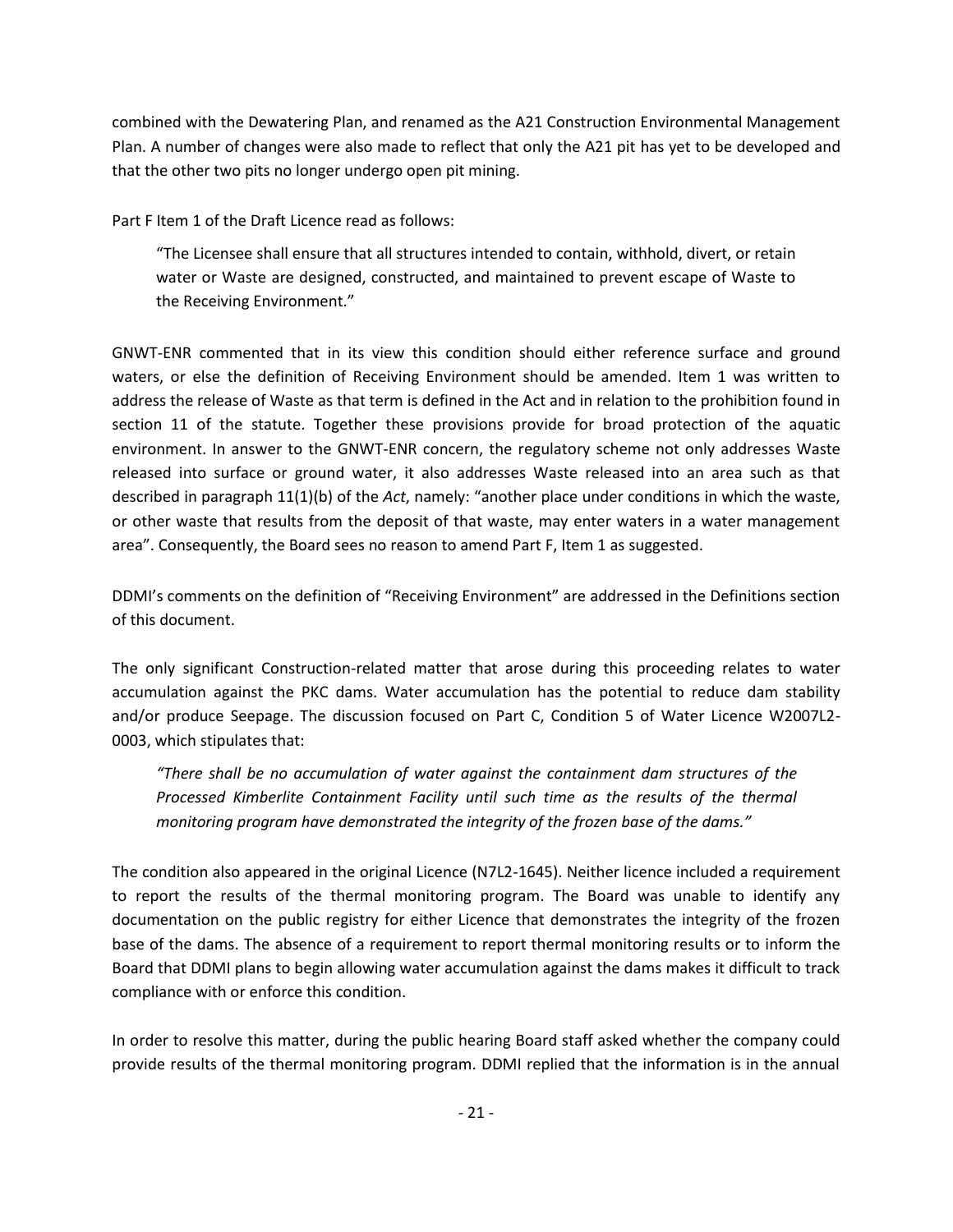inspection reports; however, the Board was unable to identify results that demonstrate the integrity of the frozen base of the dams. For example, the most recent inspection report indicates that the base of the east and west dam foundations are frozen, but is equivocal about the north and south dams.<sup>61</sup>

At the public hearing, Board staff also asked DDMI whether water was accumulating against the dams, and DDMI responded:

*"It's been a long time since we've had any water actually against the dam. It was -- it was only during the original -- until you built -- developed the beaches, the PKC beaches, that was the time of concern, but that was many years ago. We ended that. And we've got full beaching against all of the dams."* 

Staff then asked whether, in DDMI's view, it would be "reasonable to revise Part C, Item 5 to say that there shall be no accumulation of water against the containment dam structures of the processed kimberlite containment facility, period?"<sup>62</sup> DDMI indicated that an engineer should answer the question, and since none was at the public hearing, DDMI agreed to submit the answer as an undertaking.

In Undertaking #1 DDMI stated:

 $\overline{a}$ 

*"The current text is from the original N7L2-1645 Water License and was directed towards the period of initial dam construction when it was necessary to allow time for the dam foundation to freeze back. The original text is no longer necessary but we understood it to be Board practice to retain these. The proposed text would be a new restriction on the PKC operations that has not been substantiated technically. DDMI acknowledges that our operating practices are to keep the PKC pond small, centralized and away from the dams. However, we do not support the proposed text as it could unnecessarily restrict facility operations."*

The Undertaking response did not include any information indicating whether the thermal monitoring results had demonstrated dam integrity, or any documentation that the WLWB or the MVLWB (the original administrator of N7L2-1645) had determined this condition to be obsolete or inactive in some way. DDMI also did not provide any evidence in the Undertaking to show why "the original text is no longer necessary", nor how their operations would be restricted and what the impacts of these restrictions might be on the company.

In the Draft Licence, the condition was changed to eliminate the need for the thermal monitoring results:

 $61$  See WLWB [\(www.wlwb.ca\)](http://www.wlwb.ca/) Online Registry for W2007L2-0003 - Diavik - [2014 Annual Dam Safety Inspections](http://www.mvlwb.ca/Boards/WLWB/Registry/2007/W2007L2-0003/Reports/Inspection/W2007L2-0003%20-%20Diavik%20-%202014%20Annual%20Dam%20Safety%20Inspections%20-%20Dec%2010_14.pdf) – Dec 10\_14, October 2014, pages 20-22.

 $62$  See WLWB Online Registry for Diavik – WL Renewal – [Public Hearing -](http://www.mvlwb.ca/Boards/WLWB/Registry/2015/W2015L2-0001/Diavik%20-%20WL%20Renewal%20-%20Public%20Hearing%20-%20Transcript%20-%20May%2028_15.pdf) Transcript – May 28 15, page 66, lines 18 to 24.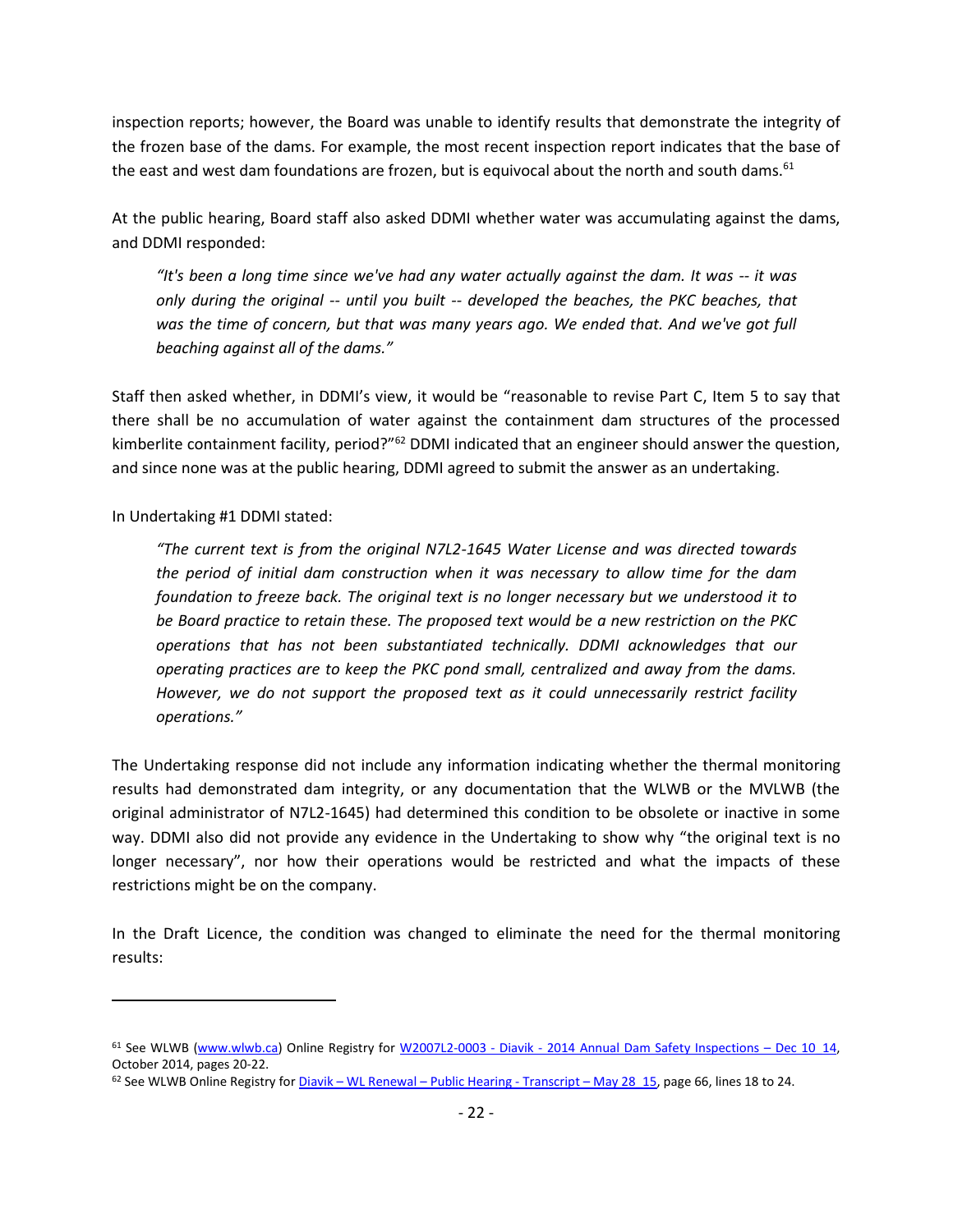*There shall be no accumulation of water against the containment dam structures of the Processed Kimberlite Containment Facility, unless approved by the Board.* 

This condition is more flexible than the original condition, in that it opens the possibility for some accumulation of water against the dams even if thermal monitoring results don't demonstrate the integrity of the frozen bases. Under this condition, DDMI may present other types of evidence that some water accumulation against the dams may be appropriate under certain circumstances.

In its comments on the Draft Licence, DDMI responded that "the technical basis for this condition has not been provided". The company submitted a memo from Golder Associates which stated that:

*"the current Phase 6 PKC Facility design criteria allow for periodic ponding of water against the PKC Facility dams. Controlled periodic ponding of water against the PKC Facility dams does not a pose a risk to the PKC Facility dams based on the following..."* 

Golder then listed a number of points to support this statement. While the Board does not find Golder's statements to be incorrect, and recognizes that as the engineer of record for the PKC dams, Golder is far more familiar with the technical aspects of the PKC dams, the Board must ensure that the Licence conditions reflect the evidence on the record and that due process is followed. The Board was unable to locate the design criteria described by Golder within any documents on the public registry. Also, the matter is confounded by DDMI's response at the Public Hearing (noted above) and conflicting evidence in various documents on the registry. For example, DDMI's approved PKC Operations Plan (Version 2.1, October 2012) lists the following as one of six water management objectives (page 12):

"Avoid water ponding against the dams*: Any water ponding against the dams could degrade the permafrost foundation and could enhance seepage potential through the dam and the foundations."*

Also, DDMI's PKC Dam Safety Review (submitted in response to IR#4) referred to the problems DDMI encountered in 2008 and 2009 with seepage associated with defects in the North PKC dam (these defects were later rectified). The review engineer stated that (page 29 of the DSR): "The high seepages, and the potential for internal erosion, clearly demonstrated that a significant water pond in direct contact with the North Dam must be avoided." These examples suggest that the condition regarding water accumulation should not be entirely removed.

While the information provided by Golder is considerably more robust than that provided within DDMI's Undertaking, DDMI did not present the Golder memo as part of its Undertaking, and there was therefore less opportunity for public input and for the Board to consider how Golder's memo might inform a revision to the Licence condition.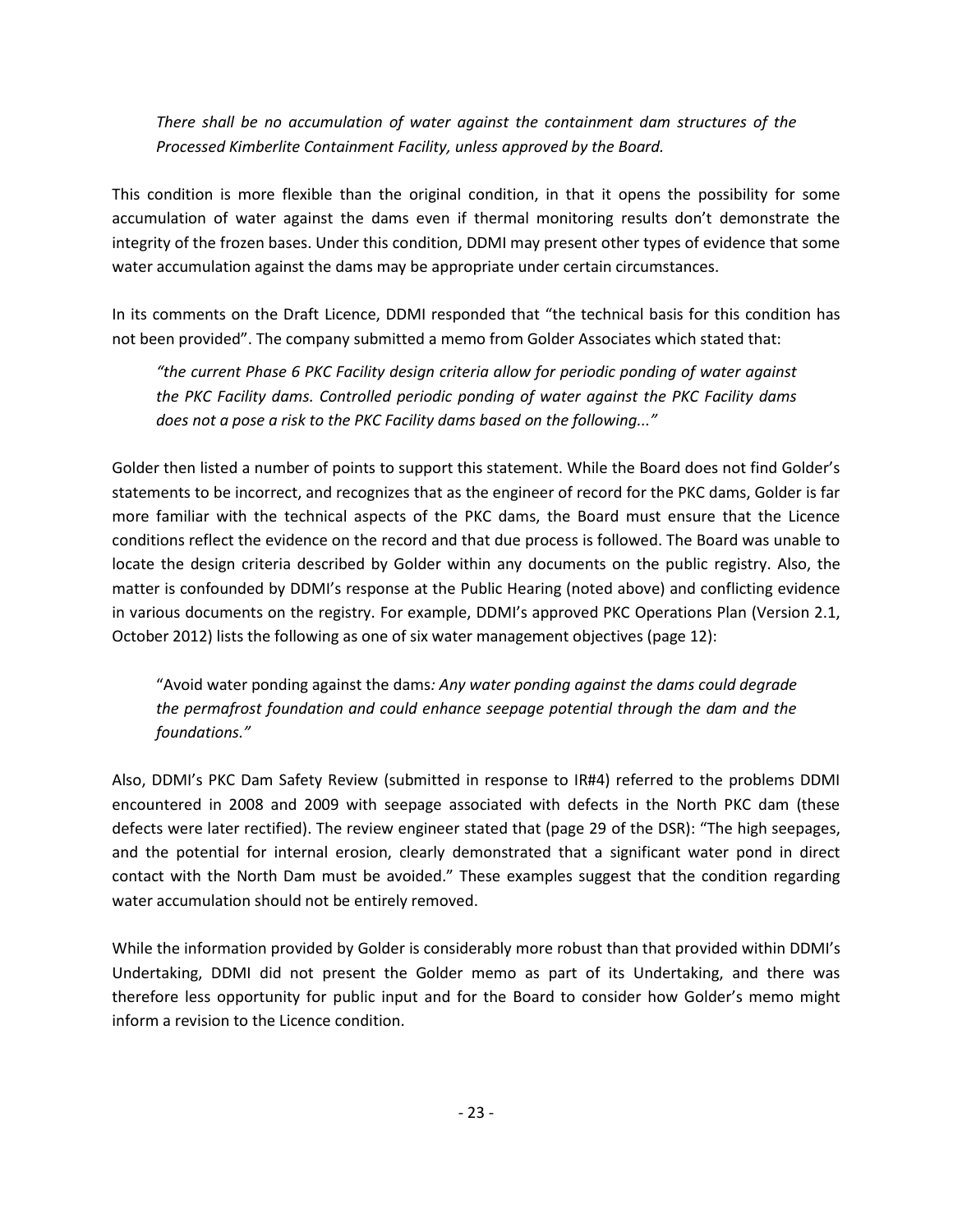DDMI did not propose an alternative condition, and it is unclear whether DDMI objects to the condition as it originally appeared in the previous Licences. Assuming Golder's statements are true, it appears that DDMI may have been out of compliance with Part C Condition 5 of Water Licence W2007L2-0003. However, in its renewal Application, DDMI did not identify any concerns with the condition and made no recommendations to have it changed or removed.

Given the uncertainties surrounding this subject, the Board concludes that the condition in the Draft Licence is appropriate. The revised condition preserves the intent of the original condition, increases flexibility for DDMI, and allows for a public review and approval process to determine whether water accumulation should be permitted. The Board also anticipates that the new condition will provide more clarity for the Inspector.

Following issuance of this Licence, it is unclear whether DDMI will be out of compliance with this condition. The Board acknowledges this possibility, but if this is the case, DDMI has likely been out of compliance with W2007L2-0003 for some time. The Board recognizes that this is an undesirable situation, but in light of the reasons explained above, the Board maintains that the revised condition is necessary. If DDMI seeks Board approval for water to accumulate against the PKC dams, DDMI should submit a request to have this practice approved by the Board. The request should be accompanied by a complete rationale, evidence that there are no stability or environmental issues associated with this practice, and supporting documentation.

# <span id="page-23-0"></span>*Part G: Conditions Applying to Modifications*

Part G of the Licence contains conditions outlining when and how Modifications to Engineered Structures may be authorized. The conditions also ensure that the Board and the Inspector are kept informed and have the opportunity to request more information or reject the proposed Modification. This section is closely linked to the Construction section (Part F), which houses conditions related to the design and construction of Engineered Structures. Part G relies on the definition of Modification, which does not include expansions, nor alterations to the purpose or function of a structure. The conditions in this section are consistent with other Licences issued by the Board.

The purpose of Part G is to streamline the process for authorizing Modifications and ensure that any proposed changes that might be inconsistent with the scope or conditions of the Licence are brought to the Board's attention.

Minor revisions were made to this section to be more consistent with other WLWB Licences. No party indicated any concerns with the revised language circulated in the Draft Licence.

# <span id="page-23-1"></span>*Part H: Conditions Applying to Water and Waste Management and Schedule 6*

Part H of the Licence contains conditions related to Waste management activities at the mine site, and is consistent with standard conditions found in previous water licences issued by the Board. New site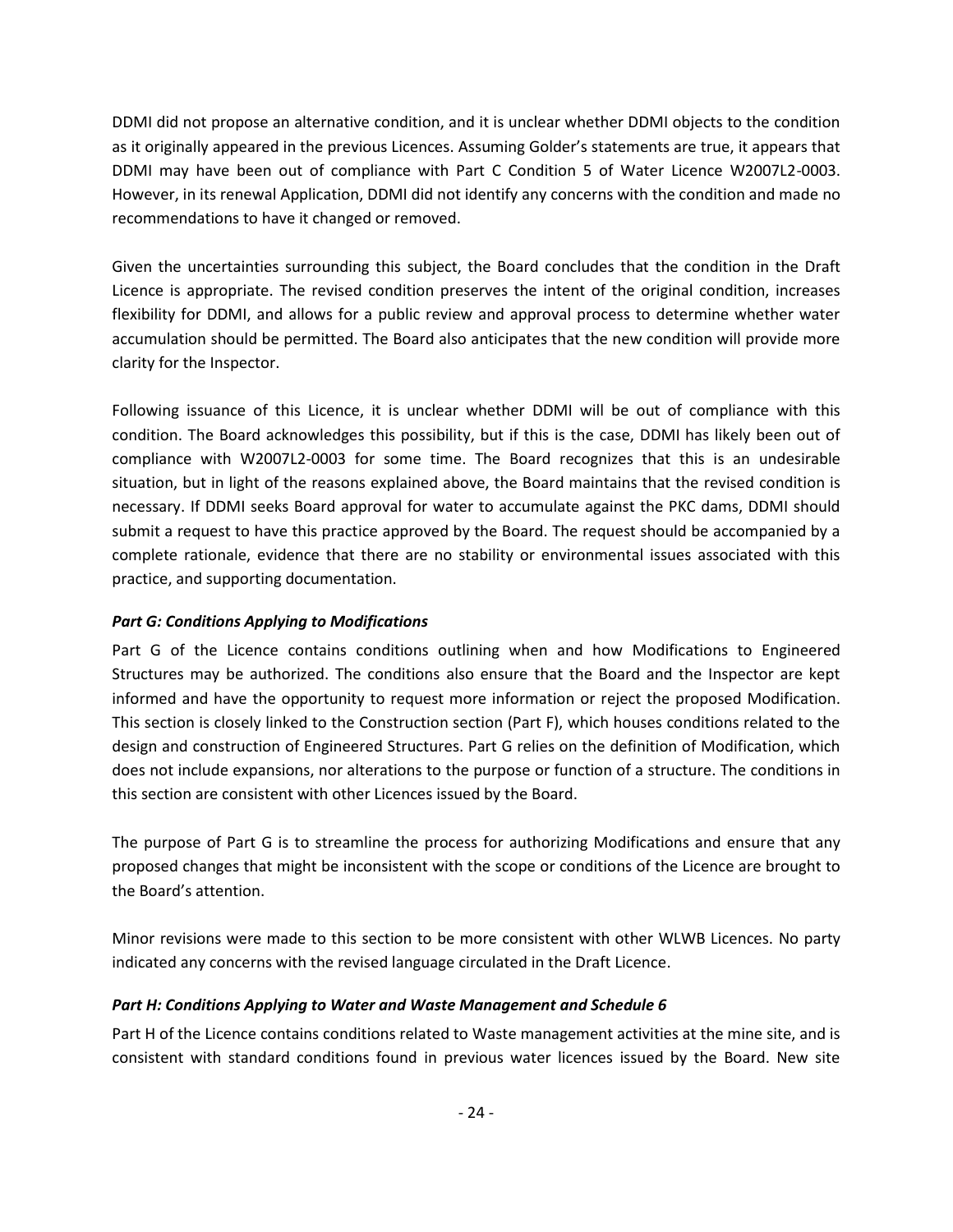specific conditions were developed where necessary. Schedule 6 sets out the required contents of specific reports, plans, and investigations required by the conditions in Part H.

# Management Plans

Schedule 6 of the Draft Licence required Management Plans to incorporate action levels and a description of the company's response if those action levels are exceeded.

When questioned at the Public Hearing, DDMI noted that they do have action levels built into the AEMP already, and in principle, weren't opposed to having action levels in other management plans "if it's a standard that's being used for all water licences" and that "if it's applied everywhere, it should and could be applied here as well". The Board notes that this requirement has been included in other recent WLWB Type A Water Licences (e.g., Fortune Minerals).

In their comments on the Draft Licence, however, DDMI stated that the requirements related to action levels are not consistent with the various approved Plans and duplicate conditions for the Contingency Plan (Schedule 7). They also added that:

"*The additional new conditions have not been provided, with supporting rationale, as part of the renewal process and have not been subject to review, questioning or consideration of additional evidence. As drafted the condition could have significant potential to impact on DDMI's ability to effectively manage the facility. Daily decisions are made based on many monitoring results (internal and SNP) and general circumstances to manage the facility. A requirement to have these decision processes explicitly defined with Action Levels and response plans within a regulatory plan is not practical particularly when subject to a 90 day process to revise any aspect of the plan*."

The Board disagrees with the DDMI argument that there has been insufficient review, questioning and consideration of these conditions, and that action levels would be impractical; the action levels would simply need to be written to provide enough flexibility to the Licensee.

The Board included requirements for action levels for the Lynx Lake Dewatering Plan required by the Ekati Water Licence; however, in that case, the requirement for action levels was included in part because, unlike DDMI's Licence, the Ekati Licence does not include EQC for waters associated with dewatering of Lynx Lake. There are no other requirements for action levels for management plans in the Ekati Mine Licence.

The Board is of the opinion that defining action levels can, in theory, be a useful means of ensuring that monitoring data is used to confirm that the objectives of certain management plans are being met. However, action levels in management plans are most effective if the Licence defines the objectives for the management plan in question, and links the requirement for monitoring to those objectives. The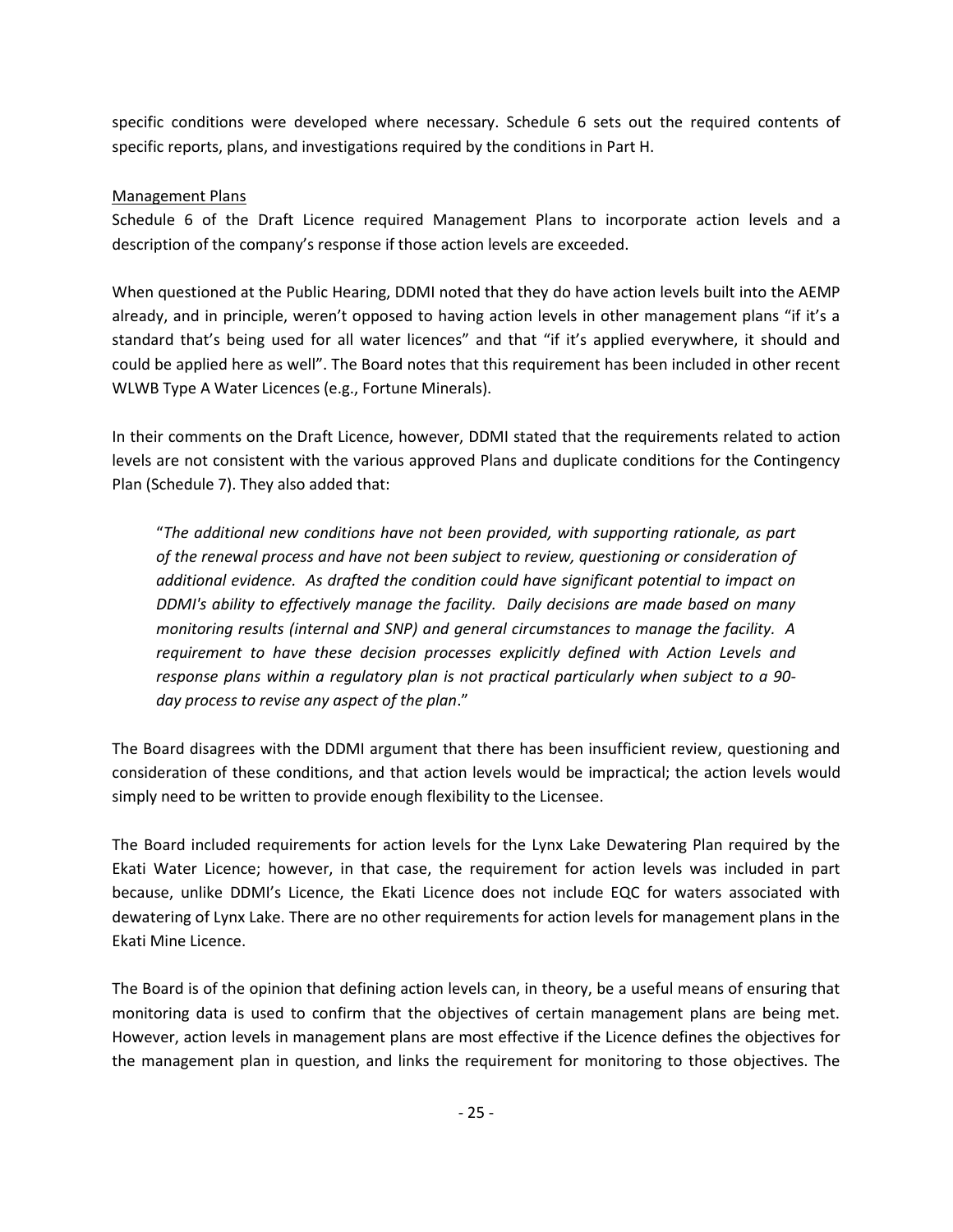NICO Mine Water Licence is written this way, and therefore action levels are clearly linked to the monitoring requirements and each plan's objectives. DDMI's Water Licence is not written this way, and for that reason, the Board concluded that requirements related to action levels for management plans should not be included in DDMI's Water Licence.

With regards to Management Plans, some Interveners were confused by the version-labelling of some of the plans. For example, GNWT-Lands commented that they were "not aware of any landfill management plan other than the one enclosed with this Water Licence Application (and a review of the WLWB registry also didn't reveal 17 versions of it on record)." The Board requires the Licensee to clearly indicate if a document is not Board-approved. Internal (or previously-internal) documents (e.g., the Landfill Management Plan submitted with the Application) which have never been submitted to the Board should be labelled as Version 1.0.

Finally, the Licence has been updated by adopting the Plan, Report, etc. names that have been used by DDMI in recent years. Moving forward, all required Plans, Reports, etc. submitted to the Board must use the naming protocol as set out by the Water Licence in order to minimize confusion.

### Waste Management Plan

A Waste Management Plan was not required under W2007L2-0003. However, as the MVLWB's *Guidelines for Developing a Waste Management Plan*, 2011 require a Waste Management Plan in order for an application to be deemed complete, DDMI submitted a Waste Management Plan with their Renewal Application. The Plan submitted with DDMI's Application is an over-arching document, referring to several additional Plans:

- a. Hazardous Materials Management Plan (Version 17.0)
- b. Landfill Management Plan (Version 17.0)
- c. Sewage Treatment Plant Operations Plan (Version 6)
- d. North Inlet Water Treatment Plant Operations Plan (Version 2.0)
- e. Waste Rock Management Plan (Version 6.0)
- f. Processed Kimberlite Containment Facility Operations Plan (Version 2.1)
- g. Operational Phase Contingency Plan (Version 18)

Several of the above-mentioned plans are already required under W2007L2-0003 (i.e., those listed in paragraphs a, c, d, e, f, and g above). In addition to the Waste Management Plan, the following documents were submitted as appendices to the Water Licence Application:

- i. Hydrocarbon Impacted Materials Management Plan
- ii. Incinerator Management Plan
- iii. Solid Waste and Landfill Management Plan

DDMI noted in their closing argument that they "understood that one of the intents behind the *Guidelines for the Development of Waste Management Plan* was to consolidate and reduce the number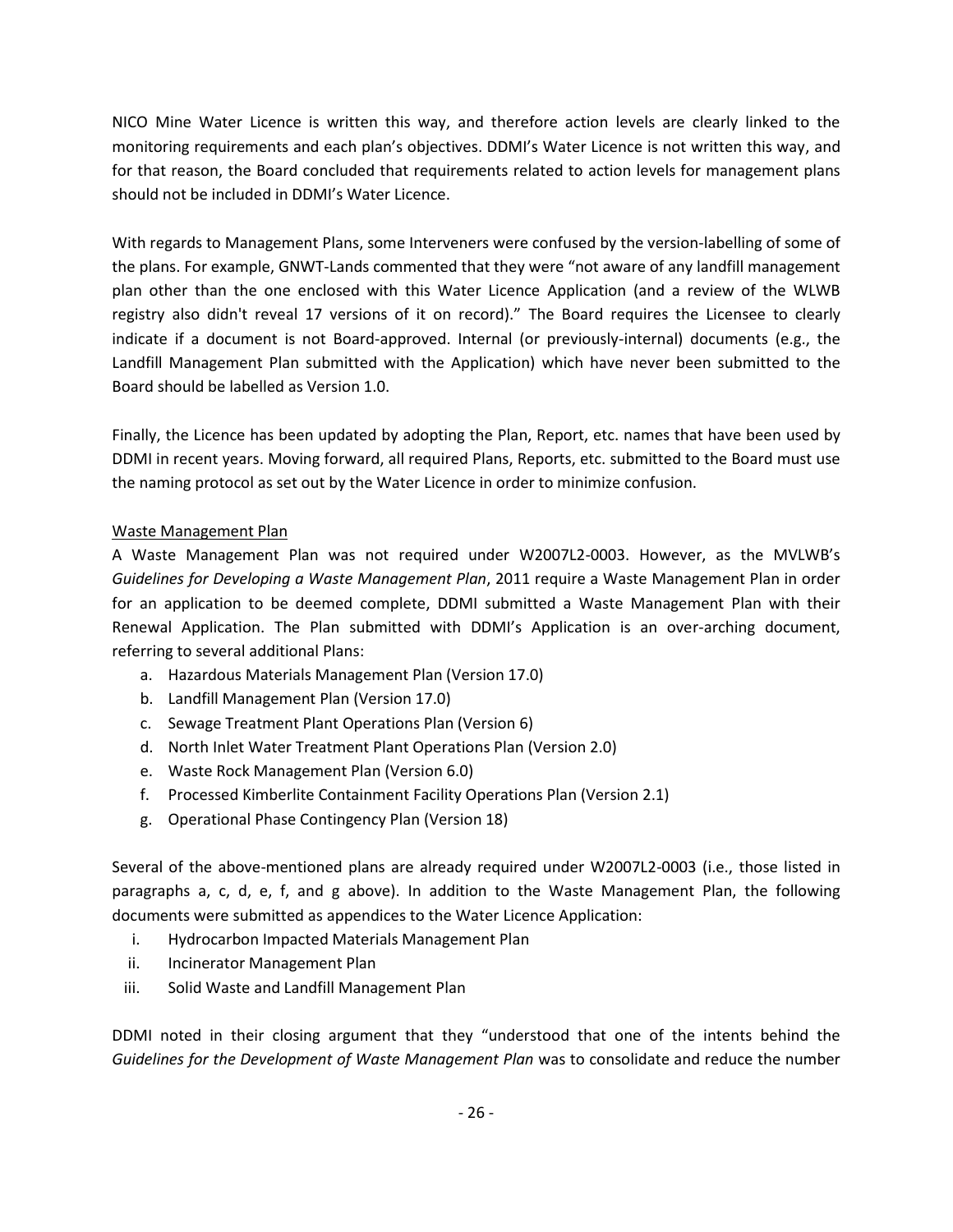of management plans. The number of required management plans for DDMI is already a challenge to maintain and control." The Board is uncertain then why DDMI submitted several different Waste Management Plan documents and believes it would be more straightforward for DDMI staff and reviewers if all components of the Waste Management Plan (i.e., Hydrocarbon Impacted Materials Management Plan, Incinerator Management Plan, Solid Waste and Landfill Management Plan) were all within a single document separated by chapter. Part H, Item 1, thus requires DDMI to submit a revised Waste Management Plan. Further direction regarding what is required in the revised Plan is outlined below.

### *Incineration*

In their comments on the Application, GNWT-ENR recommended that DDMI:

- provide a robust composite residual ash sampling program, which includes taking a composite ash sample from each batch run and sending it for laboratory testing prior to the disposal of Waste in the non-hazardous onsite landfill;
- clarify whether the scrubber water is tested prior to disposal in the PKC; and,
- include temperatures of the incinerator primary and secondary chambers for each batch run in their record keeping and ensure they are consistent with the manufacturer's recommended temperature settings.

In response, DDMI committed to providing detail about temperature recordings in the next revision of the Waste Management Plan, however, their response regarding incinerator ash and scrubber water testing was that the Incinerator Management Plan "conforms to the MVLWB Waste Management Guidelines as requested by the WLWB". They noted that the Guidelines do not include a requirement for residual ash sampling or scrubber water testing. In accordance with the MVLWB's *Water and Effluent Quality Management Policy*, the Board expects DDMI to make every attempt to prevent pollution from entering the environment, including from incineration. The Board believes incinerator ash and scrubber water are streams of Waste within the Board's jurisdiction and therefore requires DDMI to outline a monitoring program for scrubber water and incinerator ash which includes identification of sampling parameters, with rationale, and sampling frequency in a revised Waste Management Plan (Version 1.1). This is consistent with other recent WLWB decisions regarding ash and scrubber water testing at major mines in the Wek'èezhìi Management Area.<sup>63</sup>

# GNWT-ENR also noted that:

 $\overline{a}$ 

"*Hazardous waste in the NWT is managed according to the Guideline for the General Management of Hazardous Waste in the NWT (Guideline). DDMI is a registered generator NTG164 and is responsible for forwarding copy 1 of the hazardous waste movement* 

<sup>63</sup> See WLWB [\(www.wlwb.ca\)](http://www.wlwb.ca/) Online Registry for W2012L2-0001 – Ekati – [Waste Management Plan](http://www.mvlwb.ca/Boards/WLWB/Registry/2012/W2012L2-0001/W2012L2-0001%20-%20Ekati%20-%20Waste%20Management%20Plan%20-%20Version%201.0%20-%20Directive%20and%20Reasons%20for%20Decision%20-%20Aug%2011_14.pdf) – Version 1.0 – Directive [and Reasons for Decision](http://www.mvlwb.ca/Boards/WLWB/Registry/2012/W2012L2-0001/W2012L2-0001%20-%20Ekati%20-%20Waste%20Management%20Plan%20-%20Version%201.0%20-%20Directive%20and%20Reasons%20for%20Decision%20-%20Aug%2011_14.pdf) - Aug 11\_14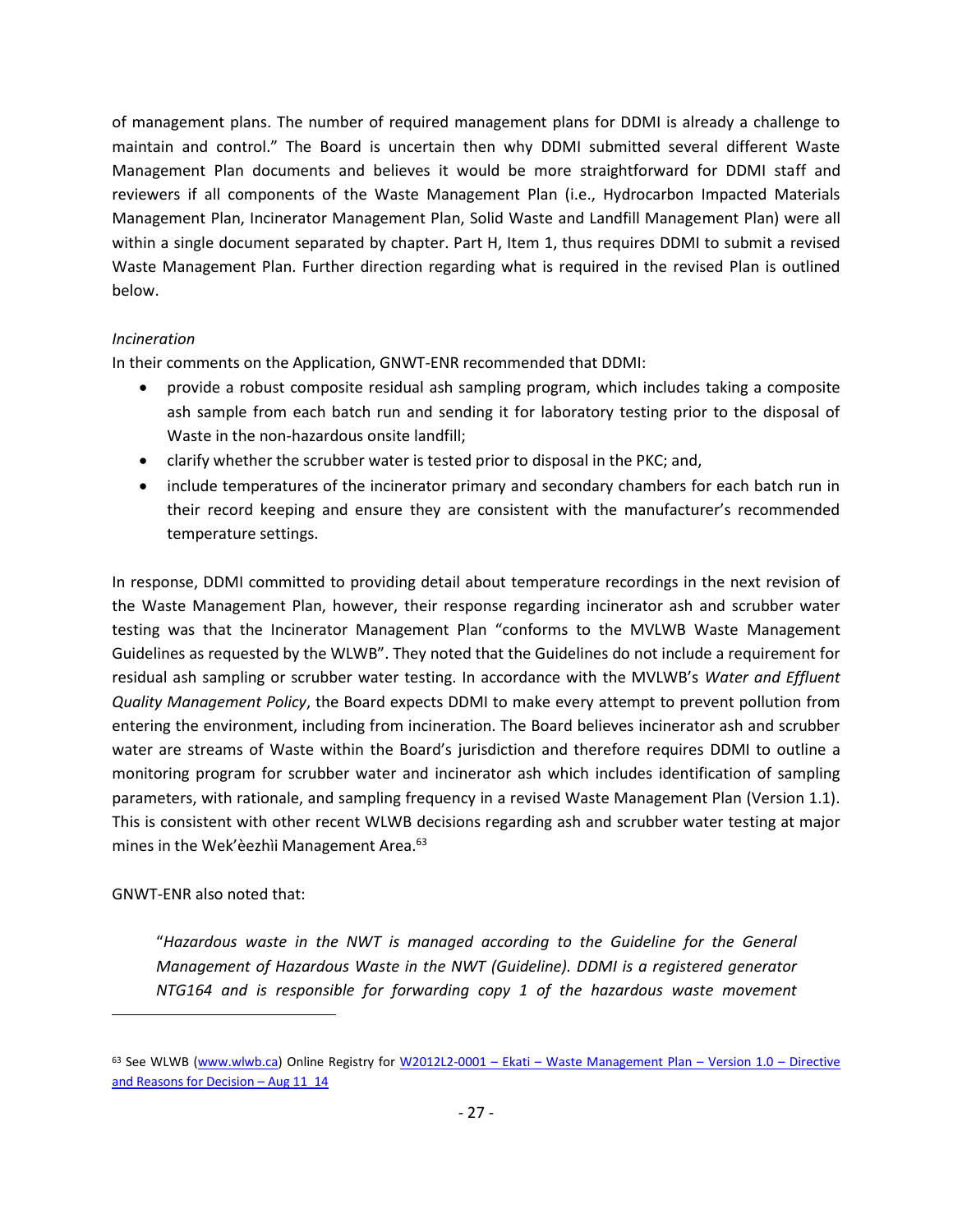*document to the Department of Environment and Natural Resources once the hazardous waste has been transported off site. The plan states that, "Completed forms are provided to the Government of the Northwest Territories by the receiving licensed facility*."

The recommendation from GNWT-ENR was that DDMI revise Section 10 (Reporting of the Landfill Management Plan) to reflect DDMI's responsibility to manage hazardous Waste according to the Guideline for the *General Management of Hazardous Waste in the NWT* and forward the appropriate copy of the hazardous Waste movement document to ENR. DDMI committed to make the correction. The Board requires this information be included in Version 1.1 of the Waste Management Plan.

In their comments on the Application, GNWT-ENR noted that the Incinerator Management Plan does not explicitly state that plastics are removed from the Waste stream prior to incineration, that incinerator ash is tested prior to disposal in the landfill, that scrubber water is tested prior to disposal in the Processed Kimberlite Containment Facility (PKC), or whether primary and secondary chamber temperatures are recorded for each batch run. GNWT-ENR recommended that DDMI clarify that all plastics are removed from the Waste stream prior to incineration.

DDMI replied that:

"*Waste management practices for plastics are described in Section 6.1.5 of the Diavik Diamond Mine Solid Waste and Landfill Management Plan January 2015. It states the following: Plastic wastes generated are mainly from food packaging, cleaning products and lubricants. Plastic containers that originally contained toxic or hazardous materials are fully drained before being stored in the WTA for off-site disposal. Plastic containers that contained nontoxic, non-hazardous materials will be disposed of in the inert landfill. Plastic waste from food containers is incinerated to prevent wildlife attraction*."

In their Intervention, LKDFN stated that:

"*LKDFN recognizes that the primary impacts from waste incineration are to air quality, but Environment Canada has made a connection between emissions from incinerators at mine sites and deposition in lakebed sediments (Wilson et. al 2011), making this pertinent. Additionally, LKDFN cannot find another venue to voice their concerns over this issue and is not aware of actions being taken to address it.*

*LKDFN is concerned with the emission of dioxins and furans from the incinerators and the possibility that these toxic substances could make their way into animals that are eaten by community members. LKDFN requests that the Board ask for clarification about the concentrations of polluting compounds emitted from the incinerators and management plans to prevent toxic emissions before approving the renewal of the water license*."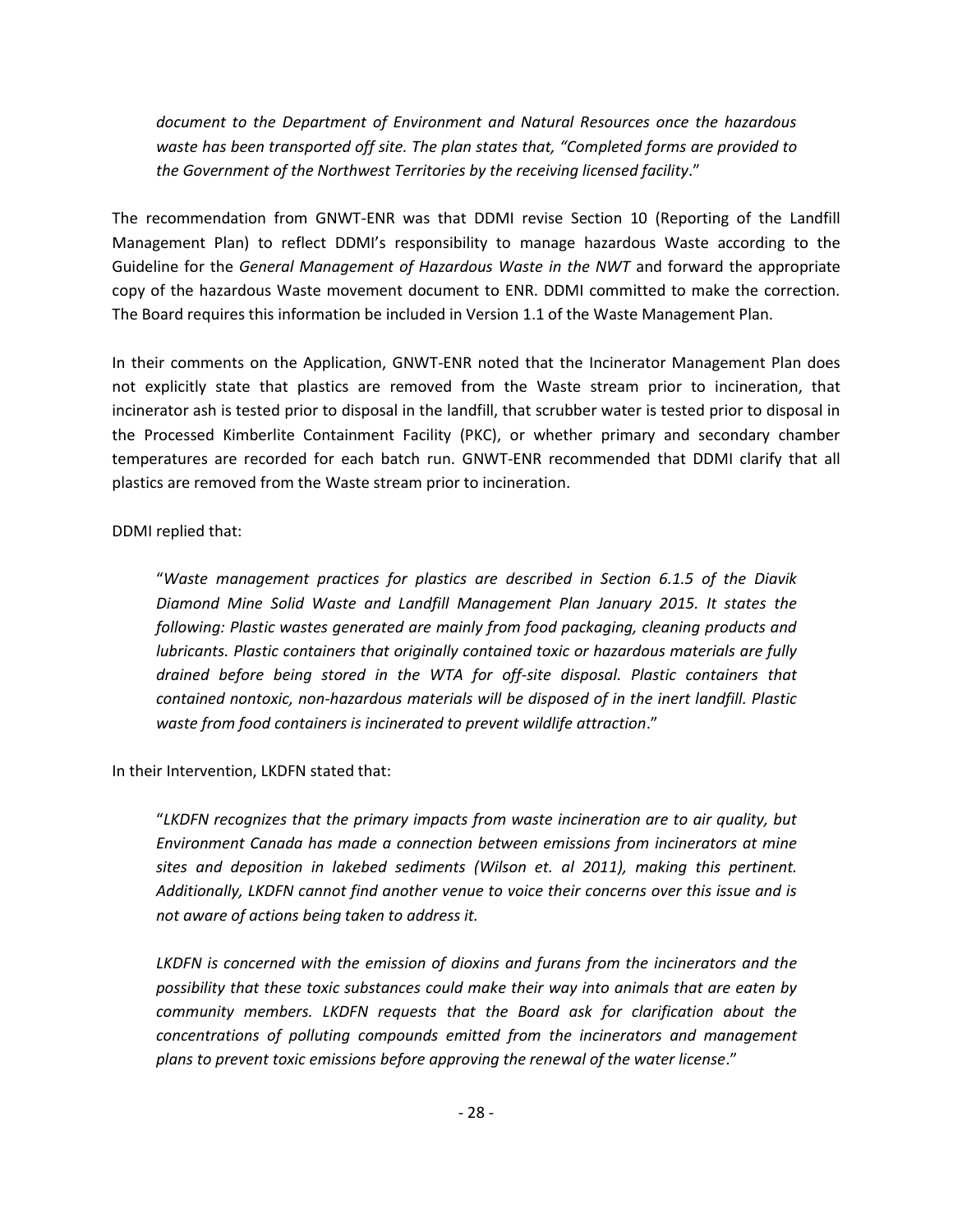Further, in their comment on the Application, GNWT-Lands requested that stack test results be provided to the Inspector upon request. DDMI responded that it is their "understanding that stack testing is not a requirement of the Water License and not included within the mandate of the WLWB". The MVLWB Guidelines require that a Waste Management Plan must describe the source control and management for all Waste streams associated with the project, including incineration. However, the Board's jurisdiction is related to water use and the deposit of Wastes. The Board has no primary authority over air quality, including air quality monitoring. Stack testing is in the Board's view, more closely related to air quality management than to preventing the deposit of Waste to water.

As part of their Waste Management Plan, DDMI included their "*Diavik Health, Safety, Environment and Quality Polic*y". In this document, DDMI commits to:

- "Identify, eliminate, or otherwise control health, safety, environment and quality risks to our people, product, local communities and the environment in which we operate";
- "Support a measurable commitment to quality processed which meets or exceeds our joint venture partner and customer requirements"; and,
- "Continually seek to reduce the environmental footprint of our operations and related activities".

The Board notes that inappropriate incineration procedures (e.g., burning plastics), and not being transparent about stack testing, are inconsistent with the commitments made by DDMI in their *Diavik Health, Safety, Environment and Quality Policy*. The Board discourages DDMI from practices such as burning plastics and encourages DDMI to implement more environmentally friendly practices such as the use of compostable food containers or corn-based plastics that produce less harmful emissions and report stack testing results in an effort to fulfill their commitments. For example, Ekati has taken the step of using corn-oil based garbage bags, sugar cane based to-go containers, and biodegradable to-go utensils instead of traditional plastic products to help eliminate dioxin and furan emissions. The Board requires DDMI outline in Version 1.1 how they will remove potentially harmful Waste from their incineration stream and encourages DDMI to work with parties to determine an appropriate avenue for the reporting of stack testing results.

# *Landfarming*

In their comments on the Application, GNWT-Lands recommended that a description of the active operational practices with regards to landfarming be included in the Hydrocarbon Impacted Materials Management Plan. DDMI committed to include this information. The Board requires this information be included in Version 1.1 of the Waste Management Plan.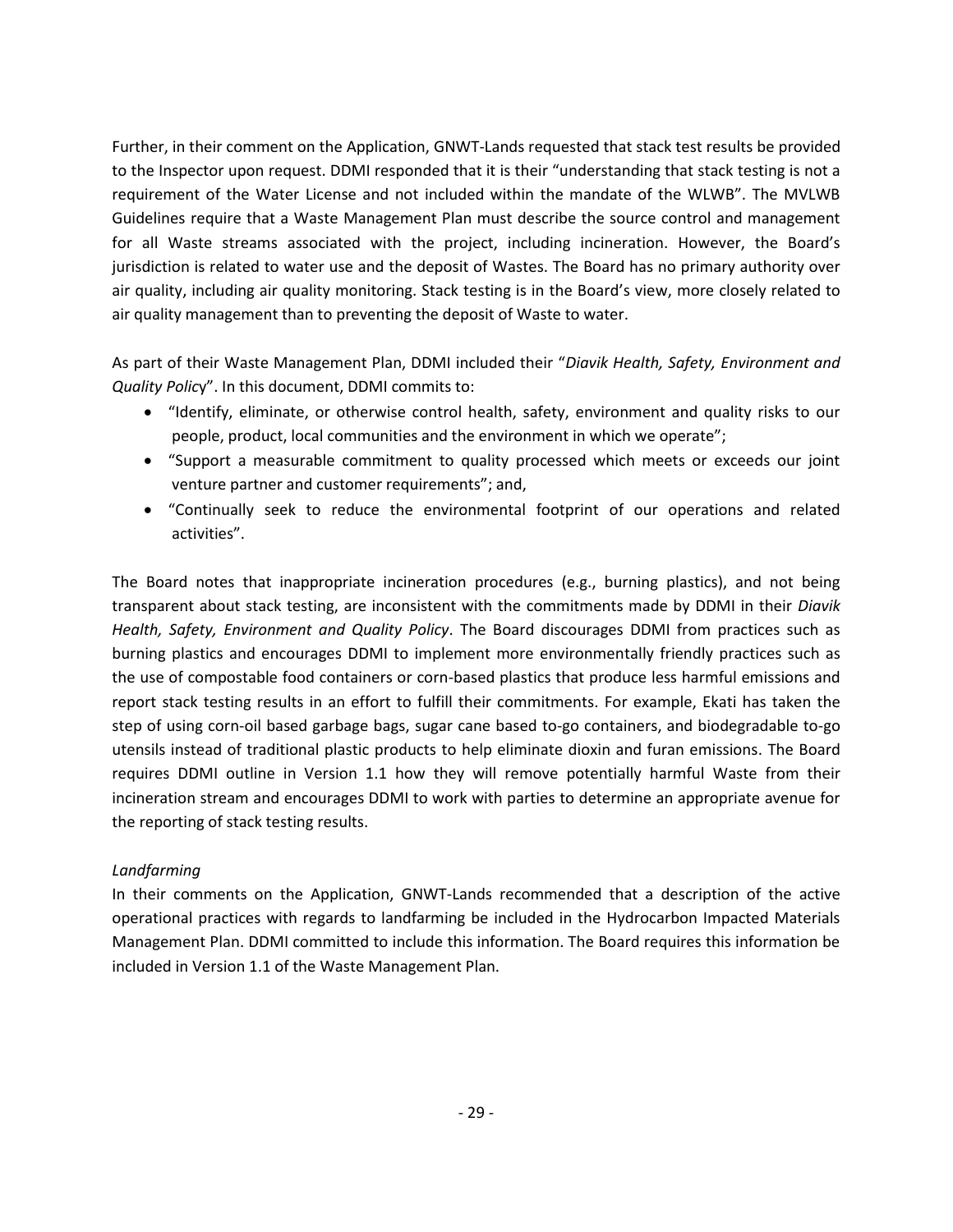### *Solid Waste and Landfill Management*

As noted in previous direction, <sup>64</sup> the Board approved, in principle, that DDMI can dispose inert materials such as buildings, machinery, and equipment in the on-site landfill, but required DDMI to submit a Waste Management Plan. As noted in the Board's Guidelines for *Developing a Waste Management Plan and the Water and Effluent Quality Management Policy*, source reduction (i.e., reducing the generation of Waste) is the Board's preferred approach for preventing pollution. It is important to the Board that DDMI make all possible efforts to find uses (e.g., in the communities) for buildings, machinery, equipment, and other items no longer needed by the mine. The Board therefore required DDMI to submit a Waste Management Plan with the following information:

- Procedures for determining if buildings, machinery, and equipment are salvageable for reuse or resale
- Procedures for identifying any current or future off-site needs for salvageable buildings, machinery, and equipment
- Procedures for identifying and segregating materials for off-site recycling (e.g., scrap metal)
- Decontamination procedures to ensure the materials are inert, i.e., identifying and removing all oils, lubricants, batteries, bulk chemicals, hazardous materials, etc.
- Procedures for keeping records of what Wastes were recycled/reused off-site, what Wastes were disposed, and where they were disposed
- Rationale for selection of disposal location within the Waste rock pile
- Disposal procedures to be used, including efforts to be taken to ensure that disposed materials are physically stable and do not result in settling that might later compromise a Waste rock cover
- Information about how potential physical and chemical impacts of Waste disposal will be monitored

Section 6.1.9 of the Solid Waste and Landfill Management Plan submitted with the Application states that "Buildings that are no longer required and are not suitable for alternative uses are identified for decommissioning. If there is no inherent value in the building it is destroyed and placed in the landfill. If it has value it is not considered Waste and is identified for removal from site".<sup>65</sup> No other details are provided about the criteria used to make decisions. The Board requires that DDMI ensure the abovelisted information is included in Version 1.1 of the Waste Management Plan.

*Dust*

 $\overline{a}$ 

In their Application, DDMI stated that:

"*Dust deposition rates as recorded by dustfall gauges were greater than predicted in the environmental assessment. As a result, the magnitude of effect for current mining activity* 

<sup>&</sup>lt;sup>64</sup> See WLWB [\(www.wlwb.ca\)](http://www.wlwb.ca/) Online Registry for W2007L2-0003 – Diavik – [2012 Annual Progress Report](http://www.mvlwb.ca/Boards/WLWB/Registry/2007/W2007L2-0003/W2007L2-0003%20-%20Diavik%20-%20ICRP%20-%202012%20Annual%20Progress%20Report%20-%20Board%20Decision%20Package%20-%20Feb%2028_13.pdf) – Board Decision Package – [Feb 28\\_13](http://www.mvlwb.ca/Boards/WLWB/Registry/2007/W2007L2-0003/W2007L2-0003%20-%20Diavik%20-%20ICRP%20-%202012%20Annual%20Progress%20Report%20-%20Board%20Decision%20Package%20-%20Feb%2028_13.pdf)

<sup>&</sup>lt;sup>65</sup> See WLWB [\(www.wlwb.ca\)](http://www.wlwb.ca/) Online Registry for Diavik – WL Renewal – [Solid Waste and Landfill Management Plan](http://www.mvlwb.ca/Boards/WLWB/Registry/2015/W2015L2-0001/Diavik%20-%20WL%20Renewal%20-%20Solid%20Waste%20and%20Landfill%20Management%20Plan%20-%20Version%201%20-%20Jan%2016_15.pdf) – Version 1 – Jan 16 15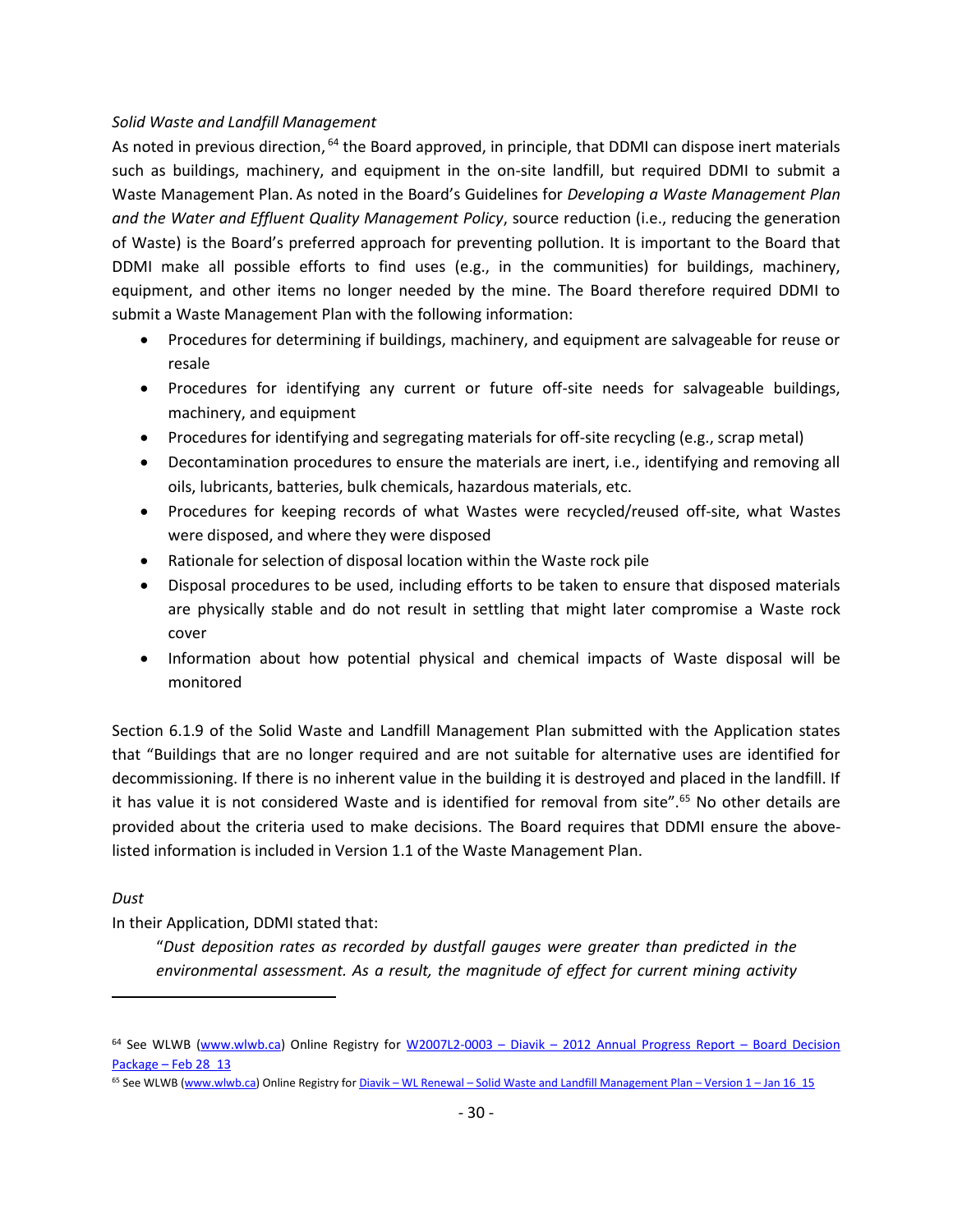*changed from low in the environmental assessment to low – moderate. Consequently, the classification for level of effect has been modified to Level I - Level III Regional Effect*".

### DDMI added that:

 $\overline{a}$ 

"*Although dust monitoring results exceeded deposition rates predicted in the environmental assessment, there is uncertainty regarding the effect that these rates will have on vegetation. Results of on-going monitoring are expected to provide additional information to better understand this linkage*."

DDMI explained in their response to reviewer comments on the Application that in the Environmental Assessment, dust deposition predictions ranged from 5 mg/dm<sup>2</sup>/year in the north of the modelling domain to 100 mg/dm<sup>2</sup>/year over the portion of Lac de Gras adjacent to the A154 pit and that while dust deposition levels have remained below effects guidelines they have been measured in the range of 1000 to 1500 mg/dm<sup>2</sup>/year particularly in the early years of operations and near active construction or open-pit development. DDMI noted that "potential impacts of dust deposition considered in the environmental assessment included primarily caribou (dust on vegetation and earlier snow melt of areas near roads) and water quality through elements deposited to water."

During the Public Hearing, DDMI noted that the two biggest sources of dust are the crushing facility, which has now been moved indoors, and roads. DDMI explained that the plan for roads is to water them as frequently as required to control the dust, however, that, although effective in the summer, it is a challenge in the shoulder seasons.

EMAB, in their Intervention, posed the question "…does DFO have any concerns with the levels of dust measured at Diavik in relation to this material possibly settling over spawning or nursery habitat in Lac de Gras?" DFO responded that they consider the "risk of accumulation of dust fall on spawning habitat to be low due to the effect of currents and wave action". DFO recommended that "DDMI continue to work with appropriate parties to ensure that appropriate mitigation measures and best management practices are in place to minimize dust deposition in Lac de Gras".<sup>66</sup>

Further, dust deposited on land during operations may have impacts on caribou following closure of the mine. This is a concern raised by EMAB at the public hearing.<sup>67</sup> Although it is not yet clear whether dust will pose a problem and if so, for how long, the approved ICRP includes the following site-wide closure objectives: that dust levels be safe for people, vegetation, aquatic life, and wildlife; and that dust does not affect the palatability of vegetation for caribou. To minimize the likelihood that dust will pose a post-closure issue, it must be properly managed during operations.

<sup>&</sup>lt;sup>66</sup> See WLWB [\(www.wlwb.ca\)](http://www.wlwb.ca/) Online Registry for Diavik – WL Renewal – Public Hearing – [DFO Response to EMAB Intervention](http://www.mvlwb.ca/Boards/WLWB/Registry/2015/W2015L2-0001/Diavik%20-%20WL%20Renewal%20-%20Public%20Hearing%20-%20DFO%20Response%20to%20EMAB%20Intervention%20-%20May%2026_15.pdf) – [May 26\\_15](http://www.mvlwb.ca/Boards/WLWB/Registry/2015/W2015L2-0001/Diavik%20-%20WL%20Renewal%20-%20Public%20Hearing%20-%20DFO%20Response%20to%20EMAB%20Intervention%20-%20May%2026_15.pdf)

<sup>67</sup> See WLWB Online Registry for Diavik – WL Renewal – [Public Hearing -](http://www.mvlwb.ca/Boards/WLWB/Registry/2015/W2015L2-0001/Diavik%20-%20WL%20Renewal%20-%20Public%20Hearing%20-%20Transcript%20-%20May%2028_15.pdf) Transcript – May 28\_15, page 116, lines 11-24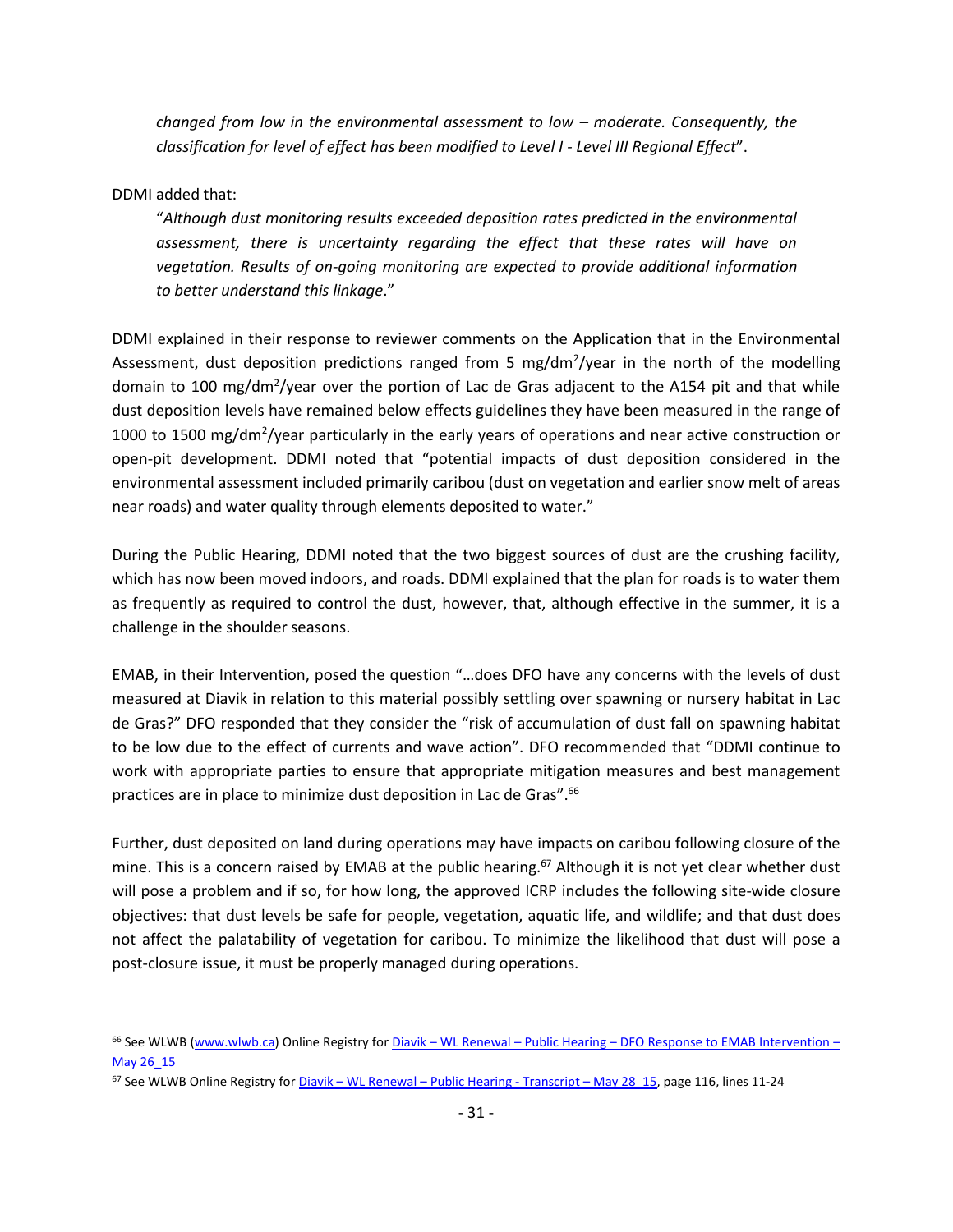In their comments on the Draft Licence, DDMI stated that:

"*Dust monitoring and mitigation is not included in the in the Board's Guidelines for Developing a Waste Management Plan and no intervenor recommended it be included in the Waste Management Plan. Dust monitoring and mitigation is not included in the Waste Management conditions specified in other licenses referenced. Dust monitoring and mitigation is not unique to the Diavik site.*"

The Board is aware that dust is not listed as a waste stream in the MVLWB's Waste Guidelines, however, those Guidelines do not present an exhaustive list of all possible types of wastes. Also, the Board has required similar dust monitoring and mitigation plans from other Licensees (i.e., Fortune Minerals<sup>68</sup>). Due to Intervener concerns expressed regarding the dust levels at the Diavik Site and the potential impacts to the surrounding aquatic environment and wildlife habitat/vegetation, particularly postclosure, the Board requires that DDMI include a section in their Waste Management Plan which details the mitigative actions DDMI has been taking, and will continue to take, in order to decrease the amount of dust generated on site and decrease the potential impact of project-generated dust on the surrounding environment. The Board requires that DDMI identify and discuss additional options of how to mitigate road-generated dust more effectively, particularly in the shoulder seasons (e.g., mitigations recommended by EMAB in the Public Hearing such as the use of chemical dust suppressant, changing tire sizes, truck speeds, etc.). For each option, the discussion should include a rationale as to why DDMI plans to reject or implement the option. The Board agrees with DDMI's concern regarding the number of management plans for the Diavik Mine, and have therefore decided to require dust mitigation as a component of DDMI's Waste Management Plan rather than a stand-alone plan.

In summary, Part H, Item 1, requires a Waste Management Plan (WMP) to be re-submitted to the Board with the following additional information:

# *Incineration Section*

- description of record-keeping procedures for temperatures of the incinerator primary and secondary chambers for each batch run and ensure they are consistent with the manufacturer's recommended temperature settings;
- outline a monitoring program for scrubber water and incinerator ash (including identification of sampling parameters, with rationale, and sampling frequency);
- description of how DDMI will remove potentially harmful Waste (e.g., plastics) from their incineration stream;

# *Hazardous Materials Management Section*

hazardous Waste reporting;

<sup>68</sup> See WLWB [\(www.wlwb.ca\)](http://www.wlwb.ca/) Online Registry for NICO Mine – [Water Licence](See%20WLWB%20(www.wlwb.ca)%20Online%20Registry%20for%20Diavik%20–%20WL%20Renewal%20–%20Public%20Hearing%20–%20DFO%20Response%20to%20EMAB%20Intervention%20–%20May%2026_15) – Jul 22\_14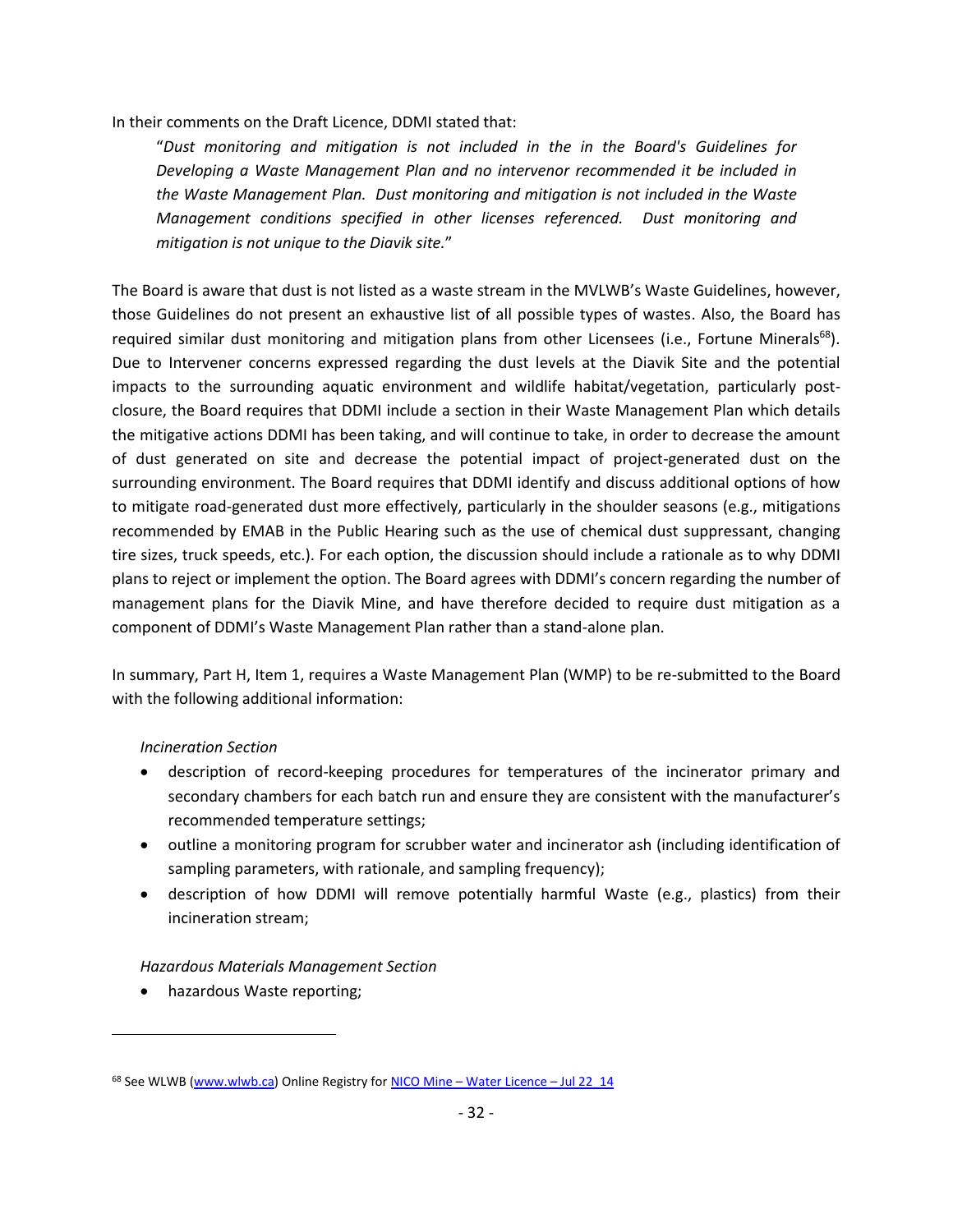#### *Hydrocarbon Management Section*

active operational practices for landfarming;

### *Solid Waste and Landfill Management Section*

- from the ICRP Annual Progress Report 2012:
	- o Procedures for determining if buildings, machinery, and equipment are salvageable for reuse or resale
	- $\circ$  Procedures for identifying any current or future off-site needs for salvageable buildings, machinery, and equipment
	- o Procedures for identifying and segregating materials for off-site recycling (e.g., scrap metal)
	- o Decontamination procedures to ensure the materials are inert, i.e., identifying and removing all oils, lubricants, batteries, bulk chemicals, hazardous materials, etc.
	- o Procedure for keeping records of what Wastes were recycled/reused off-site, what Wastes were disposed, and where they were disposed
	- o Rationale for selection of disposal location within the Waste rock pile
	- o Disposal procedures to be used, including efforts to be taken to ensure that disposed materials are physically stable and do not result in settling that might later compromise a Waste rock cover
	- o Information about how potential physical and chemical impacts of Waste disposal will be monitored

# *Dust Management Section*

- detail the mitigative actions DDMI has been taking, and will continue to take, in order to decrease the amount of dust generated on site and decrease the potential impact of projectgenerated dust on the surrounding environment
- identify and discuss additional options of how to mitigate road-generated dust more effectively, particularly in the shoulder seasons, for instance, by using dust suppressants, changing tire sizes, truck speeds, etc. For each option, provide a rationale as to why DDMI plans to reject or implement the option.
- outline the current dust monitoring programs in place

The Waste Management Plan is to be re-submitted within 90 days of the effective date of the Licence.

#### Mount Polley

Part H, Item 17 of W2015L2-0001 stipulates the following:

*"Within six (6) months following the effective date of this Licence, the Licensee shall submit a Mount Polley Report Evaluation prepared by a Professional Engineer. The Report shall*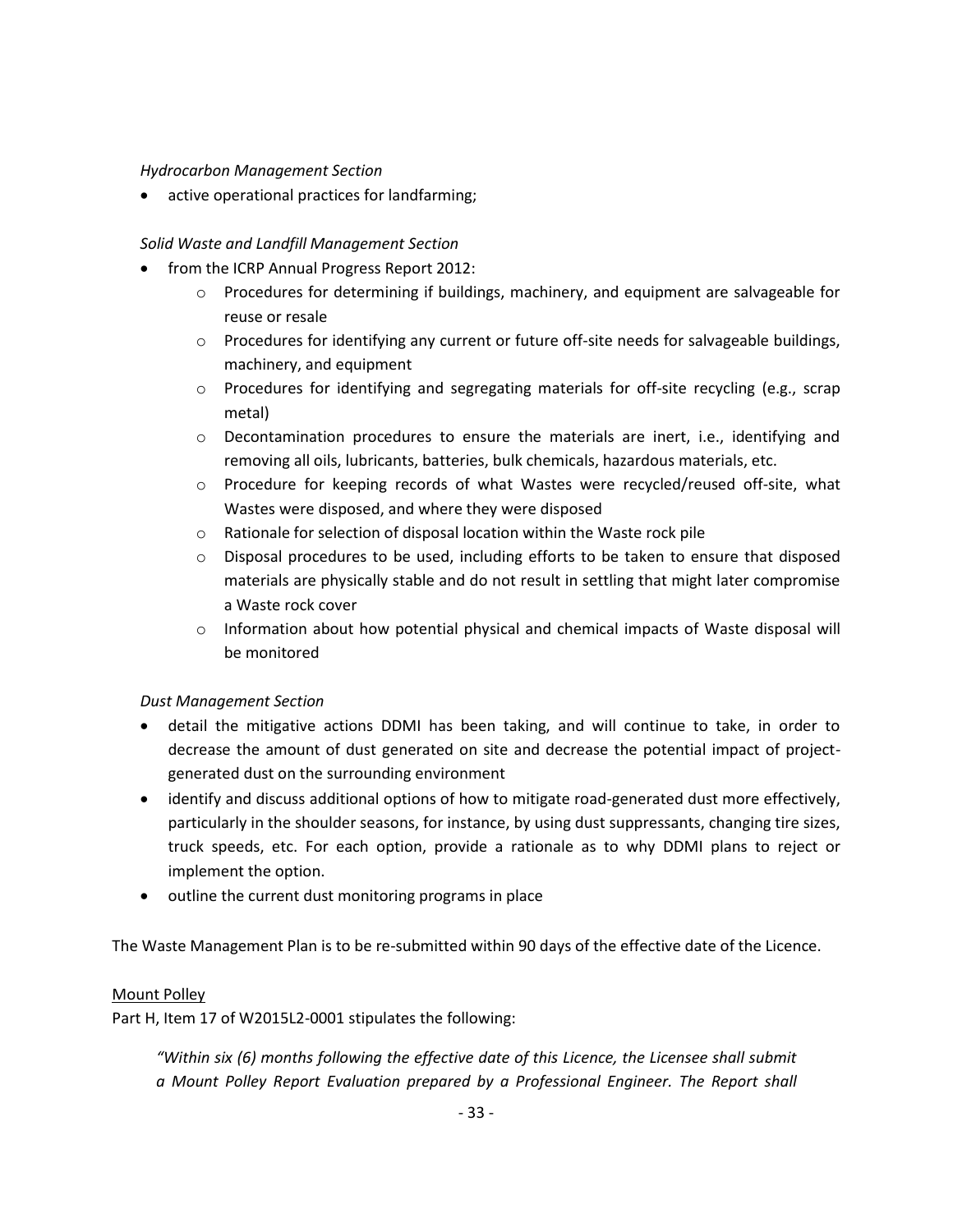*assess the applicability of the recommendations in the Mount Polley Report to the Diavik Diamond Mine Project."*

This Licence condition has its genesis in the failure of the tailings storage facility at the Mount Polley Mine in British Columbia, on August 4, 2014. The dam breach resulted in a discharge of millions of cubic meters of Waste to the surrounding water bodies, with significant impact.<sup>69</sup> Following the failure, the Government of British Columbia, with the support of the Xats'ull First Nation and Williams Lake Indian Band, established an Independent Expert Engineering Investigation and Review Panel. The Panel released its *Report on Mount Polley Tailings Storage Facility Breach* (or the Mt. Polley Report) on January 30, 2015, shortly after DDMI initiated this Water Licence renewal proceeding.

Following the release of the Mt. Polley Report, the WLWB began an internal review, which is ongoing, of the Report recommendations to determine if and how they may impact the Board's role in regulating dams. The Board anticipated that it would be unlikely to complete its review and implement any findings before renewing the Diavik Water Licence. To ensure that the Mt. Polley Report recommendations were considered during the renewal proceeding, the Board placed the Mt. Polley Report on the public record on April 23, 2015. The Board advised that "parties may submit comments or response to the Report with their public hearing interventions." Later that day, the Board held a pre-hearing conference, during which there was some discussion about the reasons for placing the Mt. Polley Report on the record. The Board provided the following clarification on April 24, 2015:

*"For clarification, the report in its entirety may be considered by the WLWB in preparing a renewed water licence for the Diavik mine; however Chapter 9 ("Where Do We Go From Here?"), which contains a number of recommendations regarding best practices, is likely to be of particular interest. The primary reason for placing this material on the record was to enable parties to review this evidence and consider whether any of the Mt. Polley Panel's recommendations should be considered by the WLWB. Parties are welcome to address the relevance of the Panel's specific recommendations in their interventions for the renewal licence."*

Interveners made a number of recommendations regarding the Mt. Polley Report:

- NSMA Intervention (pages 3 and 4): *"Clearly, there are a number of technical and regulatory considerations that need to go into this before Diavik can adopt these recommendations. The NSMA recommends that DDMI work closely with the Regulators to develop the best way forward to incorporate the valuable lessons from the Mount Polley disaster."*
- GNWT ENR Intervention (page 12): *"Although ENR did not conduct an exhaustive review of the document, no water licence related items were identified for the Diavik Diamond Mine. Further,*

<sup>69</sup> <http://www.env.gov.bc.ca/eemp/incidents/2014/mount-polley/>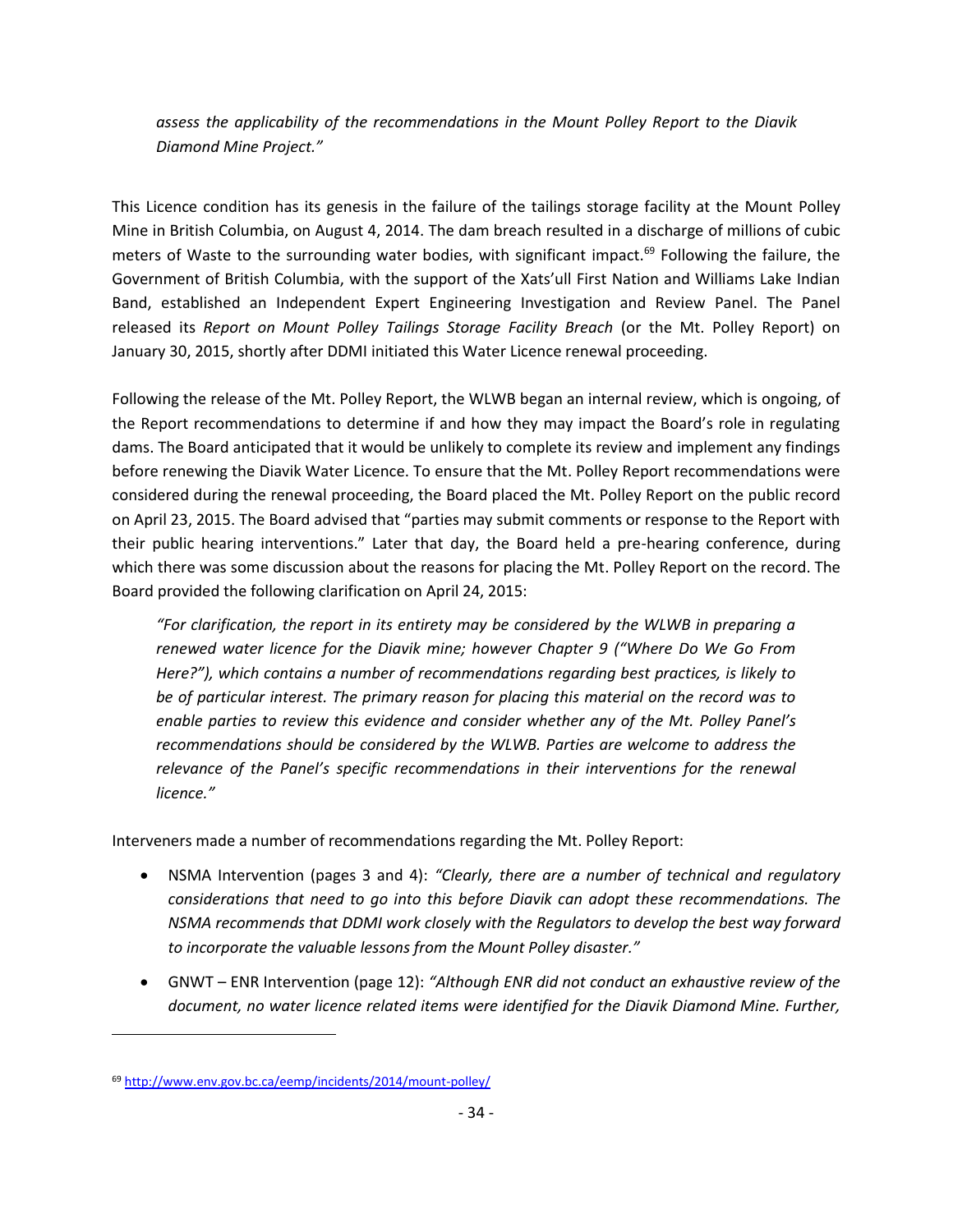*it is not clear if the findings from the report would apply to the PKC at Diavik. It would be beneficial to get DDMI's expert engineering opinion on the applicability of the failure mechanisms and geotechnical conditions and considerations between the two sites."*

 GNWT – Lands Intervention (page 9): "*The Mt. Polley Report raises field-verified concerns about the Best Applicable Practices of tailings management historically/currently applied to tailings containment throughout Canada. Given its findings, an evaluation by a qualified engineer of the relevance of the Mt. Polley recommendations to the existing design & operational practices of the tailings management practices + facilities at Diavik does seem prudent. Such an assessment would benefit the file in at least two ways: (a) it might put concerns to rest or (b) it would identify aspects of the current dam/PKC tailings operation which need to be modified (through revised terms/conditions) to mitigate any potential (reasonable) risks."* At the public hearing, GNWT- ENR confirmed that it supports this recommendation.<sup>70</sup>

At the Public Hearing, the Inspector from GNWT – Lands also commented that: "*This licence renewal is the perfect time to incorporate the terms and conditions and the management practices, the lessons learned from there into the new licence and do what we can reasonably do to ensure large-scale breaches don't occur."<sup>71</sup>*

DDMI provided its views on the matter in its response to interventions, its comments on the Draft Licence, and its closing argument. DDMI objected to Part H, Item 17, generally on the grounds that the condition is not unique to DDMI, that there is overlapping jurisdiction with the WSCC, and that any new requirements stemming from the Mt. Polley Report should be applied broadly as a policy or directive. These three arguments are discussed below.

DDMI suggested that the Board consider "if the Mt. Polley recommendations applied uniquely to the Diavik Mine site before considering an associated condition in W2015L2-0001."<sup>72</sup> GNWT-ENR submitted that these recommendations were not unique to the Diavik mine and the Board agrees. The Mt. Polley Report addresses both the specific details of this event and makes recommendations about preventive action to ensure that such disasters do not occur at other mine sites in the future. In this context the Report has a bearing on this proceeding. DDMI suggests that the recommendations from the Report should apply "uniquely" to the Diavik mine before action is required of the Licensee. However, in the Board's view the public interest demands at least due diligence in relation to lessons resulting from the Mt. Polley event. The protection of water resources and the environment in Wek'èezhìi from such incidents is essential. We see this as an opportunity for the Licensee to review the Mt. Polley Report in

<sup>&</sup>lt;sup>70</sup> See WLWB [\(www.wlwb.ca\)](http://www.wlwb.ca/) Online Registry for Diavik – WL Renewal – [Public Hearing -](http://www.mvlwb.ca/Boards/WLWB/Registry/2015/W2015L2-0001/Diavik%20-%20WL%20Renewal%20-%20Public%20Hearing%20-%20Transcript%20-%20May%2028_15.pdf) Transcript – May 28 15, page 155, lines 3-6.

<sup>&</sup>lt;sup>71</sup> See WLWB Online Registry for Diavik – WL Renewal – [Public Hearing -](http://www.mvlwb.ca/Boards/WLWB/Registry/2015/W2015L2-0001/Diavik%20-%20WL%20Renewal%20-%20Public%20Hearing%20-%20Transcript%20-%20May%2028_15.pdf) Transcript – May 28\_15, page 169, lines 16-20.

<sup>72</sup> See WLWB Online Registry for Diavik – WL Renewal – Public Hearing – [DDMI Closing Arguments](http://www.mvlwb.ca/Boards/WLWB/Registry/2015/W2015L2-0001/Diavik%20-%20WL%20Renewal%20-%20Public%20Hearing%20-%20DDMI%20Closing%20Arguments%20-%20Jul%2023_15.pdf) – Jul 23\_15, page 5.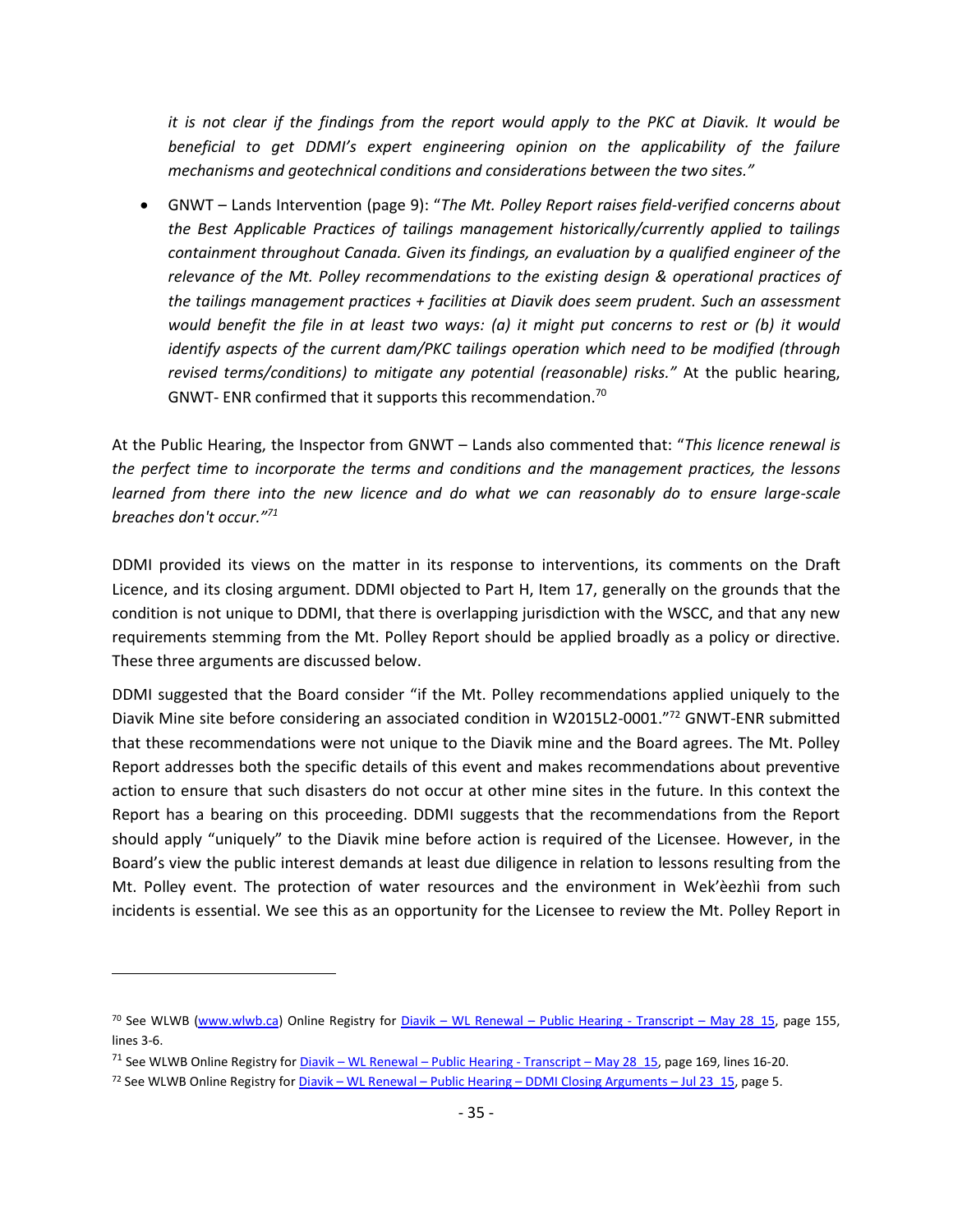relation to its mine and to assure both the Board and the public that its operations meet the highest standards.

The Mt. Polley Report made some very specific recommendations, for example regarding independent review boards, corporate governance, quality performance objectives, and more. The Board determined that there was not enough evidence to support Licence conditions to implement any of the specific recommendations individually. Instead, the Board drafted Part H, Item 17 broadly, which will allow DDMI to set the terms of reference and scope for the Mt Polley Report Evaluation in a way that makes sense in relation to the structures and operations at the Diavik mine. This approach is consistent with the recommendation made by the GNWT. The information about how specifically, if at all, the Mt. Polley Report recommendations might bear on the construction and maintenance of Engineered Structures at the Diavik mine is almost entirely in DDMI hands.

While the Board agrees with DDMI that an assurance process applied broadly to mines in its jurisdiction (such as that implemented by the B.C. government) may be reasonable, the Board has not completed its internal review of the Mt. Polley Report, and does not wish to assume what the outcome of the review will be. The inclusion of Part H, Item 17, reflects the reality that the release of the Mt. Polley Report coincided with the early stages of the Diavik Water Licence renewal proceeding, and that the Licence must be issued before the WLWB can finalize its review of the Report and implement a course of action. The Board understands that other organizations are also reviewing the Mt. Polley Report (e.g., the Mining Association of Canada,<sup>73</sup> of which DDMI is a member) and those organizations may revise their own guidelines. The Board would benefit from the results of these reviews and may not finalize its own assessment of the Mt. Polley Report in the near future. The requirement in Part H, Item 17 will ensure that DDMI proactively considers the Mt. Polley Report recommendations while the Board completes its internal review. The Board is of the view that the effort to produce the Mount Polley Evaluation Report will not place an undue burden on DDMI, particularly since DDMI has already initiated a review of the Mt. Polley Report recommendations, and plans to continue discussions with the Diavik Geotechnical Review Board on this topic in September 2015.<sup>74</sup>

Also, the Board is not convinced by DDMI's assertion that overlapping jurisdictions between the WSCC and the WLWB precludes a Licence condition addressing the Mt. Polley Report. This matter is discussed in more detail below, in relation to Part H, Items 24 and 25.

# Dam Safety Reviews

 $\overline{a}$ 

Water Licence W2007L2-0003 did not include a requirement for DDMI to submit Dam Safety Reviews (DSRs) to the Board. DSRs are a central component of the safety management system established in the Canadian Dam Association's *Dam Safety Guidelines*. As described in the Guidelines, a DSR is a

<sup>73</sup> <http://mining.ca/news-events/press-releases/mac-strikes-independent-task-force-review-its-tailings-management-program>

<sup>74</sup> See WLWB [\(www.wlwb.ca\)](http://www.wlwb.ca/) Online Registry for Diavik – WL Renewal – [Public Hearing -](http://www.mvlwb.ca/Boards/WLWB/Registry/2015/W2015L2-0001/Diavik%20-%20WL%20Renewal%20-%20Public%20Hearing%20-%20Transcript%20-%20May%2028_15.pdf) Transcript – May 28\_15, page 61, lines 23-25; and page 62, lines 1-16.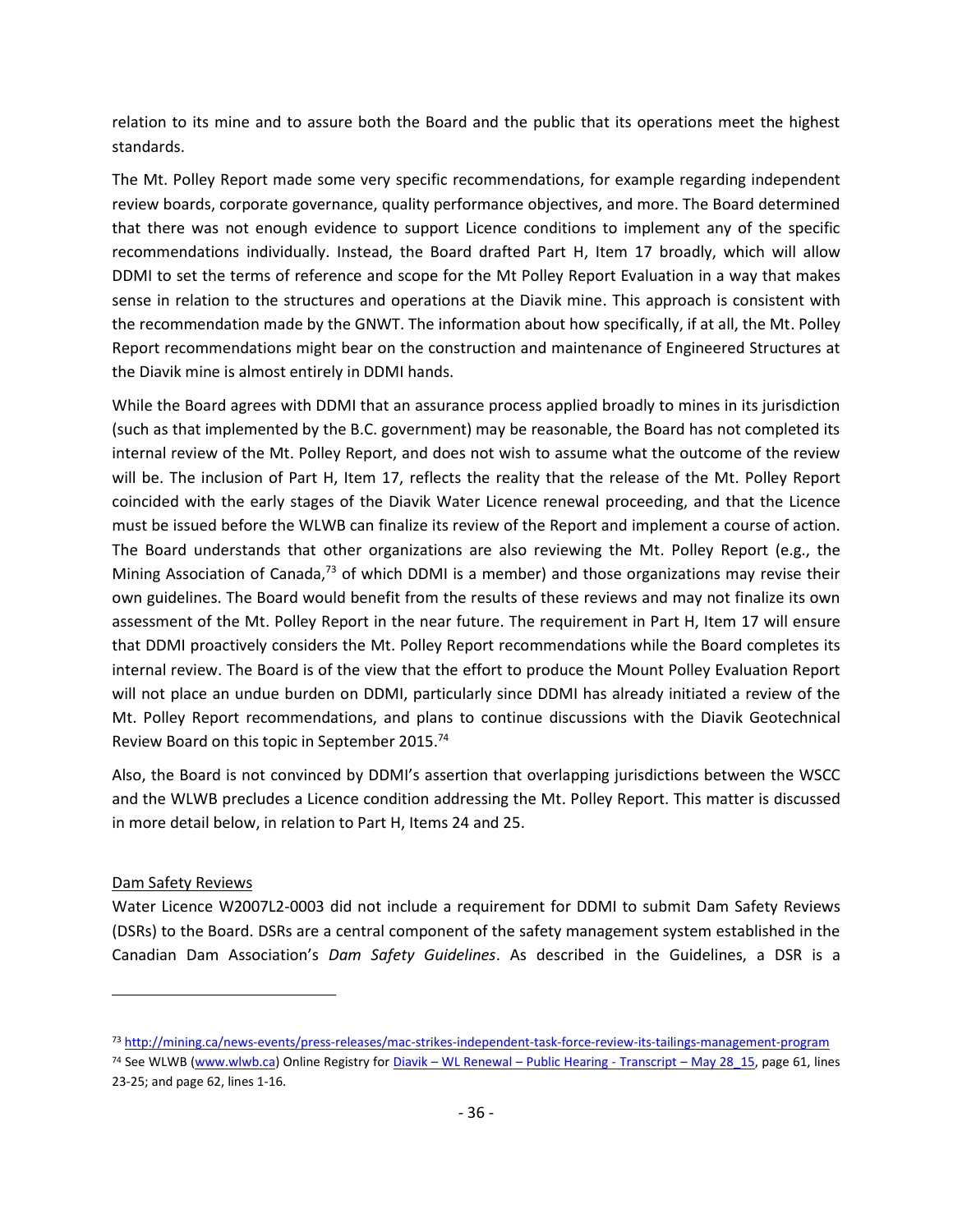"systematic review and evaluation of all aspects of design, construction, operation, maintenance, processes, and other systems affecting a dam's safety, including the dam safety management system".

The Water Licences for the NICO Mine and the DeBeers Canada Gahcho Kue Mine include conditions requiring DSRs. These two Licences were issued in 2014 by the WLWB and MVLWB respectively. The conditions require submission of the review engineer's report and an implementation plan outlining how the Licensee will respond to each of the engineer's recommendations. The Draft Licence for the Diavik mine included the same requirements regarding DSRs. DDMI objected to these requirements, stating that:

*"It has not been demonstrated that this condition is required uniquely for Diavik. As noted in Diavik's submission and presentation at the Water License Hearings, if Dam Safety Reviews and Reporting is a general requirement of the LWBs then it should be introduced via policy or broad directive rather than a license condition. We found no evidence that this new condition was recommended by an Intervenor, with supporting rationale, as part of the renewal process and has not been subject to review, questioning or consideration of additional evidence. We also remind the Board of our submissions regarding the need to clearly define the roles of the LWBs and the WSCC with regard to dam safety reviews."*

The Board disagrees with DDMI. First, DDMI was provided substantial opportunity to comment on this matter throughout the Renewal proceeding. The Board required information about DSRs in DDMI's Licence Renewal Questionnaire, and Board staff requested additional information in staff's comments on the Application.<sup>75</sup> After the Technical Sessions, the Board required DDMI to submit the most recent DSRs (Information Request #10). Also, DDMI was questioned about these specific conditions at the Public Hearing,<sup>76</sup> and was again provided an opportunity to comment on the conditions in the Draft Licence. Finally, DDMI addressed this topic in its closing argument.

Second, the Board does not establish a specific policy each time it determines a new condition is warranted. This approach is unnecessary, impractical, and inefficient. The Board takes into consideration MVLWB policies and guidelines, conditions in previously-issued Licences, the evidence filed for the proceeding in question, the Board's legislative mandate, and other relevant information in deciding when to impose new licence conditions.

Finally, the Board does not share DDMI's concerns about the potential for jurisdictional overlap between the GNWT Workers' Safety and Compensation Commission (WSCC) and its authorities under the *Mine*  Health and Safety Act<sup>77</sup> and associated regulations,<sup>78</sup> and the Board and its authorities under the Act and

<sup>75</sup> See WLWB [\(www.wlwb.ca\)](http://www.wlwb.ca/) Online Registry for Diavik – WL Renewal – Application - [Review Summary and Attachments](http://www.mvlwb.ca/Boards/WLWB/Registry/2015/W2015L2-0001/Diavik%20-%20WL%20Renewal%20-%20Application%20-%20Review%20Summary%20and%20Attachments%20-%20Mar%2026_15.pdf) – Mar [26\\_15,](http://www.mvlwb.ca/Boards/WLWB/Registry/2015/W2015L2-0001/Diavik%20-%20WL%20Renewal%20-%20Application%20-%20Review%20Summary%20and%20Attachments%20-%20Mar%2026_15.pdf) WLWB Comment #2.

<sup>&</sup>lt;sup>76</sup> See WLWB Online Registry for <u>Diavik – WL Renewal – [Public Hearing -](http://www.mvlwb.ca/Boards/WLWB/Registry/2015/W2015L2-0001/Diavik%20-%20WL%20Renewal%20-%20Public%20Hearing%20-%20Transcript%20-%20May%2028_15.pdf) Transcript – May 28\_15</u>, pages 58 and 59. <sup>77</sup> S.N.W.T. 1994, c.25.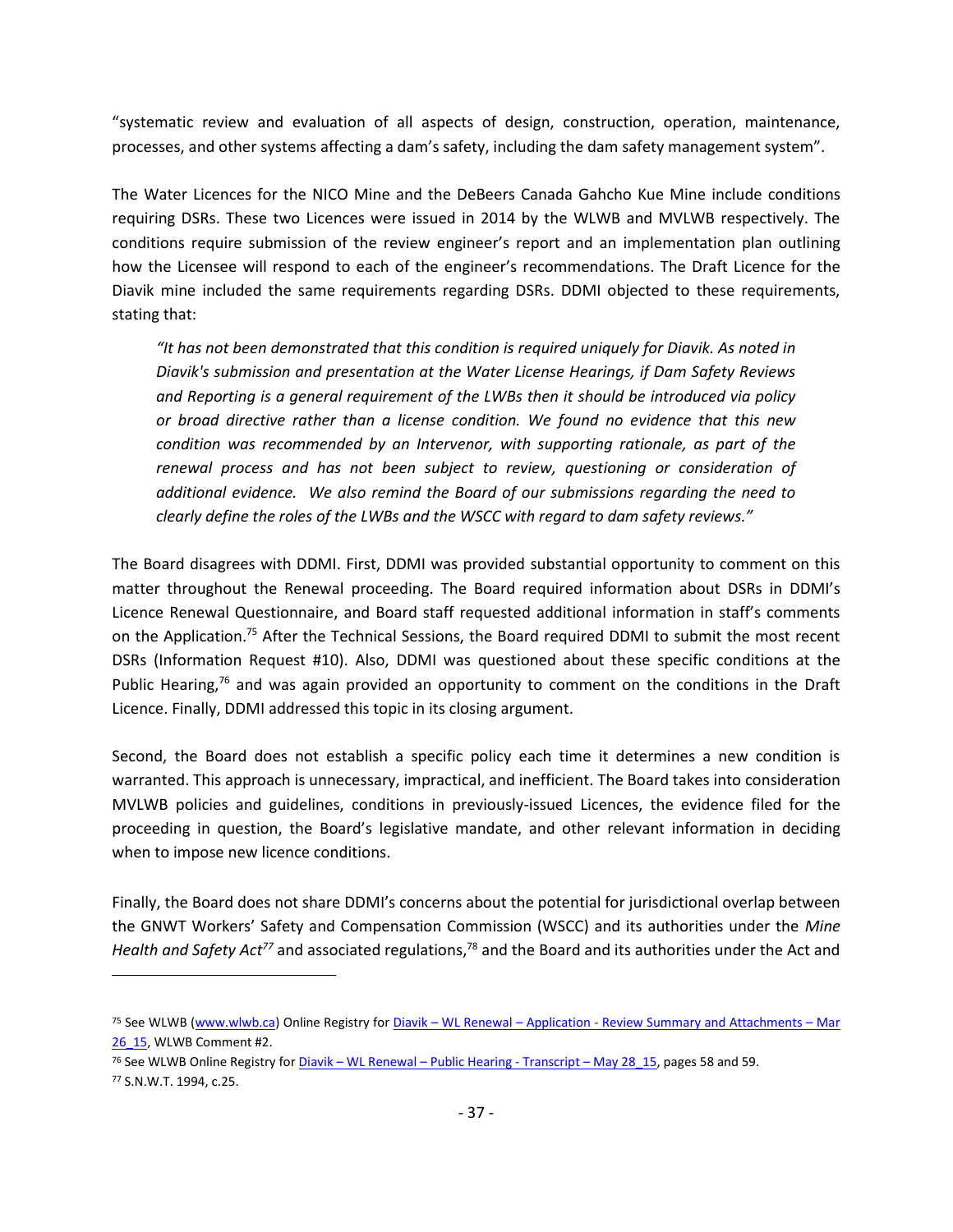regulations the *Mackenzie Valley Resource Management Act*. DDMI did not raise this matter formally as a jurisdictional issue with the Board at any time in the proceeding. It did not challenge Board authority to address dam safety in the context of water resource or environmental protection, nor did DDMI provide any evidence to show that the dam safety Items in the Draft Licence were outside the Board's authority. Finally, DDMI did not file the relevant WSCC statutory and regulatory materials to show where and how this alleged duplication operates. In the Board's view this leaves the argument about potentially overlapping jurisdictions and the consequential problems created for DDMI largely without foundation.

It is not unusual for more than one regulatory regime to apply to a major industrial enterprise. In fact it would be unusual if that were not the case. The cases addressing statutory interpretation make it clear that overlap is not in itself a problem and that regulators, and the courts, should strive to find interpretations of the law which achieve the objects of all applicable legislation. The Board regularly operates in a regime where it manages water use and the deposit of Waste in relation to the same water bodies which are under *Fisheries Act* jurisdiction and the management of both Environment Canada and the Fisheries and Oceans Canada.

The WSCC manages mining activity with a view to protecting the health and ensuring the safety of workers. The Board manages mining activity in order to conserve and protect water resources. Both of these objectives may require consideration of dam safety.

DDMI says that it already conducts reviews of dam safety for the WSCC and that the conditions proposed in the Draft Licence will result in "regulatory duplication and place an unnecessary additional requirement on DDMI."<sup>79</sup> There is no reason that schedules for inspections and reporting by DDMI cannot be harmonized to meet both WSCC and Water Licence requirements. To the extent that both agencies require common information, report scope and content can likely be harmonized as well, if it is not already. The format of the DSR Report and the Implementation Plan required by the Water Licence is not prescribed, other than that the DSR Report is expected to conform with the *Dam Safety Guidelines*. The reporting format is therefore flexible and can be harmonized if necessary.

In its argument DDMI requested that the Board provide clarity in its Reasons for Decision on the roles and responsibilities of the LWBs versus the WSCC. In the absence of an application by DDMI for a ruling by the Board on its dam safety jurisdiction, these reasons are not the place for such a dissertation. In any event, the Board lacks the authority, knowledge and evidence to speak to the role of the WSCC. DDMI also asked that the Board confirm that the new dam safety Licence requirements will apply to all

<sup>78</sup> R-125-95.

<sup>&</sup>lt;sup>79</sup> See WLWB [\(www.wlwb.ca\)](http://www.wlwb.ca/) Online Registry for Diavik – WL Renewal – Public Hearing – [DDMI Closing Arguments](http://www.mvlwb.ca/Boards/WLWB/Registry/2015/W2015L2-0001/Diavik%20-%20WL%20Renewal%20-%20Public%20Hearing%20-%20DDMI%20Closing%20Arguments%20-%20Jul%2023_15.pdf) – Jul 23\_15, page 6.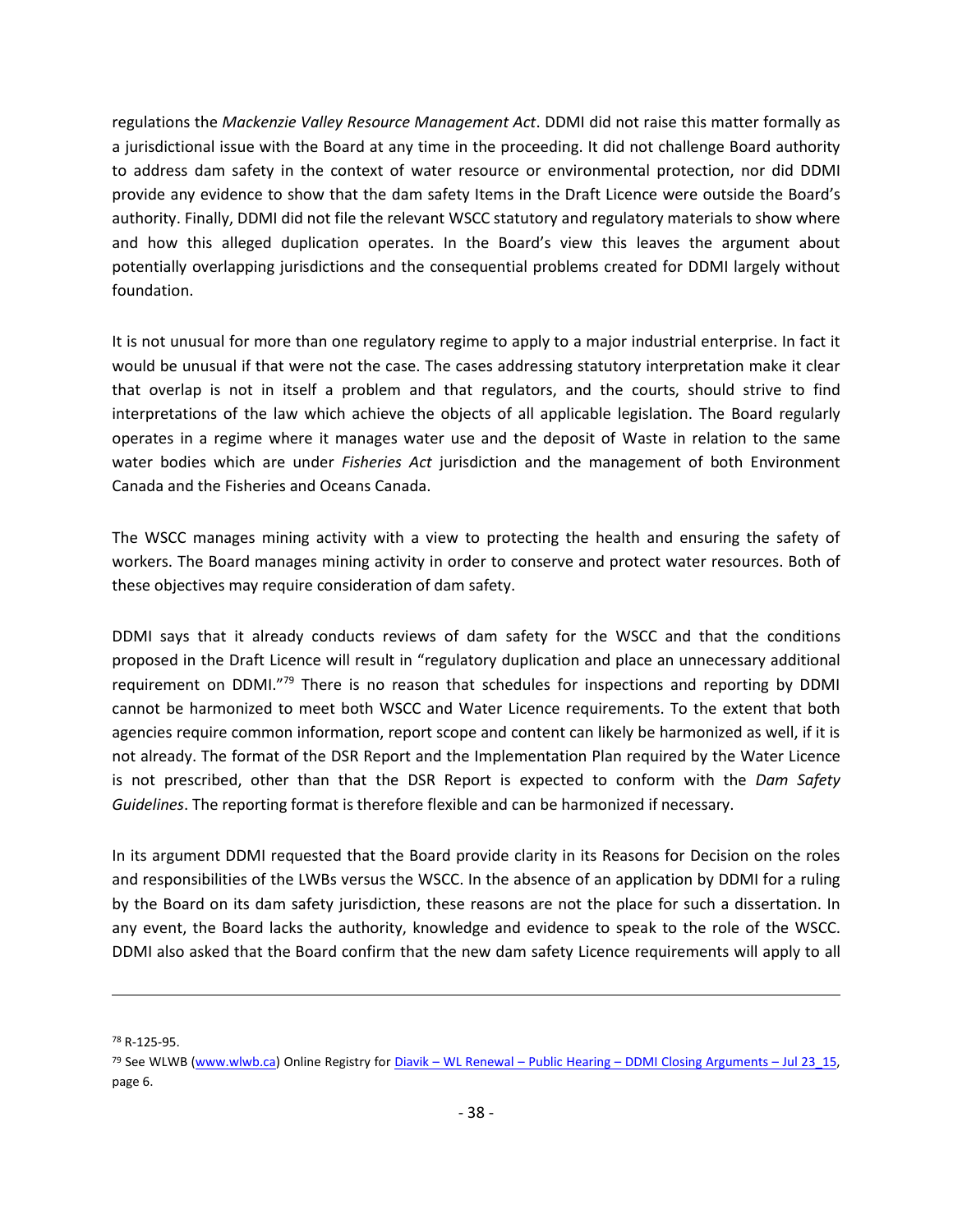NWT dams. The Board has no authority over any area outside Wek'èezhìi and is unable to address this request either.

The Board is aware that the dam safety reviews submitted in response to IR #10 demonstrate good dam safety management for the Diavik dikes. For example, the 2013 DSR for the A154 Dike says that "the stewardship of the A154 Dike continues to be of a very high standard and the performance of the dike to date has met or exceeded design expectations." The review engineer who conducted the DSR for the A418 Dike also commended DDMI for its stewardship of the dike, and highlighted the benefits of DDMI's knowledgeable staff, the ongoing involvement of the engineer of record, and the regular review provided by the Diavik Geotechnical Review Board. The engineer also added that the dike performance has met or exceeded design expectations and all internationally accepted standards. The Dam Safety Review for the PKC dams was not quite as favourable, although the review engineer concluded that the dams are safe.

Regardless of the quality of DDMI's current dam safety management, the Board determined that Part H, Conditions 24 and 25 are appropriate means of ensuring that the Diavik dams (including dikes) continue to meet current dam safety requirements. As noted by the Canadian Dam Association, a dam safety review provides "independent assurance that the dam meets current safety requirements" (page 18 of the DSG). The reports required by these conditions provide a practical and useful tool for the Board and the Inspector to evaluate compliance with Licence conditions related to dam safety. DDMI is already conducting DSRs, and the Licence conditions do not require Board approval of such reports; therefore, the Board concludes that the new conditions should not present an undue burden on the Licensee. The Board has determined that these conditions are within the Board's authority, are practical, enforceable, and do not conflict with existing legislation.

Finally, the Board notes that the deadlines for the submission of the DSR reports are consistent with the Dam Safety Guidelines, and are as requested by DDMI.<sup>80</sup>

#### Hydrocarbons in the North Inlet

 $\overline{a}$ 

The Board has added two new conditions to the Licence in order to address concerns regarding hydrocarbons in the North Inlet. Part H, Items 18 and 19, require the submissions of a North Inlet Hydrocarbon Investigation Report and a North Inlet Sludge Management Report, respectively. The requirements of these reports are detailed in Schedule 6. In addition, further requirements have been added to the Contingency Plan, as detailed in Schedule 7, Item 1, and the Surveillance Network Program, as described below. These two plans, although related, address different aspects of the problem of hydrocarbon contamination in the North Inlet, and are discussed separately below.

<sup>80</sup> Although the review engineer that conducted the 2010 DSR for the PKC Facility recommended that the next DSR be in 2015, in its closing argument, DDMI submitted evidence that 2017 is a suitable deadline.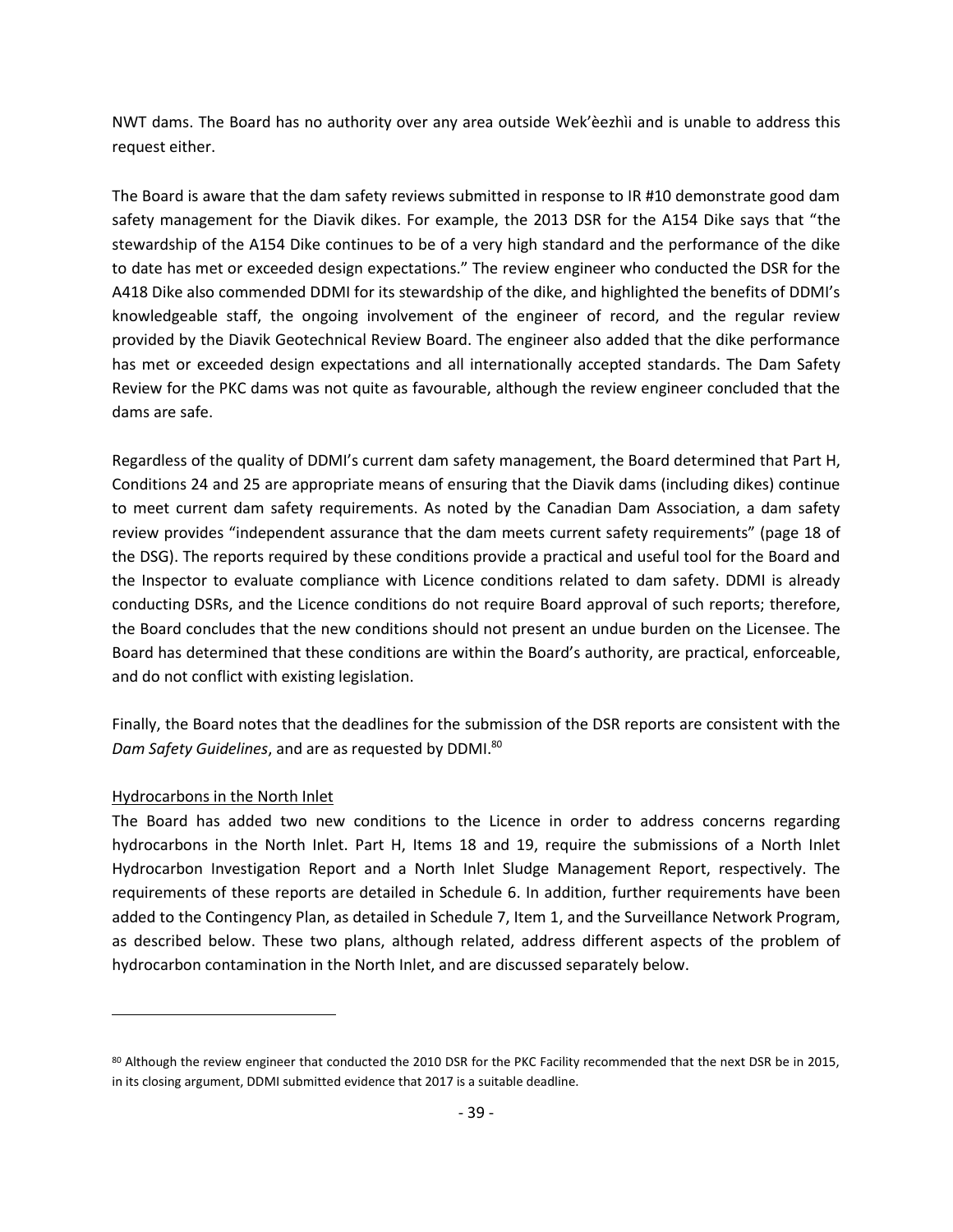#### *Hydrocarbon Investigation Report*

DDMI uses the North Inlet of Lac de Gras to hold wastewater before it is treated, and to dispose of sludge, the by-product of the water treatment process at the North Inlet Water Treatment Plant (NIWTP). During construction of the Diavik site, a dam was built to isolate the North Inlet from Lac de Gras to ensure that contaminated wastewater meets EQC before going into Lac de Gras.

In DDMI's North Inlet Quarterly Status Report,<sup>81</sup> it was found that petroleum hydrocarbons (PHCs) and polycyclic aromatic hydrocarbons (PAHs) were repeatedly detected in samples from SNP 1645-75, which monitors water from the underground, and in samples of NIWTP sludge. The report concluded that the contaminants causing toxicity in the North Inlet sediments are originating from the underground mine water and are transferring through the North Inlet to the NIWTP, where they become part of the sludge. The study concluded that the ultimate source of the contaminants is lubricating oils from the mine.

In EMAB's Intervention, it was noted that the hydrocarbon-contaminated sediments and in the North Inlet dam was their top concern. In the Intervention, EMAB stated that:

"EMAB is *concerned about hydrocarbon inputs into the North Inlet sediments. This continues to be a problem, as the latest SNP report (February) plainly shows. In fact, North Inlet Sediments have been shown to be acutely toxic to Amphipods (a)*".

and,

 $\overline{a}$ 

"*DDMI has identified PAHs and PHCs in North Inlet sediments that it believes are from heavy machinery lubricants in underground mining. However, EMAB would like to investigate another source. Aircraft de-icing occurs at east end of the airstrip and helicopter refueling occurs at the helipad halfway between the airstrip and the westernmost end of North Inlet. (DDMI 2014a) Since both the airstrip & the helipad drain towards the North Inlet, this suggests the inlet is intended to receive any spilled hydrocarbons and antifreeze from the airport. The airport is thus a potential source of hydrocarbons and de-icing antifreeze compounds to N Inlet. Yet there is no sampling of hydrocarbons or oil & grease at SNP stations 1645-12 or 1645-13 (N Inlet west and east cells) required in the water license (however, the special study of North Inlet Quarterly Status Report - Q3 [Table 1] showed hydrocarbon content was below detect in water directed into the treatment plant at 1645-13).*"

EMAB's Intervention recommendations were as follows:

"*(a) DDMI should indicate what mitigation measures it has put in place to significantly reduce or eliminate this contamination source.* 

<sup>81</sup> See WLWB [\(www.wlwb.ca\)](http://www.wlwb.ca/) Online Registry for W2007L2-0003 - Diavik – ICRP – Version 3.2 - North Inlet Quarterly Status Report – Q3 2013 – [Nov 8\\_13](http://www.mvlwb.ca/Boards/WLWB/Registry/2007/W2007L2-0003/W2007L2-0003%20-%20Diavik%20-%20ICRP%20-%20Version%203.2%20-%20North%20Inlet%20Quarterly%20Status%20Report%20-%20Q3%202013%20-%20Nov%208_13.pdf)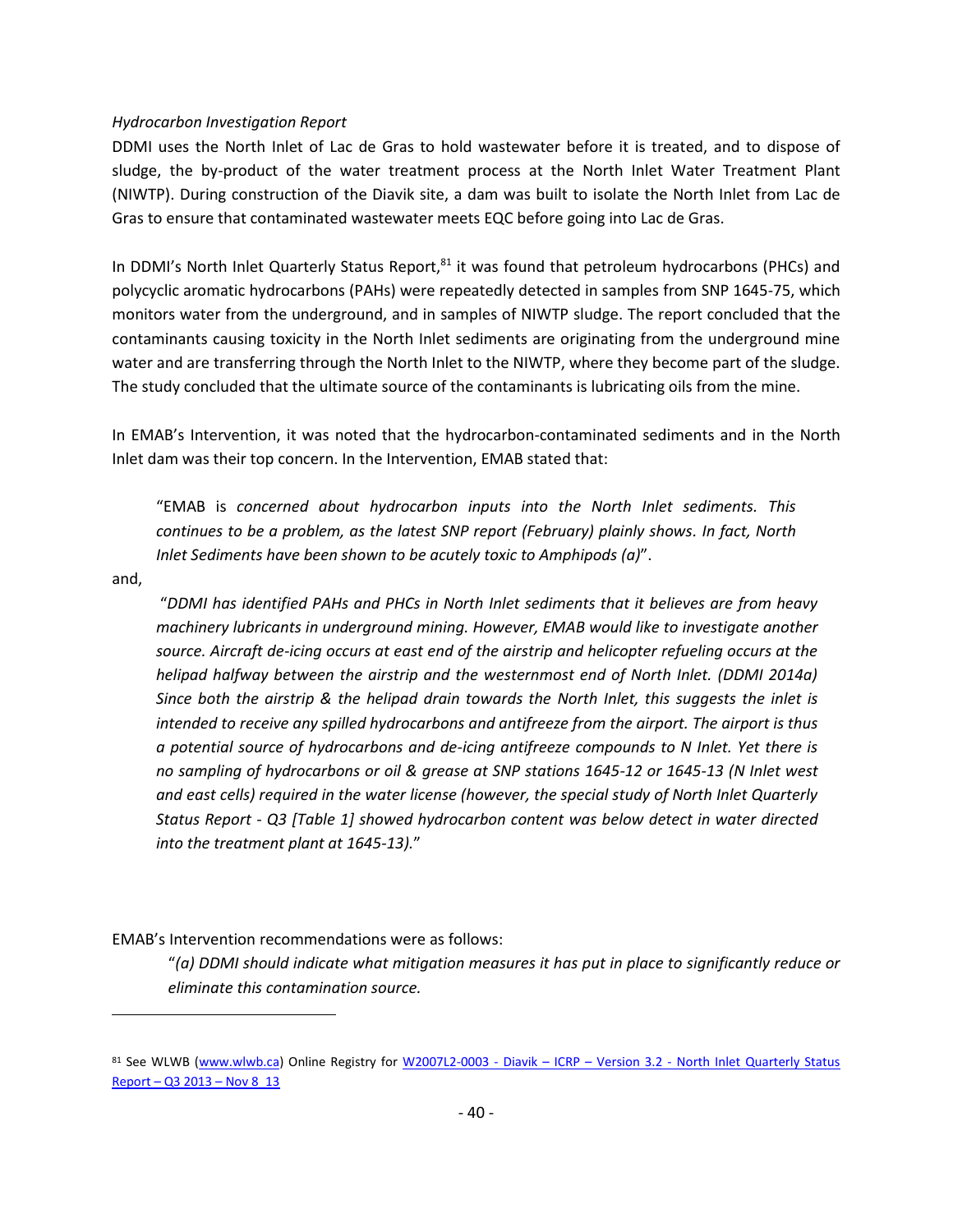*(b) Also, there are no Effects Benchmarks set for Oil & Grease or TPH in the AEMP. The current condition of sediments in NI now warrants establishing such a Benchmark.*"

Under Water Licence W2007L2-0003, on February 19, 2014, the WLWB issued a directive to DDMI that included the following requirements:<sup>82</sup>

- 1) Updating the Operational Phase Contingency Plan (OPCP) with:
	- a. descriptions of source control measures to minimize hydrocarbon contamination;
	- b. details of improved spill reporting procedures; and,
	- c. Hydrocarbon management performance tracking including a monitoring program.
- 2) Bi-weekly hydrocarbon monitoring for PHC F3 1645-75 and NIWTP Sludge with reporting in the monthly SNP and the Annual Water Licence Report.
- 3) Repeat the North Inlet Sediment Study in 2015 to inform closure decisions and actions.

DDMI has been providing the information required by the directives in (1) and (2) above, and has committed to the North Inlet Sediment Study in 2015; however the source of contamination has not been conclusively determined and it is therefore not clear that the best mitigations are in place. Therefore, the Draft Licence required that DDMI submit a Hydrocarbon Management and Monitoring Plan to the Board for approval. The draft condition stated that the objective of this Plan "is to identify sources of hydrocarbon contamination in the North Inlet Facility, identify appropriate mitigations to reduce hydrocarbon contamination, and monitor the performance of any mitigations".

NSMA, in their closing argument, stated that they supported the addition of a Hydrocarbon Management and Monitoring Plan and added that:

"*Hydrocarbon contamination has become a major problem in the North Inlet. As the Closure and Reclamation phase approaches, it is critical for the NSMA members that this issue (is) addressed properly. As one of the major, ongoing, and persistent pollutants from the Diavik mine, placing hydrocarbon management in the Operational Contingency Plan does not suffice as a 'solution'".*

EMAB also supported the addition of a Hydrocarbon Management and Monitoring Plan in their closing argument.

As evidenced by their comments on the Draft Licence, DDMI was opposed to the inclusion of this condition stating that:

<sup>82</sup>See WLWB [\(www.wlwb.ca\)](http://www.wlwb.ca/) Online Registry for W2007L2-0003 - Diavik – ICRP – [North Inlet Quarterly Status Report](http://www.mvlwb.ca/Boards/WLWB/Registry/2007/W2007L2-0003/AEMP/W2007L2-0003%20-%20Diavik%20-%20ICRP%20-%20North%20Inlet%20Quarterly%20Status%20Report%20-%20Q3%202013%20-%20Board%20Decision%20Package%20-%20Feb%2019_14.pdf) – Q3 2013 – [Board Decision Package](http://www.mvlwb.ca/Boards/WLWB/Registry/2007/W2007L2-0003/AEMP/W2007L2-0003%20-%20Diavik%20-%20ICRP%20-%20North%20Inlet%20Quarterly%20Status%20Report%20-%20Q3%202013%20-%20Board%20Decision%20Package%20-%20Feb%2019_14.pdf) – Feb 19\_14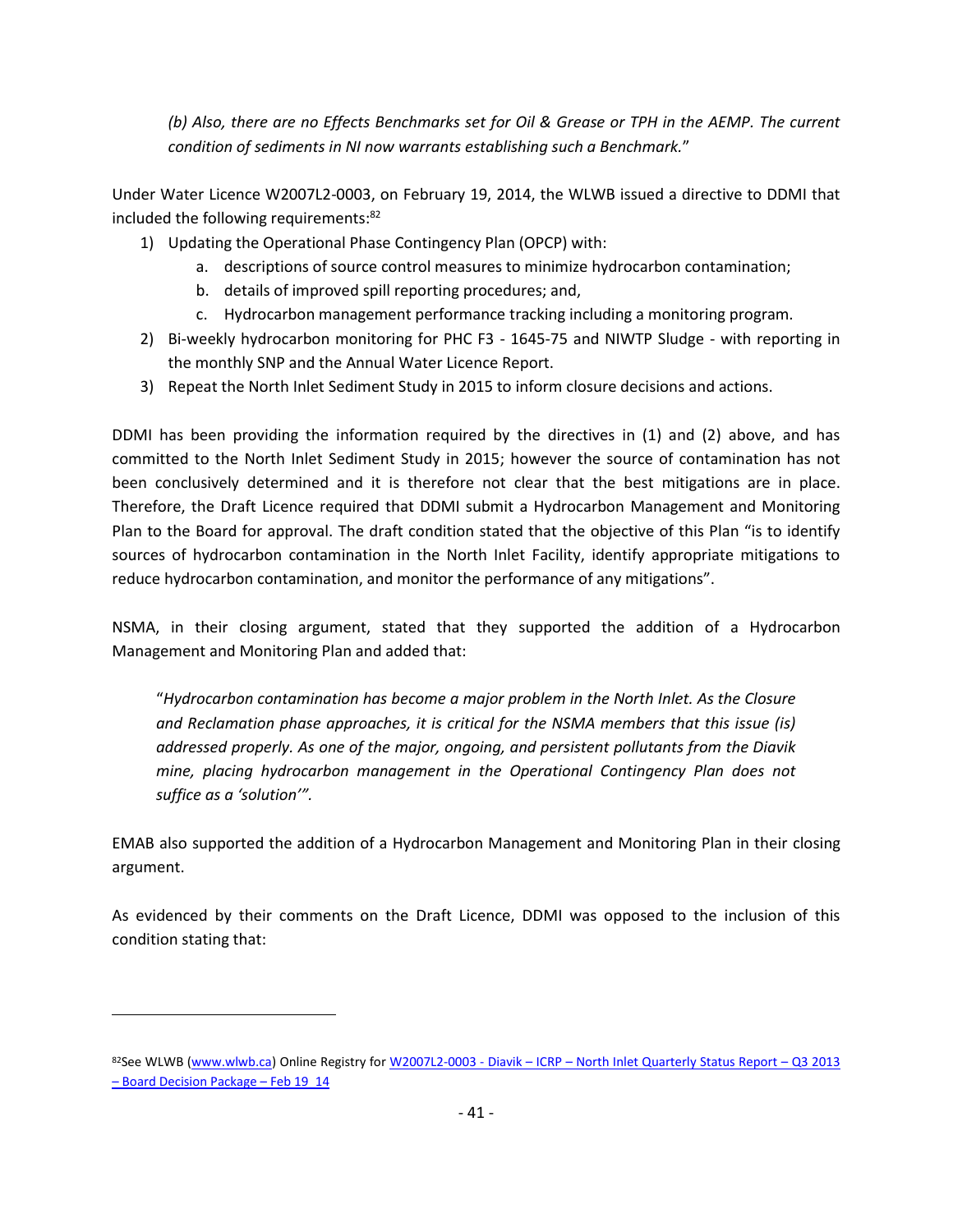"*DDMI has provided specific evidence as to the source and nature of the North Inlet hydrocarbon contamination through the North Inlet studies and continued hydrocarbon monitoring. The WLWB has reviewed and accepted these findings as have other reviewers. EMAB did not comment on these findings (at the time or in their intervention) and have provided only conjecture regarding "aircraft de-icing" and "helicopter refueling" but have not tied any of this to the actual findings of the north inlet sediment studies - in particular the conclusion that the sediment contamination is lubricating oils*".

The Board considers it premature to confirm the DDMI assertion that they have *"provided specific evidence as to the source and nature of the North Inlet hydrocarbon contamination through the North Inlet studies and continued hydrocarbon monitoring"* because DDMI recently indicated that they are not seeing trends linking spills in the underground to hydrocarbon levels in the NIWTP sludge. As noted in the recent 2014 Annual Water Licence Report: 83

*"Based on the data set to date (May-Dec 2014) there is no clear trend or correlation linking PHC F3 concentrations in underground water (1645-75) to PHC F3 concentrations in clarifier sludge, see Figure 26.1. Elevated or decreased PHC F3 in underground water do not have a corresponding increase/decrease in measured PHC F3 in clarifier sludge on the same day or in the following sample period two weeks later (i.e. there is no immediate or a delayed linkage between the two). Given the limited data set and lack of any noticeable trends, linking PHC F3 concentrations in mine water and clarifier sludge to the success of the above noted management practices is not practical at this point in time. Diavik will continue to collect the data and analyze for trends as directed by the Board but notes that we may never see such a correlation*."

The Board has therefore decided:

- 1) a North Inlet Hydrocarbon Investigation Report be completed in order to identify the sources of hydrocarbon contamination being directed to the North Inlet Facility.
- 2) the following requirements should be added to the Contingency Plan to address the ongoing mitigation of hydrocarbon contamination:
	- a. a summary of the Licensee's current practices for minimizing hydrocarbon contamination ;
	- b. details of improved spill reporting procedures; and,
	- c. hydrocarbon management performance tracking including a monitoring program; and,
	- d. a description of proposed mitigations to minimize hydrocarbon contamination and a schedule for implementation; and,

<sup>83</sup> See WLWB [\(www.wlwb.ca\)](http://www.wlwb.ca/) Online Registry for W2007L2-0003 - Diavik - [2014 Annual Water Licence Report](http://www.mvlwb.ca/Boards/WLWB/Registry/2007/W2007L2-0003/Reports/W2007L2-0003%20-%20Diavik%20-%202014%20Annual%20Water%20Licence%20Report%20-%20Updated%20-%20May%2020_15.pdf) - Updated - May [20\\_15](http://www.mvlwb.ca/Boards/WLWB/Registry/2007/W2007L2-0003/Reports/W2007L2-0003%20-%20Diavik%20-%202014%20Annual%20Water%20Licence%20Report%20-%20Updated%20-%20May%2020_15.pdf)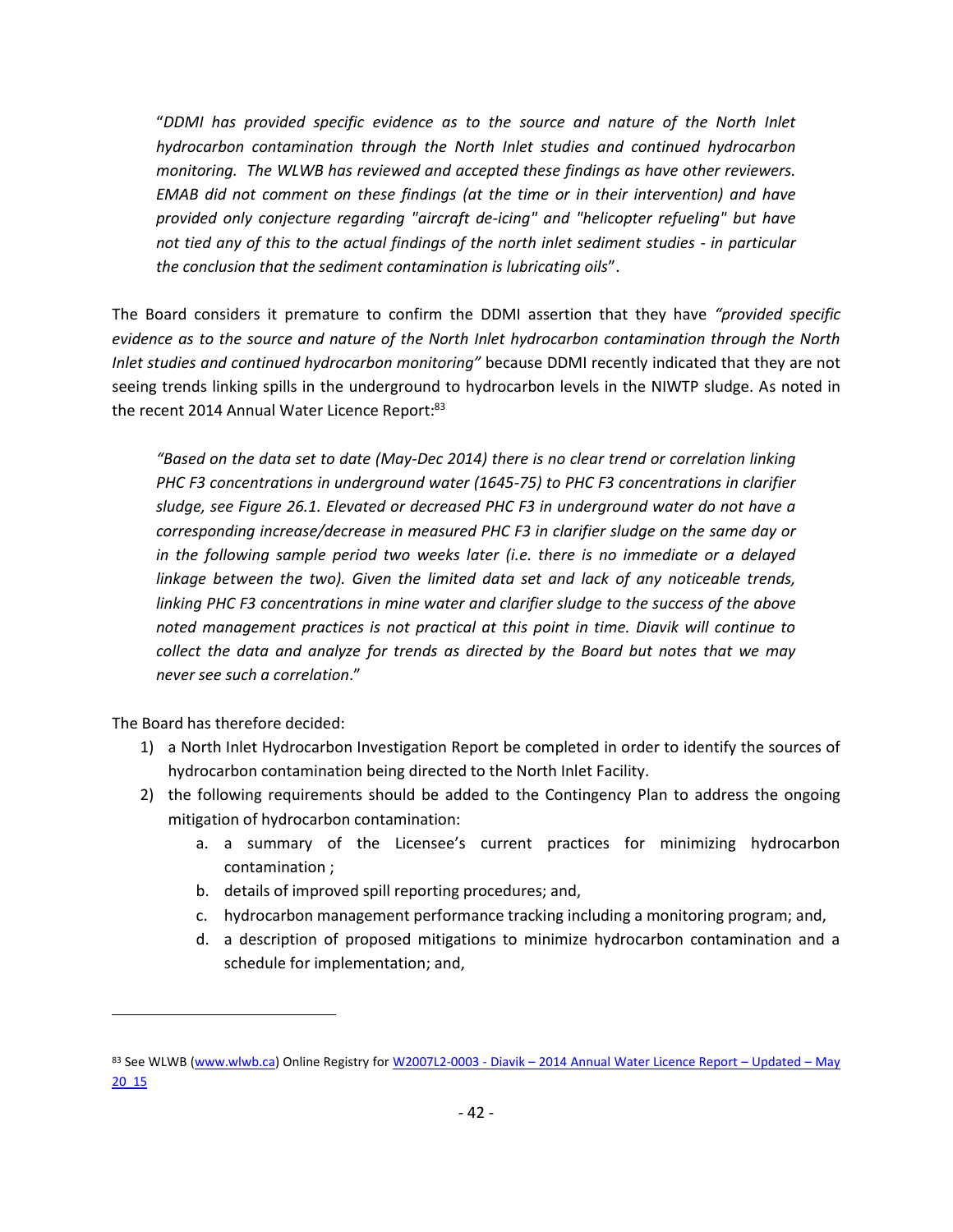3) total petroleum hydrocarbons be added to the Surveillance Network Program at SNP Stations at the NIWTP Influent (1645-13), PKC Pond Water (1645-16), NIWTP effluent (1645-18/18B), and NIWTP sludge (#1645-85A/B, 1645-86A/B) on a permanent basis;

These requirements will ensure that DDMI is making best efforts towards reducing or eliminating the hydrocarbon-related toxicity of the north inlet sediments, by identifying the source of the contamination, improving best practices, and monitoring the performance of these practices.

### Report on North Inlet Sludge Management

 $\overline{a}$ 

The Licence also includes a requirement for a Report on North Inlet Sludge Management, with the objective of determining whether North Inlet Water Treatment Facility sludge should be disposed in an alternative location in order to meet the closure objectives in the approved Closure and Reclamation Plan. Regardless of whether toxicity in the north inlet sediment is reduced or eliminated, the postclosure fate of the north inlet has yet to be determined. When the environmental assessment for the project was completed, it was not known whether the North Inlet would be reconnected with Lac de Gras after closure. Although the closure objective for the North Inlet is to reconnect it with Lac De Gras, it is possible that sediment quality in the North Inlet will not be suitable for aquatic life, and reconnection will not be possible.

In order to resolve this issue, the Board has repeatedly requested information from DDMI, $^{84}$  including requirements to compare the costs and benefits of the various sludge disposal options, to little or no avail. For example, as explained in the Board's June 20, 2013 directive:

*When the Board approved ICRP V3.2, the Board requested status reports on this issue so they can be sure the company is resolving this issue as quickly as possible. It has been approximately 21 months since the Board requested progress reports to address this uncertainty and the company has not demonstrated to the Board that the continual placement of sludge in the North Inlet will not jeopardize a full connection to Lac de Gras.*

DDMI's North Inlet Reclamation Research Plan (in the approved ICRP) poses the question: "Does the disposal of NIWTP sludge in the north inlet pose an unacceptable human or ecological risk, now or at closure, such that management action is required." Although this question was scheduled to be answered by 2013, the Board has yet to see any formal submissions regarding DDMI's findings. Further, at the Public Hearing, DDMI indicated that they have already determined that sludge can continue to be placed in the North Inlet,<sup>85</sup> (i.e., that no management actions are required), despite the fact that the Board was not involved in this decision and was not provided with supporting information.

<sup>84</sup> For example, see [Board Directive May 19, 2010,](http://www.mvlwb.ca/Boards/WLWB/Registry/2007/W2007L2-0003/ICRP/W2007L2-0003%20-%20Diavik%20-%20ICRP%20-%20Board%20Decision%20Package%20-%20May%2020_10.pdf) pages 13-15; [Board Directive May 10, 2011;](http://www.mvlwb.ca/Boards/WLWB/Registry/2007/W2007L2-0003/W2007L2-0003%20-%20Diavik%20-%20ICRP%20-%20Version%203.1%20-%20Board%20Directive%20-%20May%2010_11.doc) September 26, 2011 Board [Decision Package,](http://www.mvlwb.ca/Boards/WLWB/Registry/2007/W2007L2-0003/W2007L2-0003%20-%20Diavik%20-%20ICRP%20-%20Version%203.2%20-%20Board%20Decision%20Package%20-%20Sep%2021_11.pdf) pages 2-3; Board [Directive June 20, 2013;](http://www.mvlwb.ca/Boards/WLWB/Registry/2007/W2007L2-0003/W2007L2-0003%20-%20Diavik%20-%20ICRP%20-%20Version%203.2%20-%20North%20Inlet%20Quarterly%20Status%20Report%20-%20Directive%20-%20Jun%2020_13.pdf) [Board Decision Package Feb 19, 2014,](http://www.mvlwb.ca/Boards/WLWB/Registry/2007/W2007L2-0003/AEMP/W2007L2-0003%20-%20Diavik%20-%20ICRP%20-%20North%20Inlet%20Quarterly%20Status%20Report%20-%20Q3%202013%20-%20Board%20Decision%20Package%20-%20Feb%2019_14.pdf) etc.

<sup>85</sup> See WLWB [\(www.wlwb.ca\)](http://www.wlwb.ca/) Online Registry for Diavik – WL Renewal – [Public Hearing -](http://www.mvlwb.ca/Boards/WLWB/Registry/2015/W2015L2-0001/Diavik%20-%20WL%20Renewal%20-%20Public%20Hearing%20-%20Transcript%20-%20May%2028_15.pdf) Transcript – May 28\_15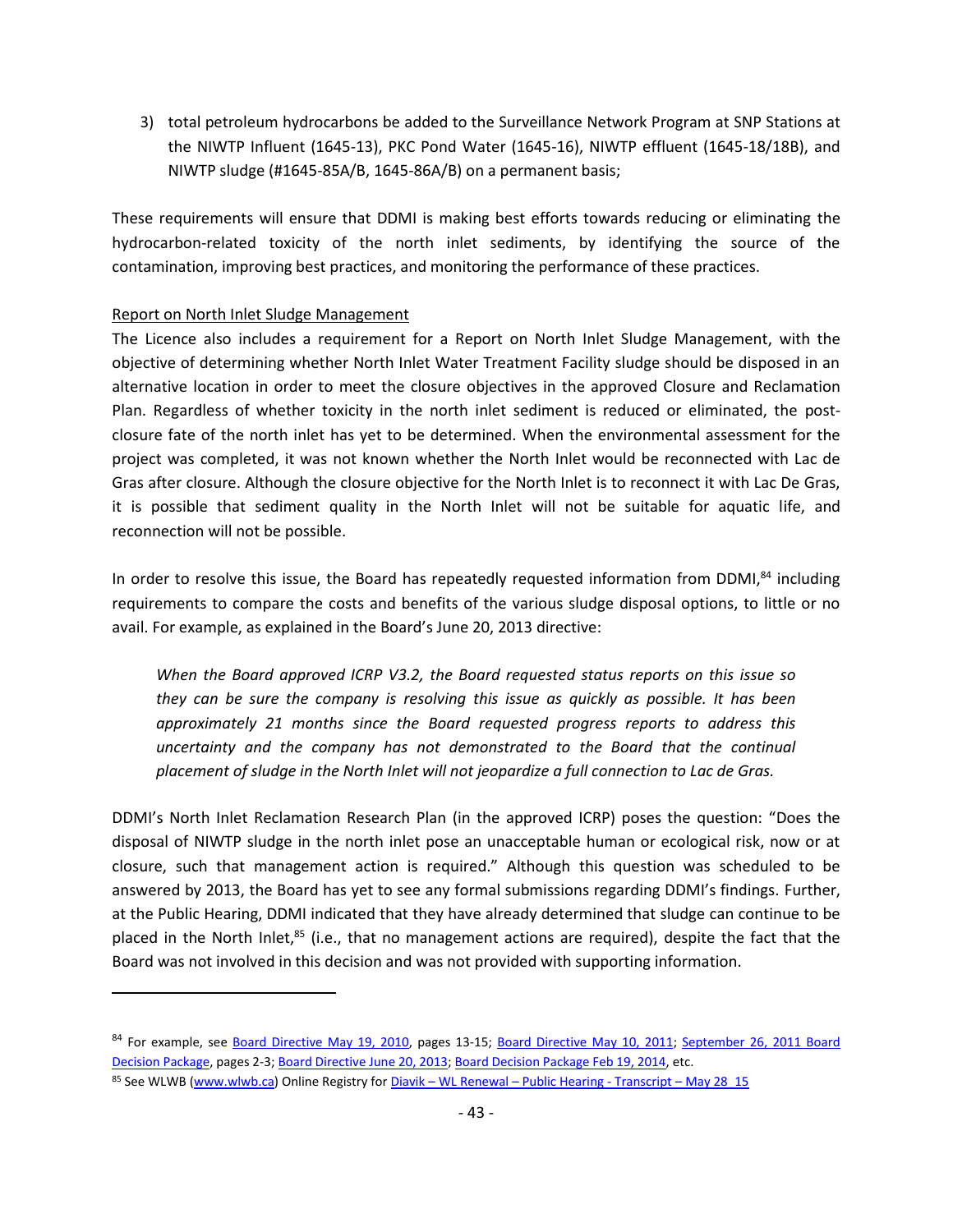Whether sludge should be placed somewhere other than the North Inlet should be resolved quickly, since the continued placement of potentially toxic sludge in the North Inlet may jeopardize closure objectives, or reduce the feasibility of any of the sludge disposal alternatives (e.g., selective dredging). Based on the Board's lack of success in obtaining useful and timely information on this important and time-sensitive matter, the Board concluded that the North Inlet Sludge Report is justified.

### Engineering Standards

In their comments on the Draft Licence, DDMI requested several changes to the timing of inspections. For Part H, 21 (f) and 22 (f), they note that "the condition specifies inspections be complete in July where we understand the intent is that they be complete during thawed summer conditions", request "flexibility beyond July", and recommended replacing "July with between June and September". Similarly, for Part H, 20 (g) and 23 (f), they note that "the condition specifies inspections be complete in August where we understand the intent is that they be complete during ice-free period", requested "flexibility beyond August", and recommended replacing "August with ice-free period". The Board has not determined that this request is unreasonable, but would like additional information to support the revised dates. For this reason, and because compliance dates in the Licence can be changed at the Board's discretion, the Board did not adopt DDMI's recommendation.

### Effluent Quality Criteria

In Part H, Items 26 to 29, the Board has revised the condition stipulating the EQC for the Project (Part H, Item 6 of W2007L2-0003). The language and structure of that condition was complex, as acknowledged by DDMI in its closing argument (page 7), and left room for misunderstanding about which Waste streams are authorized for Discharge. The Board has clarified the condition, but lacked the information to remove all complexity and ambiguity without risking an inadvertent change to the way in which the Diavik mine is regulated. The Board concluded that, when read in combination with other parts of the Licence, the new language in Part H, Items 26 to 29, is sufficiently clear to provide certainty for the Licensee. Any remaining concerns can be addressed through the Water Management Plan and the Annual Report, to which new requirements have been added related to authorized Discharges. These matters are discussed in more detail below.

In the Draft Licence circulated for parties' comment, Board staff attempted to improve the clarity of Part H, Item 6, by adding a new condition (Part H, Item 1) that explicitly named all Waste streams that are authorized for Discharge to Lac de Gras. These same Waste streams were named again in the condition stipulating the EQC (Part H, Item 25, of the Draft Licence). This approach left no ambiguity about what Discharges were authorized. The proposed list of authorized Discharges was based on conditions in Water Licence W2007L2-0003 that explicitly authorized certain Waste streams for Discharge, provided EQC are met. These Waste streams are: effluent from the NIWTP; hydrostatic testing water; dike seepage; and water associated with dewatering.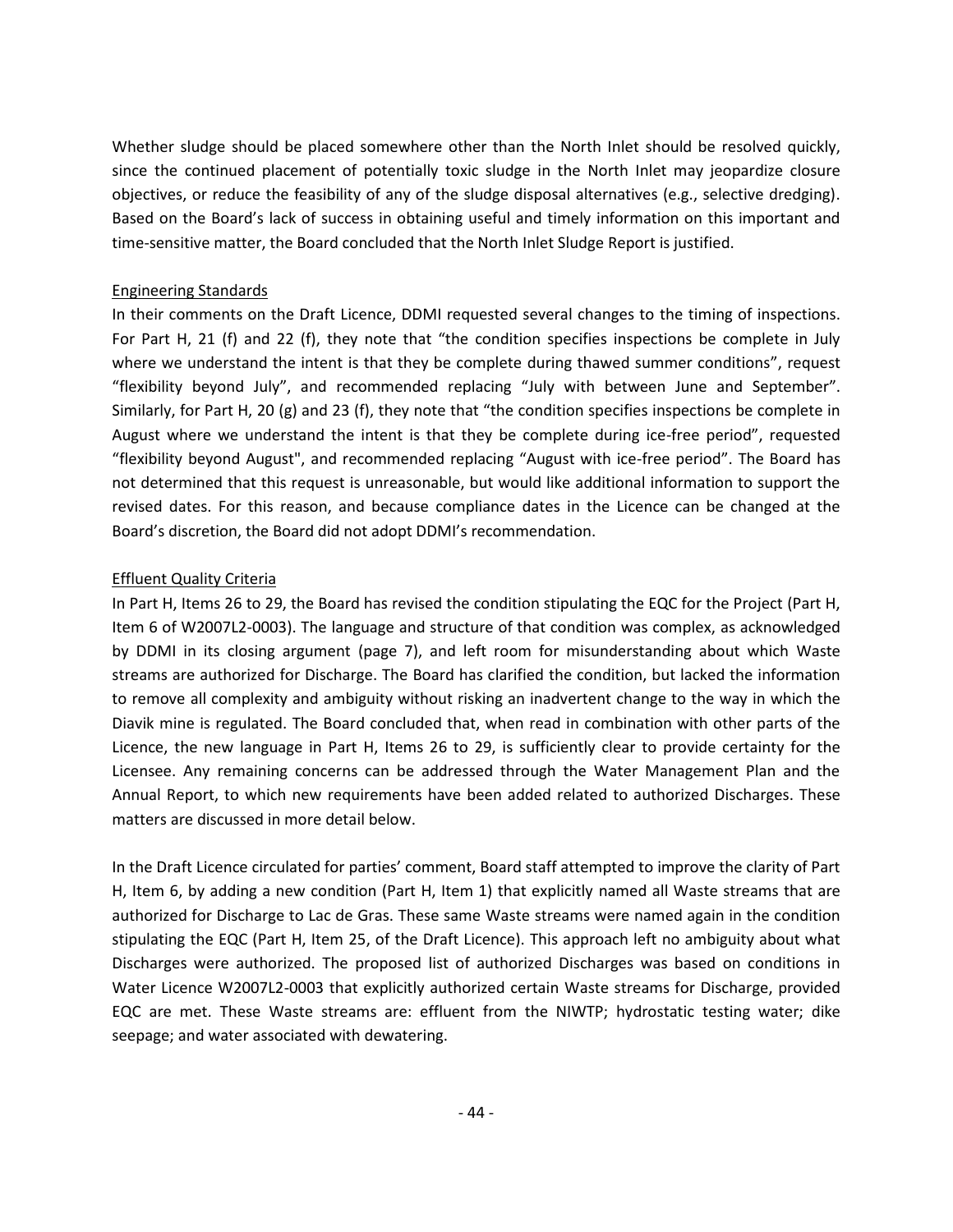The list of authorized Discharges in the Draft Licence was also based on DDMI statements at the Public Hearing that there are no other Waste streams discharged to Lac de Gras during operations, aside from possibly runoff.<sup>86</sup> Staff also proposed to delete Part H, Item 6(d) of the Licence, which stated that "all other discharges" must meet EQC because the condition would not be necessary if all authorized Discharges were listed.

DDMI commented as follows on the draft condition that explicitly authorized certain Discharges (Part H, Item 1 of the Draft Licence):

*"The condition is not consistent with other conditions. The intent of the condition should be that the Licensee is authorized to Discharge provided the Effluent Quality Criteria (EQC) are met. The source of the water should not be relevant. For example dike seepage can be Discharged provided it meets EQC (see for example Part H, 18, e)).*"

DDMI's recommendation on the Draft Licence was to "*reword to clarify that the Licensee is authorized to Discharge if the Effluent Quality Criteria are met and remove reference to specific sources of water*".

Although the Board agrees that dike seepage that meets EQC is a waste stream that should have been on the list of authorized Discharges,<sup>87</sup> the Board did not adopt DDMI's recommendation because it is inconsistent with the Licence. There are certain Waste streams that cannot be discharged to Lac de Gras even if they meet EQC. Specifically, W2007L2-0003 and N7L2-1645 prohibit three Waste streams from being Discharged to Lac de Gras, namely: seepage from the PKC Facility; seepage from the North Inlet west dam; and seepage from the Drainage Control and Collection System.<sup>88</sup> These Waste streams must be collected and returned to the wastewater management systems.

In their comments on the Draft Licence, DDMI also recommended that these three conditions be revised to allow DDMI to Discharge these Waste streams, if they meet EQC. The Board did not adopt this recommendation either. Unlike dewatering water, and at least to some extent dike seepage, the three Waste streams addressed by these conditions are reasonably likely to contain contaminants from tailings, Waste rock seepage, or water from underground and pit sumps. The Board concluded that these conditions were in place to ensure that those three Waste streams are treated before Discharge, and to limit the possibility that contaminated water could enter the Receiving Environment.

This conclusion is supported by statements made in the original document describing the development of EQC for the Diavik Licence. For example, in the section of the document where numerical EQC are derived, the authors addressed discharge from the drainage control and collection system as follows:

<sup>86</sup> Ibid, page 68, lines 20-25 and page 69 lines 1-20.

<sup>87</sup> Board staff inadvertently omitted dike seepage from the list of authorized discharges.

<sup>88</sup> See WLWB [\(www.wlwb.ca\)](http://www.wlwb.ca/) Online Registry for W2007L2-0003 - Diavik - [Water Licence with SNP and Schedules](http://www.mvlwb.ca/Boards/WLWB/Registry/2007/W2007L2-0003/W2007L2-0003%20-%20Diavik%20-%20Water%20Licence%20%20with%20SNP%20and%20Schedules%20-%20Updated%20Security%20-%20Apr%209_15.pdf) - Updated Security – [Apr 9\\_15,](http://www.mvlwb.ca/Boards/WLWB/Registry/2007/W2007L2-0003/W2007L2-0003%20-%20Diavik%20-%20Water%20Licence%20%20with%20SNP%20and%20Schedules%20-%20Updated%20Security%20-%20Apr%209_15.pdf) Part H, Items 1.b, 4.d, and 2.b, respectively.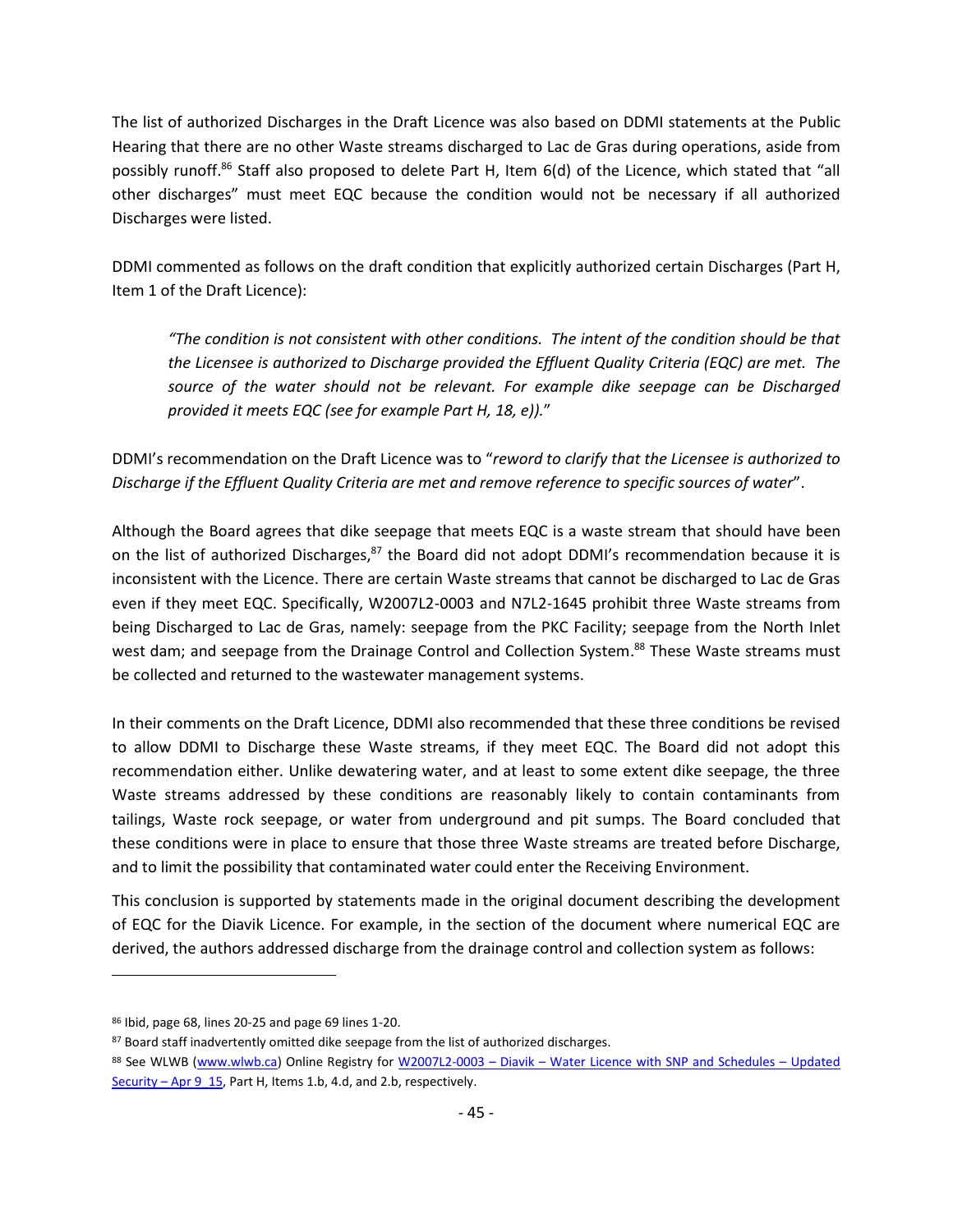*The collection ponds are part of the containment system that will be built around the PKC and the country rock storage areas. It is recommended that no discharge of the water from these ponds to Lac de Gras be permitted.<sup>89</sup>*

This contrasts with statements in the same report that recommend that discharge of dike seepage to Lac de Gas be permitted "if it meets the EQCs that have been specified for the main effluent outfall".<sup>90</sup>

These statements lead the Board to conclude that the three conditions prohibiting discharge of certain seepage to Lac de Gras were carefully considered and intentional. Regardless, DDMI did not request the elimination of the three conditions prohibiting the release of these Waste stream in their Application. In the Board's view, this would be a significant change to the Licence and DDMI has provided no evidence to support this recommendation.

It is possible that DDMI may have interpreted Part H, Item 6(d) of W2007L2-0003, which stated that "all other discharges must meet EQC" differently than the Board. This condition is not meant to override the three conditions prohibiting certain discharges. It simply means that whatever Waste streams DDMI Discharges (in accordance with its Licence) must meet EQC. To ensure there are no further misunderstanding about this condition, the Board added the words "authorized" to Part H, Item 6 d) (now Part H, Items 27 and 29). Although not strictly necessary, the revised conditions better reflects the three Licence conditions that restrict Discharge of certain seepage streams.

In their closing arguments (page 7), DDMI stated that:

"*The W2015L2-0001 proposed changes to definitions and conditions in Part H – Effluent Quality Criteria on top of the existing complex W2007L2-0003 language has resulted in unintended changes to the requirements to be met before a water can be discharged to Lac de Gras. Conditions that define an authorized discharge are central to the water license and the language should be clear and unequivocal."*

The Board agrees with DDMI that the Licence conditions around authorized Discharges should be clear and unequivocal. To achieve this goal, the Board again attempted to identify a list of discharges that could be explicitly authorized in the Licence, this time by issuing an Information Request.<sup>91</sup> The stated purpose of the Information Request was to "ensure that the Board has clear and complete information regarding the types of Waste streams authorized under DDMI's Water Licence, and specifically as a result of DDMI's comments on the Draft Licence and closing arguments related to Part H, Item 1".

<sup>89</sup> Development of Effluent Quality Criteria for the DDMI Class A Water Licence: Recommendations to the NWT Water Board, April 2000, page 48.

<sup>90</sup> Ibid, page 49.

<sup>91</sup> See WLWB [\(www.wlwb.ca\)](http://www.wlwb.ca/) Online Registry for Diavik – WL Renewal – Public Hearing – Information Request to DDMI [Following Closing Arguments](http://www.mvlwb.ca/Boards/WLWB/Registry/2015/W2015L2-0001/Diavik%20-%20WL%20Renewal%20-%20Public%20Hearing%20-%20Information%20Request%20to%20DDMI%20Following%20Closing%20Arguments%20-%20Jul%2029_15.pdf) – Jul 29\_15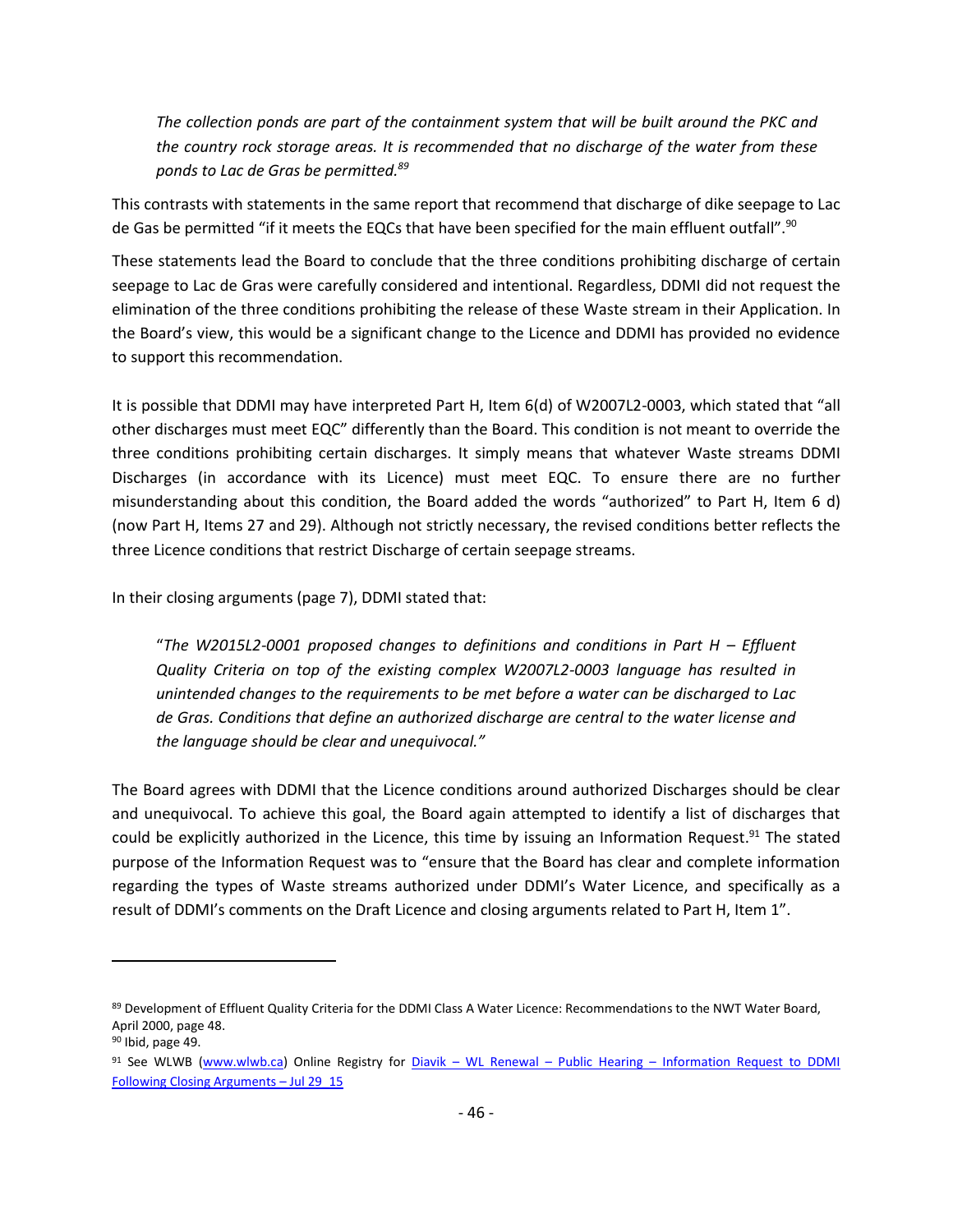Unfortunately, in its response to the Information Request, DDMI did not clarify which streams it believes are authorized for discharge to Lac de Gras, but instead identified what appears to be all or most wastewater streams at the mine, regardless of whether they are discharged to Lac de Gras or are sent to the North Inlet for treatment. Although the Board would prefer to draft a Licence which very clearly distinguishes between authorized and unauthorized discharges, the Board has been unable to do so without risking inadvertent prohibitions on Discharges that were previously authorized, or inadvertently authorizing Discharges which should not be authorized.

To ensure there is clarity about what Discharges are authorized, the Board added a requirement to DDMI's Water Management Plan (Schedule 6, Item 1(b)) requiring identification of the Waste streams that are Discharged to Lac de Gras without treatment. The Water Management Plan is to be resubmitted within 60 days of the effective date of the Licence. This new requirement will ensure all parties clearly understand which Discharges are authorized. The Board also added a requirement to report Discharged volumes of any of these Waste streams in the Annual Report. This information may also support analysis of AEMP data, should any of these Waste streams be contributing to impacts on Lac de Gras.

In their comments on the Draft Licence, EC, EMAB, and DDMI recommended that the EQC and SNP sampling for Oil and Grease be revised to address Total Petroleum Hydrocarbons (TPH). TPH is a better indicator of the hydrocarbons that would be present in the case of hydrocarbon spills, leaks, etc. whereas Oil and Grease is more relevant to kitchen Wastes and sewage. Considering the points identified with respect to hydrocarbons at site, the Board has revised the EQC to address TPH rather than Oil and Grease. Accompanying changes made to the Surveillance Network Program are described below.

As noted in the DDMI Water Management Plan,<sup>92</sup> effluent from the Sewage Treatment Plant is directed to the PKC (and eventually to the NIWTP). The EQC table for sewage has been removed from the Licence as the parameters in this section were redundant with those in the main EQC table, which applies to effluent from the NIWTP.

# *Sulphate EQC*

 $\overline{a}$ 

In their Intervention, EMAB noted that:

"*From 2013 Waste Rock Reclamation Research we learn that Chloride, Nitrate & Sulphate produced from the blasting process are main leachates from Waste Rock test piles. Sulphate oxidizes from sulfur in the rock. Type III rock produces more sulphate than Type I due to greater amount of biotite schist. Chloride & Nitrate should dissipate in leachate as time goes* 

<sup>92</sup> See WLWB Online Registry for W2007L2-0003 - Diavik – [Water Management Plan](http://www.mvlwb.ca/Boards/WLWB/Registry/2007/W2007L2-0003/W2007L2-0003%20-%20Diavik%20-%20Water%20Management%20Plan%20-%20Version%2013%20-%20Dec%2030_14.pdf) – Version 13 – Dec 30\_14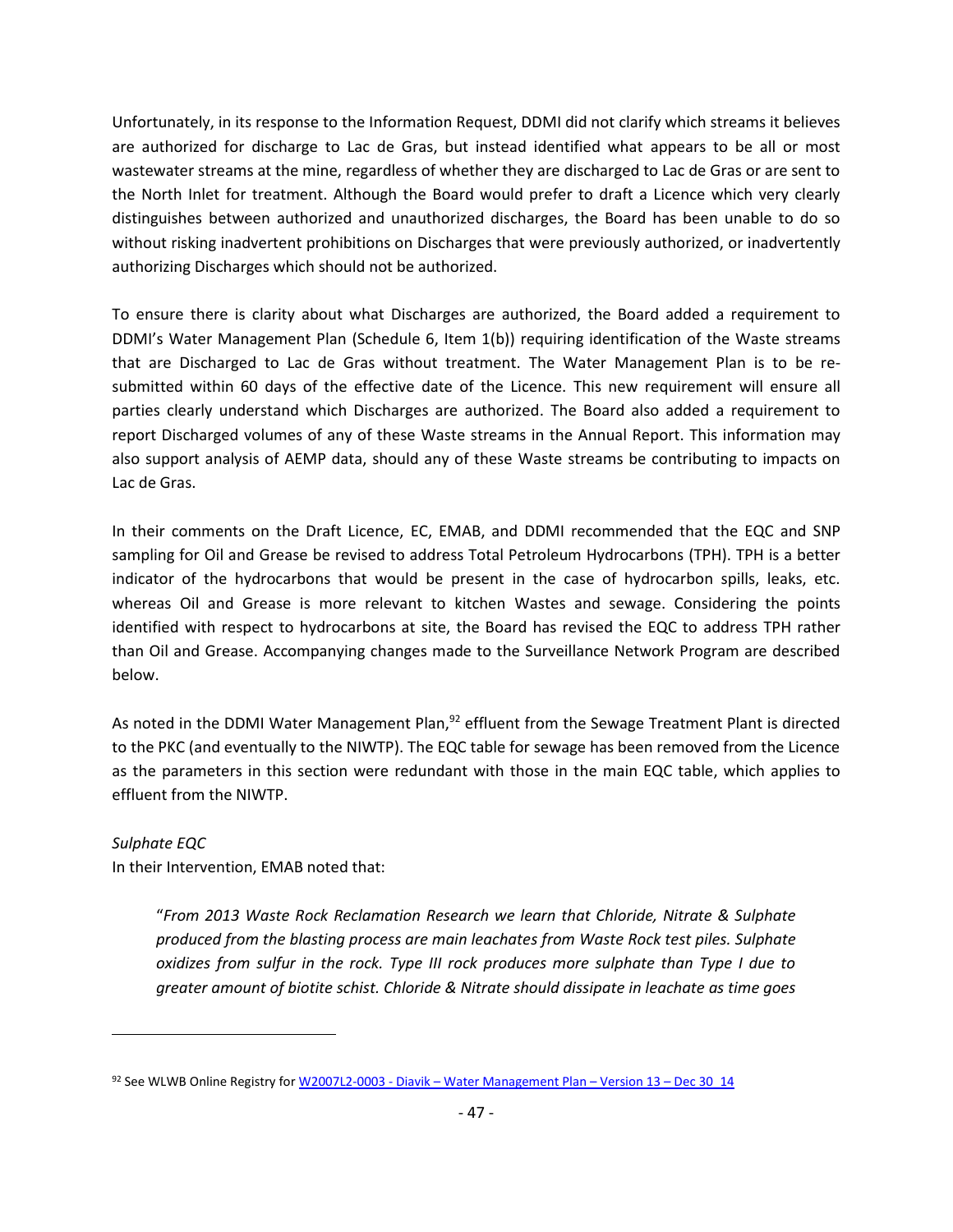*by but Sulphate may not since S continues to oxidize within the rock pile. This would suggest that an EQC for Sulphate is warranted for closure to address conditions of the frozen core of the rock pile thawing unexpectedly…If DDMI is given a 15-year license then EMAB is concerned an EQC for rock pile-generated sulphate may not be enforceable after the mine is closed*."

During the Public Hearing, EMAB added that they believe "*the EQC for sulphate is needed for closure to address conditions of the core of the rockpile not completely freezing as expected or a frozen core thawing unexpectedly*". In their closing arguments, EMAB recommends that "*an EQC for sulphate in seepage water from both the waste rock pile and the PKC is needed to safeguard both aquatic and terrestrial life*".

In their response to Interventions, DDMI noted that it "*commits to including in the ICRP water closure criteria for … sulphate in waste rock pile seepage…including these in ICRP V4.0 assuming a December 2016 submission date*".

The Board notes that sulphate is a parameter for which sampling and analysis is required in the Surveillance Network Program at many stations including the one measuring PKC pond water (1645-16), main effluent discharge (1645-18), and Waste rock pile seepage collection ponds (e.g., 1645-67, 1645- 68, 1645-76). Furthermore, Sulphate is measured as part of the Aquatic Effects Monitoring Program. Considering that the Board has decided that a 15-year term is not practical at this time, and acknowledging that the EQC will need to be revisited for the Closure scenario, the Board believes that an EQC for sulphate is not currently required. This may be further investigated at a later time, during closure and reclamation planning, and in the development of EQC's for closure.

#### *Protocols for Toxicity Testing*

 $\overline{a}$ 

In the Draft Licence, Part H, Items 8, 9, and 10 of W2007L2-0003 were removed as the conditions have been satisfied.<sup>93,94,95</sup> In their comments, GNWT-ENR recommended that the conditions regarding *Hyalella azteca* toxicity testing could be "*built into the Ammonia Management Plan requirements if ammonia triggers are exceeded*". The Water Licence requires that DDMI submit an updated Ammonia Management Plan 12 months prior to pre-stripping of the A21 pit.<sup>96</sup> The Board recommends that DDMI address GNWT-ENR's comments in their next revision of the Ammonia Management Plan.

<sup>93</sup> See WLWB [\(www.wlwb.ca\)](http://www.wlwb.ca/) Online Registry for W2007L2-0003 - Diavik - Toxicity Testing - [Board Decision Package](http://www.mvlwb.ca/Boards/WLWB/Registry/2007/W2007L2-0003/W2007L2-0003%20-%20Diavik%20-%20Toxicity%20Testing%20-%20Board%20Decision%20Package%20-%20Mar%2019_08.pdf) - Mar [19\\_08](http://www.mvlwb.ca/Boards/WLWB/Registry/2007/W2007L2-0003/W2007L2-0003%20-%20Diavik%20-%20Toxicity%20Testing%20-%20Board%20Decision%20Package%20-%20Mar%2019_08.pdf)

<sup>94</sup> See WLWB [\(www.wlwb.ca\)](http://www.wlwb.ca/) Online Registry for W2007L2-0003 - Diavik - [Chronic Toxicity SES Design](http://www.mvlwb.ca/Boards/WLWB/Registry/2007/W2007L2-0003/W2007L2-0003%20-%20Diavik%20-%20Chronic%20Toxicity%20SES%20Design%20-%20Board%20Decision%20Package%20-%20Jun%2011_08.pdf) - Board Decision Package – [Jun 11\\_08](http://www.mvlwb.ca/Boards/WLWB/Registry/2007/W2007L2-0003/W2007L2-0003%20-%20Diavik%20-%20Chronic%20Toxicity%20SES%20Design%20-%20Board%20Decision%20Package%20-%20Jun%2011_08.pdf)

<sup>95</sup> See WLWB Online Registry for W2007L2-0003 - Diavik - Nitrate EQC Review - [Board Decision Package](http://www.mvlwb.ca/Boards/WLWB/Registry/2007/W2007L2-0003/W2007L2-0003%20-%20Diavik%20-%20Nitrate%20EQC%20Review%20-%20Board%20Decision%20Package%20-%20Sep%205_12.pdf) - Sep 5\_12

<sup>96</sup> In their [response to reviewer comments on the application,](http://www.mvlwb.ca/Boards/WLWB/Registry/2015/W2015L2-0001/Diavik%20-%20WL%20Renewal%20-%20Review%20Comment%20Table%20and%20Attachments%20-%20Mar%2026_15.pdf) DDMI recommended an updated Ammonia Management Plan be submitted to the Board 12 months prior to pre-stripping of the A21 pit.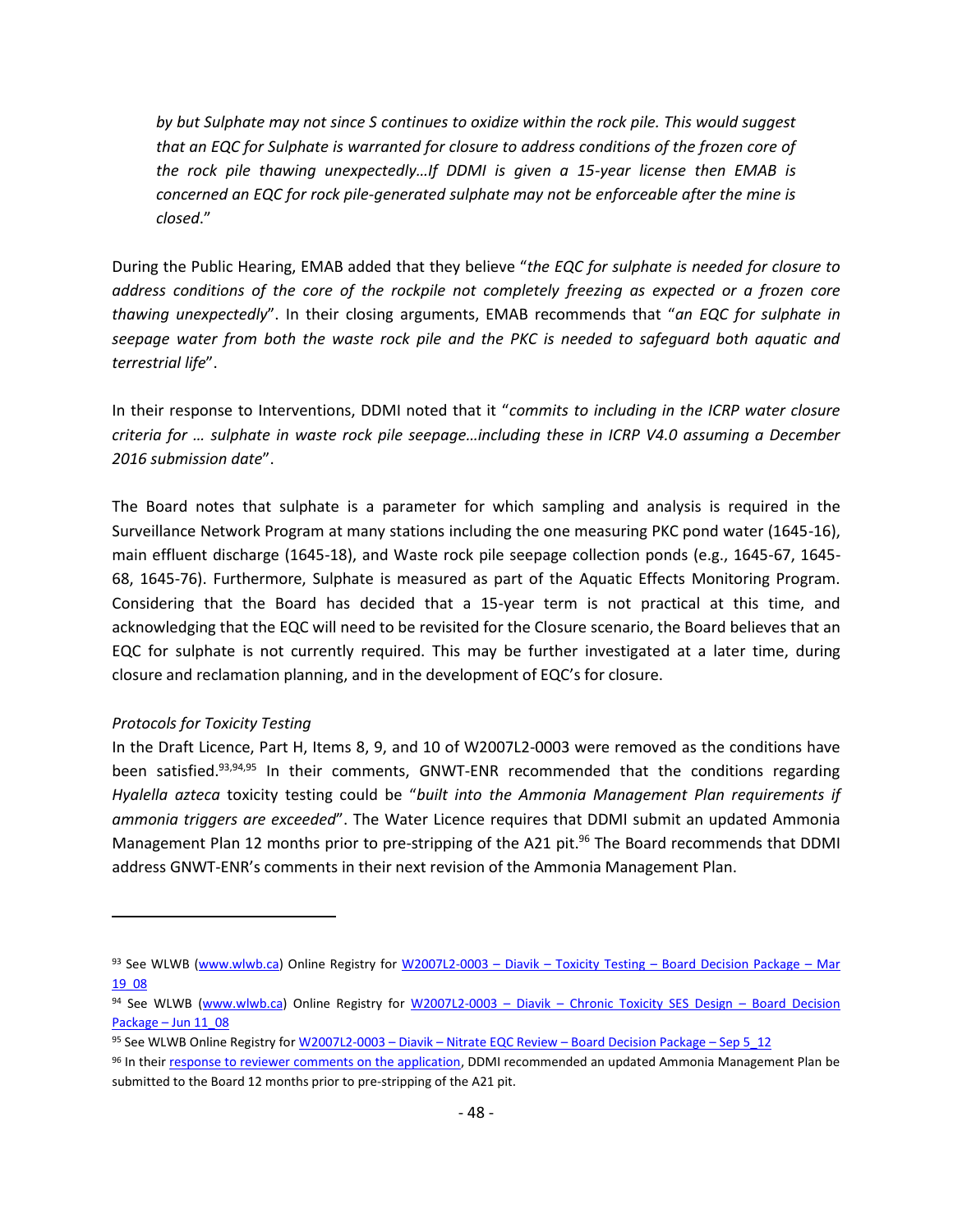### <span id="page-48-0"></span>*Part I: Conditions Applying to Contingency Planning and Schedule 7*

Part I of the Licence contains conditions related to spill contingency planning and reporting, as well as reclamation of spills and Unauthorized Discharges. The purpose of this Part is to ensure that the Licensee is fully prepared to respond to spills and Unauthorized Discharges. The planning and reporting requirements ensure that DDMI has identified the lines of authority and responsibility for spill response, established reliable reporting and communication procedures, and has an action plan in the event of a spill. This will ensure that any spills or Unauthorized Discharges are effectively controlled and cleaned up, with the goal of preventing or minimizing damage to the Receiving Environment.

Revisions were made to this section in order to be more consistent with other WLWB Licences. Requirements for the Contingency Plan have been relocated to Schedule 7.

### <span id="page-48-1"></span>*Part J: Conditions Applying to Aquatic Effects Monitoring and Schedule 8*

The conditions applying to aquatic effects monitoring in W2015L2-0001, including the addition of new conditions, are similar to those in other water licences issued by the Board.

The Draft Licence circulated noted that it was unclear which of the Special Studies listed in Park K, Item 5 had been completed. In their comments on the Draft Licence, DDMI stated that the "*condition could be removed as all conditions have either been met or are included in AEMP or other monitoring program*s".

In their comments on the Draft Licence, EMAB stated:

*"Part J.5 lists nine special studies on potential impacts to Lac de Gras that DDMI had to conduct. But there is uncertainty over which of them have been adequately completed (WLWB's comment #S99 in the draft license). EMAB suggest that this uncertainty in the AEMP condition should be resolved before the water license is renewed, since this license item cannot be revised without knowing which mandated studies can be removed (satisfactorily completed) and which need to be retained (not begun or completed as of yet) in the renewed license. To that end, we would look for WLWB direction to DDMI to provide a complete list of all completed special studies and their most important results."*

# DDMI responded:

"*The AEMP is designed to address the requirements of the Water License including the special effects studies. The AEMP Design has been approved by the WLWB. DDMI directs EMAB to the AEMP Design Plan for the requested information [sic].*"

NSMA, in their closing argument, added that "*in reference to EMAB's comments on Draft Licence no. 3 'AEMP Special Studies', and DDMI's response to it, NSMA would like to simply state that we believe important requirements such as those should be clearly included in the body of the licence*".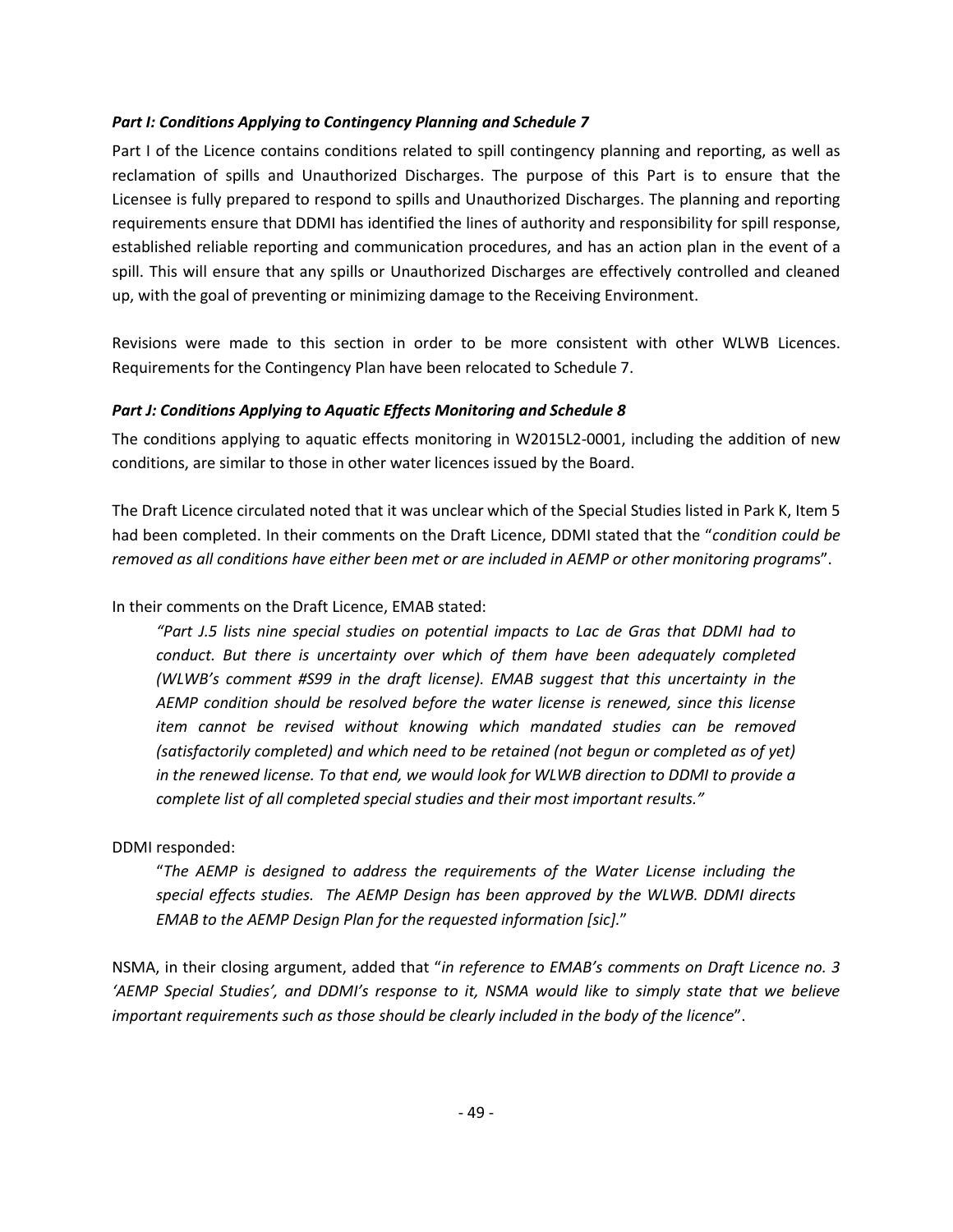The Board has not been able to confirm if all of the Special Studies required in W2007L2-0003 have been completed and approved, therefore they have been listed in Schedule 8, Item 5 of W2015L2-0001. DDMI should submit documentation (e.g., proof of approval, specific references to approved AEMP Design, etc.) to the Board that these study reports have been approved.

Part J, Items 6 through 8, are new conditions added to reflect the Response Framework that is part of DDMI's approved AEMP Design. These have been added to reflect the Boards' Draft *Guidelines for Adaptive Management – Response Framework for Aquatic Effects Monitoring* and have become standard conditions in other recent WLWB Type A Water Licences (e.g., Ekati and NICO).

### In their closing arguments, DDMI stated that:

"*Providing no more rationale than "to reflect recent Board requirements (e.g. Ekati and NICO licences)", Board Staff have proposed material changes in W2015L2-0001 Part J and Schedule 8 that will impact on established and approved AEMP practices. The changes to include an AEMP Evaluation Report and a Response Plan with the specifications proposed in Part J and Schedule 8 for example are material to DDMI and are unwarranted. DDMI's AEMP design, which includes all aspects of evaluation and response were recently approved; 2014. Any Board requirements were presumably addressed at that time. It is unreasonable to continue to change the requirements for these monitoring plans and cause DDMI to reinvest time and resources with no clear reason or benefit*."

The Board commends DDMI on its progressive effort on its AEMP Response Framework to date. The Board notes that the program may always evolve or change depending on the circumstances – for example, DDMI has requested several changes to the program in the past several years. Furthermore, the AEMP Design is scheduled for a review and update in the near future.

Part J, Item 10, is a standard water licence condition requiring an Aquatic Effects Re-evaluation Report. The purpose of this report is to summarize any project-related environmental effects measured in the AEMP in all the years since project inception. Unlike the Annual AEMP Report, this report provides an opportunity to evaluate any trends over several years and compare measured effects to those that were predicted during the environmental assessment. The requirement for the AEMP Re-evaluation Report to also provide an update to predictions of project-related effects has been added. In their Application, DDMI noted in several cases (e.g., water quality and dust level) where actual levels are exceeding what was predicted in the Environmental Assessment. Considering that the AEMP was designed based on these predictions, the purpose of this new requirement is therefore to evaluate whether changes are necessary to either the AEMP Design or to operational methods/mitigations.

In regards to NSMA's closing argument comment regarding their request to the WLWB "*to ensure that air quality monitoring results are tied to AEMP assessment mechanisms, in whatever forms*". The Board notes that dust monitoring is a component in the approved AEMP Design. Dust has been highlighted as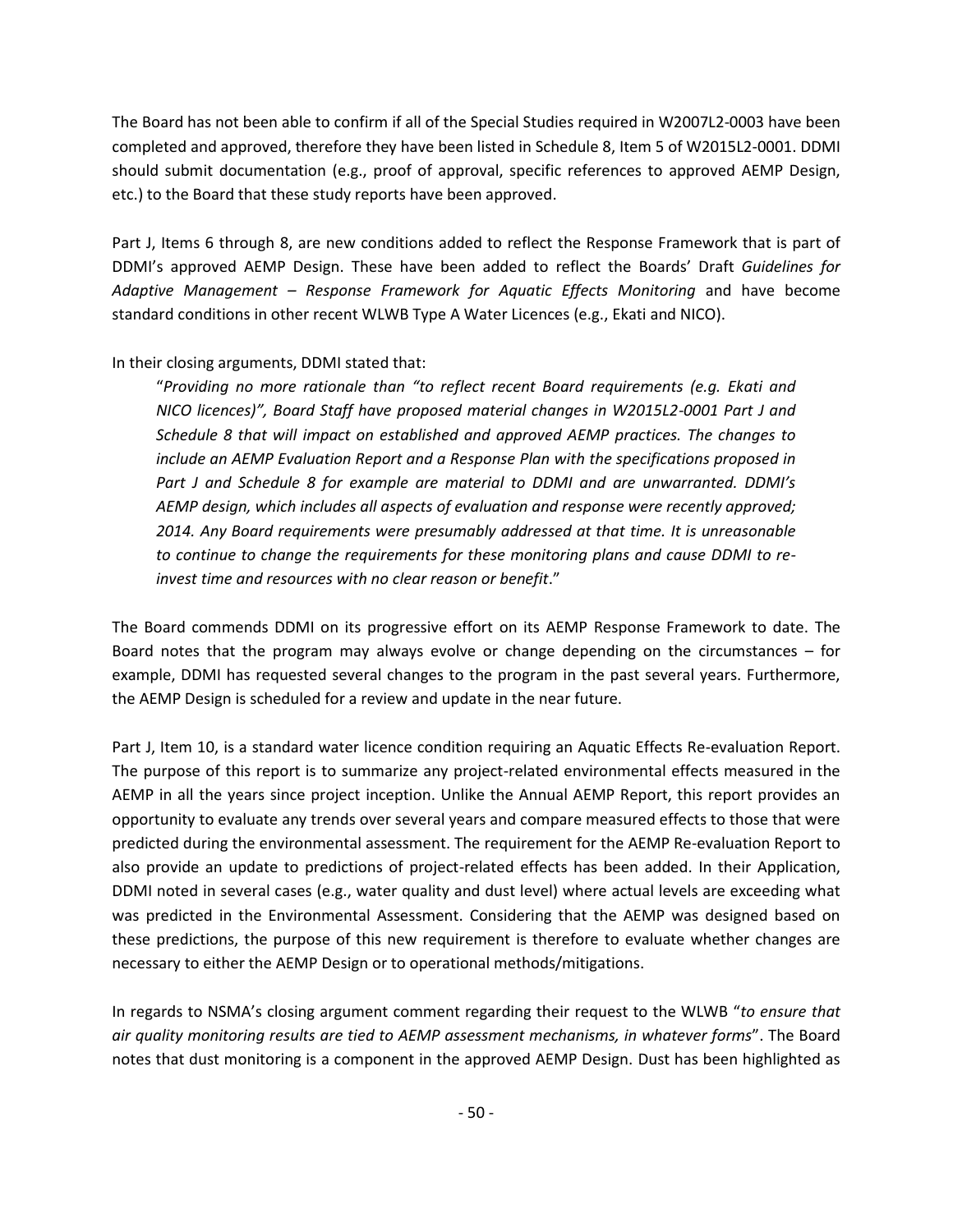concern during this Water Licence proceeding as explained in more detail in Part H (Waste management) above, therefore, the Board has specified it in the requirements for the AEMP Design (as an AEMP component) in Schedule 8, Item 1(c).

The Board believes the requirement for an Aquatic Effects Re-Evaluation Report and Response Plans are necessary in order to have a sufficient understanding of the impacts of the Diavik mine to Lac de Gras and ultimately to protect the Receiving Environment. The Board recognizes DDMI's concern that the requirements for Response Plans may not align perfectly with DDMI's approved Response Framework, <sup>97</sup> but is aware that the next version of the AEMP Design Plan is forthcoming and during the review of that submission, further clarity through revisions to the Design Plan and/or changes to the schedules can occur.

### <span id="page-50-0"></span>*Part K: Conditions Applying to Closure and Reclamation and Schedule 9*

 $\overline{a}$ 

Part K of the Licence pertains to mine site closure and reclamation. The conditions, which are similar to those in other licences, establish a planning process over the life of the project. The Licence conditions applying to the security deposit (Part C of the Licence) are closely tied to Part K; the security deposit is directly related to the activities described in the closure plans, and updates to closure plans often result in updates to the security deposit.

The purpose of this Part is to establish a rigorous closure planning process that begins early, provides ample opportunity for public input, and, over the life of the Project, reduces uncertainties related to post-closure risks. The ultimate goal of this Part is to ensure that the mine will meet the closure goal for mine sites in the NWT: "returning mine sites and affected areas to viable and, wherever practicable, selfsustaining ecosystems that are compatible with a healthy environment and with human activities."<sup>98</sup> In line with the Closure Guidelines, conditions have been added which require a Closure and Reclamation Plan, Annual Closure and Reclamation Plan Progress Report, and Performance Assessment Report.

Part K, Item 1, requires implementation of the Closure and Reclamation Plan (either Interim or Final) and for DDMI to endeavour to carry out progressive reclamation as soon as is reasonably practicable.

Part K, Item 3, requires the Licensee to submit an updated Closure and Reclamation Plan at the Board's request. There are a number of factors that can influence the timing of these submissions, such as security reviews, operational changes, major research results, and upcoming Water Licence renewals. This condition therefore provides the Board with the flexibility to accommodate these or other factors.

<sup>97</sup> See WLWB [\(www.wlwb.ca\)](http://www.wlwb.ca/) Online Registry for Diavik – WL Renewal – Public Hearing – [DDMI Closing Arguments](http://www.mvlwb.ca/Boards/WLWB/Registry/2015/W2015L2-0001/Diavik%20-%20WL%20Renewal%20-%20Public%20Hearing%20-%20DDMI%20Closing%20Arguments%20-%20Jul%2023_15.pdf) – Jul 23\_15, page 8

<sup>98</sup> This is the required standard of reclamation, as outlined in AANDC's *Mine Site Reclamation Policy for the Northwest Territories* (2002), and in the MVLWB's *Guidelines for the Closure and Reclamation of Advanced Exploration and Mine Sites in the Northwest Territories* (or the "Closure Guidelines").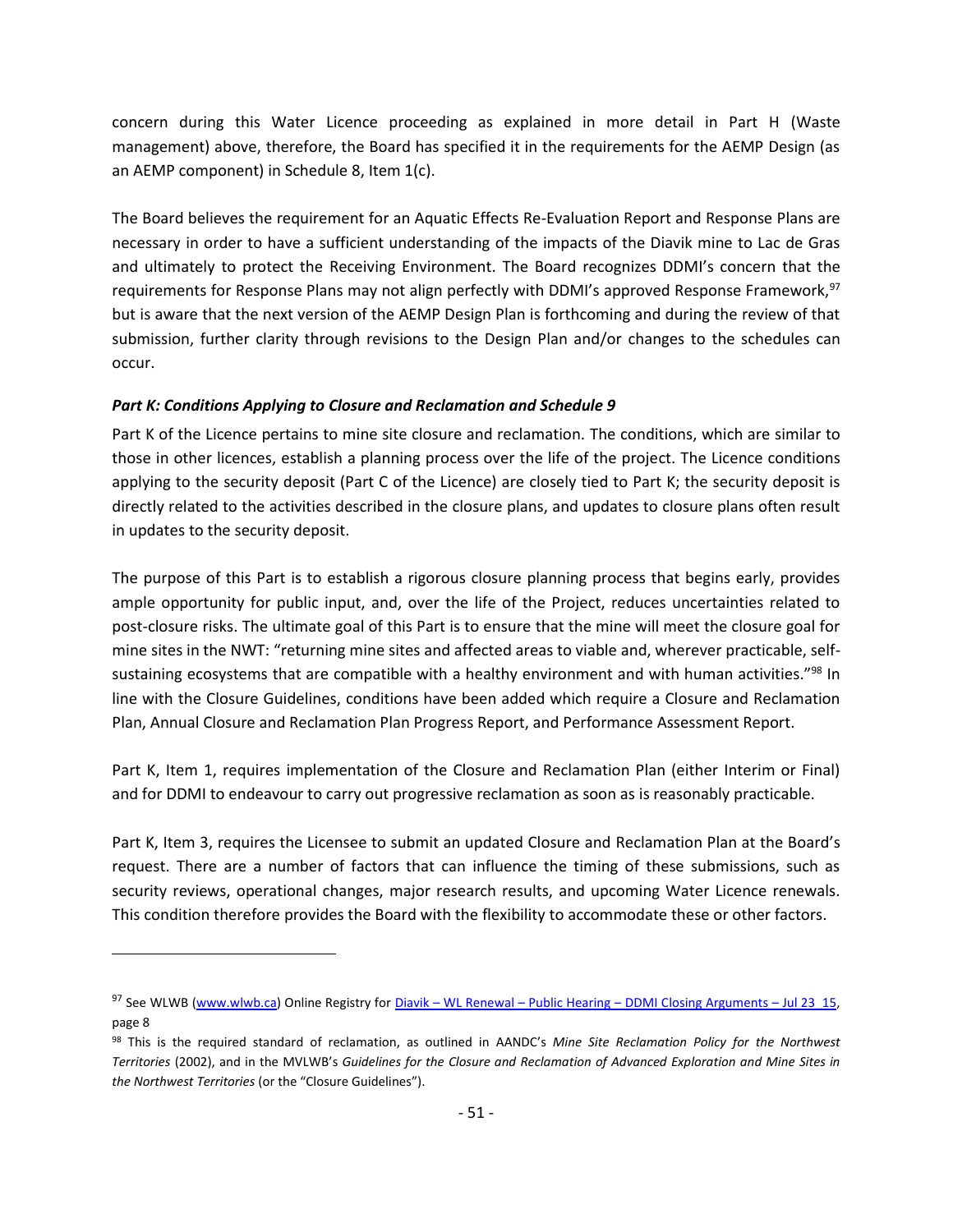Part K, Item 3, requires the Licensee to submit an updated Closure and Reclamation Plan at the Board's request. The Plan must be in accordance with *Guidelines for the Closure and Reclamation of Advanced Mineral Exploration and Mine Sites in the Northwest Territories* and Schedule 9, which includes any requirements from the Licence W2007L2-0003 that are not explicitly required by the Guidelines. There are a number of factors that can influence the timing of these submissions, such as security reviews, operational changes, major research results, and upcoming Water Licence renewals. This condition therefore provides the Board with the flexibility to accommodate these or other factors.

The purpose of the Annual Closure and Reclamation Plan Progress Report required under Part K, Item 4 is to keep the Board informed of the company's progress as it relates to planning, research, engagement, and other activities described in the closure plan. This is important since several years can pass between submissions of the closure plan, and the Board must have a means of ensuring that the company is on track. Within a Progress Report, the company may propose changes to the closure plan; these must be approved by the Board before they can be implemented. The Board has been requiring annual progress reports for mines within its jurisdiction for several years, and has found this to be a useful practice that keeps all parties informed, and that can streamline the process of updating and approving ICRPs. The requirements for the Progress Report are in Schedule 9, Item 2, and are largely based on the outline provided to DDMI in the Board's September 26, 2011 directive.

Part K, Items 5 and 6 require a Reclamation Completion Report and a Performance Assessment Report. These requirements will support the process for relinquishing liability, as described in the *Guidelines for the Closure and Reclamation of Advanced Mineral Exploration and Mine Sites in the Northwest Territories.*

Part K, Item 7 stipulates that the final closure and reclamation plan must be submitted 3 years prior to the Licence expiry date or two years before end of commercial operations, whichever occurs first. In their comments on the Draft Licence, DDMI noted:

"*The clause "… 3 years prior to the expiry date of this License…" has been added without being provided, with supporting rationale, as part of the renewal process and without being subject to review, questioning or consideration of additional evidence. This condition is inconsistent with DDMI's request, provided with rationale, for a term of 15 years and is inconsistent with other Water Licenses including W2012L2-0001 as referenced in Section 4.2 of DDMI's Renewal Submission*."

The timeframe established by this condition is meant to enable the Board to approve the Final Closure Plan before the Licence expires or Closure begins, so that the conditions in the next Licence will be informed by the approved Plan. The Board anticipates that both the approval process of the final plan and the Licence renewal process could take roughly a year and half each, which is how the Board arrived at a deadline of three years prior to the expiry date.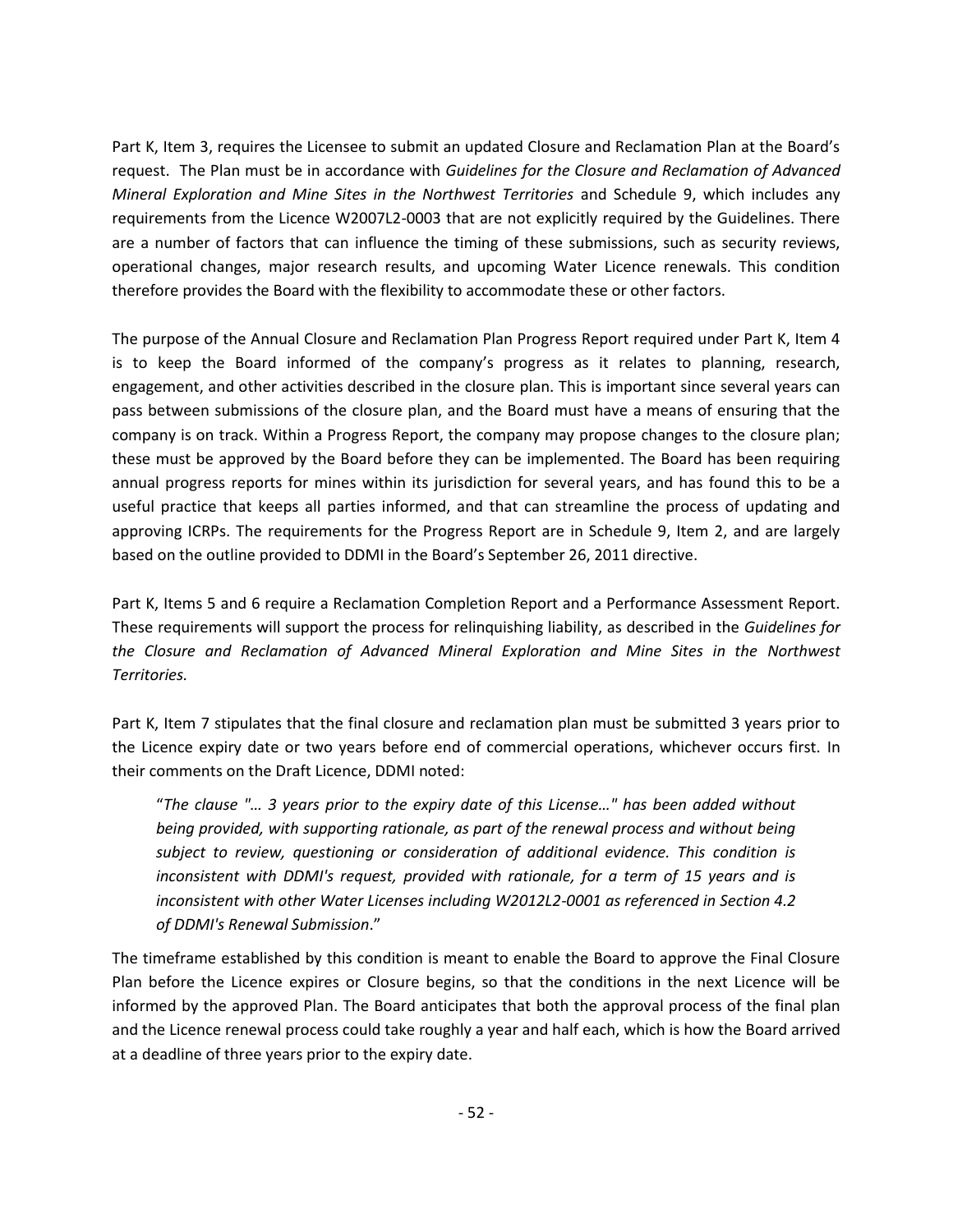### <span id="page-52-0"></span>*Annex 1: Surveillance Network Program (SNP)*

The SNP has been annexed to the Licence to detail sampling and monitoring requirements related to compliance with numerous conditions and plans required by the Licence. Requirements for measuring flows, volumes, and meteorological data are based on standard water licence conditions as are the reporting requirements.

In their comments on the Draft Licence, EC, EMAB, and DDMI recommended that the Oil and Grease sampling requirement in the SNP be revised to be for Total Petroleum Hydrocarbons (TPH). As described above, the Licence includes this change.

In order to address Intervener concerns regarding hydrocarbon input into the North Inlet as noted in Part H above, TPH has been added to SNP Stations at the NIWTP Influent (1645-13), PKC Pond Water (1645-16), NIWTP effluent (1645-18/18B). The Draft Licence also included additional organics (including hydrocarbon) sampling at the mixing zone (1645-19), however, in their comments, DDMI was opposed to this addition. The Board believes that given the change from Oil and Grease EQC to TPH EQC, with TPH sampling required at the point of compliance, it is unnecessary to monitor at the mixing zone, therefore, this change is not included in the Licence. Oil and Grease sampling has been retained at the SNP stations relevant to sewage discharge.

Errors in the SNP were noticed during administration of W2007L2-0003 while the renewal proceeding was ongoing. For example, sampling requirements for the Collection Ponds (e.g., 1645-42, 44, 45, 46, 47, 67, 68, 69, 74, 76) do not align with Water Licence conditions. At some of these stations, the SNP currently requires TPH (only) to be sampled "once prior to the commencement of discharge to Lac de Gras". The Board will consider revisions to the SNP following the Water Licence Renewal.

# <span id="page-52-1"></span>**5.0 Conclusion**

Subject to the terms and conditions set out in the Licence, and for the reasons expressed herein, the WLWB is of the opinion that the licensed undertaking for Water use and Waste disposal associated with the Diavik Diamond Project can be completed by the Licensee while providing for the conservation, development, and utilization of Waters in a manner that will provide the optimum benefit for all Canadians and in particular for the residents of Wek'èezhìi.

Water Licence W2015L2-0001 contains provisions that the Board feels necessary to ensure and monitor compliance with the *Waters Act* and the Regulations made thereunder and to provide appropriate safeguards in respect of the Applicant's use of water and deposit of Waste.